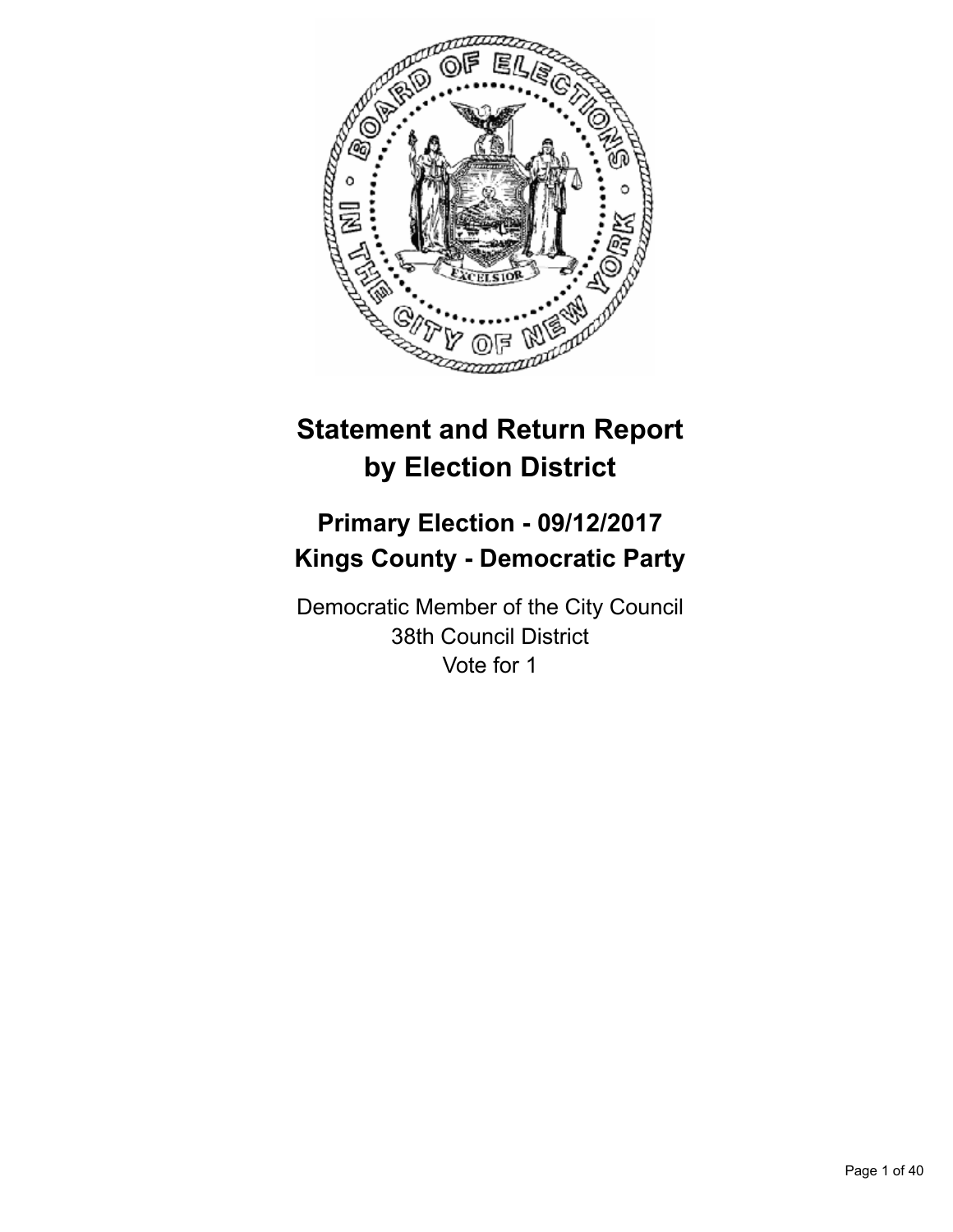

| <b>PUBLIC COUNTER</b>                                    | 27 |
|----------------------------------------------------------|----|
| <b>MANUALLY COUNTED EMERGENCY</b>                        | 0  |
| ABSENTEE / MILITARY                                      | 0  |
| AFFIDAVIT                                                | 0  |
| <b>Total Ballots</b>                                     | 27 |
| Less - Inapplicable Federal/Special Presidential Ballots | 0  |
| <b>Total Applicable Ballots</b>                          | 27 |
| FELIX W. ORTIZ                                           | 2  |
| SARA M. GONZALEZ                                         | 1  |
| <b>CARLOS MENCHACA</b>                                   | 21 |
| CHRIS Q. MIAO                                            | 0  |
|                                                          |    |
| <b>DELVIS VALDES</b>                                     | 1  |
| <b>Total Votes</b>                                       | 25 |

## **065/44**

| <b>PUBLIC COUNTER</b>                                    | 206            |
|----------------------------------------------------------|----------------|
| MANUALLY COUNTED EMERGENCY                               | 0              |
| ABSENTEE / MILITARY                                      | $\overline{2}$ |
| <b>AFFIDAVIT</b>                                         | 0              |
| <b>Total Ballots</b>                                     | 208            |
| Less - Inapplicable Federal/Special Presidential Ballots | 0              |
| <b>Total Applicable Ballots</b>                          | 208            |
| FELIX W. ORTIZ                                           | 23             |
| SARA M. GONZALEZ                                         | 15             |
| <b>CARLOS MENCHACA</b>                                   | 152            |
| CHRIS Q. MIAO                                            | 6              |
| <b>DELVIS VALDES</b>                                     | 2              |
| <b>Total Votes</b>                                       | 198            |
| Unrecorded                                               | 10             |

| PUBLIC COUNTER                                           | 179 |
|----------------------------------------------------------|-----|
| <b>MANUALLY COUNTED EMERGENCY</b>                        | 0   |
| ABSENTEE / MILITARY                                      | 2   |
| AFFIDAVIT                                                | 0   |
| <b>Total Ballots</b>                                     | 181 |
| Less - Inapplicable Federal/Special Presidential Ballots | 0   |
| <b>Total Applicable Ballots</b>                          | 181 |
| FELIX W. ORTIZ                                           | 23  |
| SARA M. GONZALEZ                                         | 12  |
| <b>CARLOS MENCHACA</b>                                   | 125 |
| CHRIS Q. MIAO                                            | 7   |
| <b>DELVIS VALDES</b>                                     | 0   |
| <b>JOSH EISENSTAT (WRITE-IN)</b>                         | 1   |
| <b>Total Votes</b>                                       | 168 |
| Unrecorded                                               | 13  |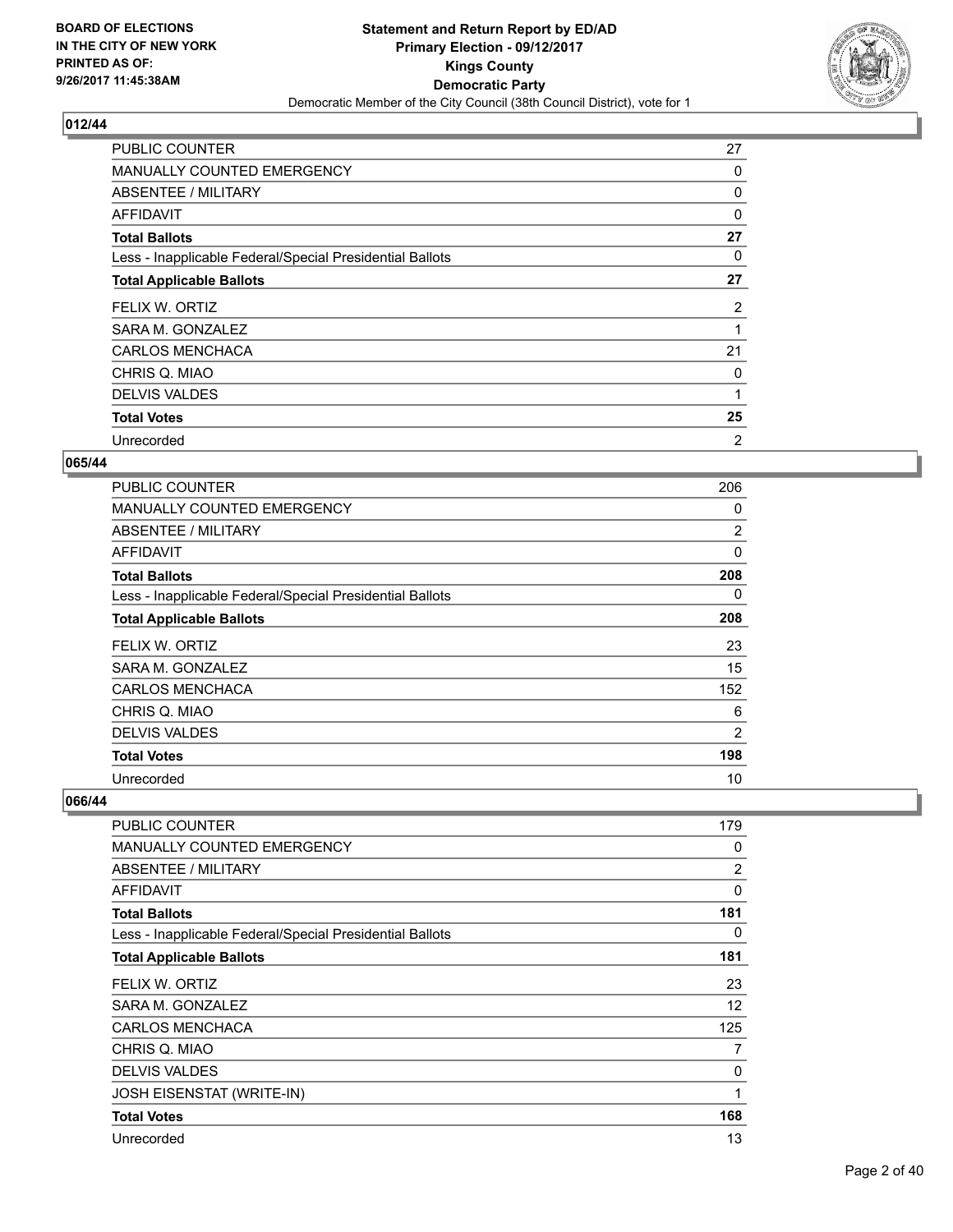

| <b>PUBLIC COUNTER</b>                                    | 17 |
|----------------------------------------------------------|----|
| <b>MANUALLY COUNTED EMERGENCY</b>                        | 0  |
| ABSENTEE / MILITARY                                      | 0  |
| AFFIDAVIT                                                | 0  |
| <b>Total Ballots</b>                                     | 17 |
| Less - Inapplicable Federal/Special Presidential Ballots | 0  |
| <b>Total Applicable Ballots</b>                          | 17 |
| FELIX W. ORTIZ                                           | 1  |
| SARA M. GONZALEZ                                         | 3  |
| <b>CARLOS MENCHACA</b>                                   | 0  |
| CHRIS Q. MIAO                                            | 9  |
| <b>DELVIS VALDES</b>                                     |    |
| <b>Total Votes</b>                                       | 14 |
| Unrecorded                                               | 3  |

| <b>PUBLIC COUNTER</b>                                    | 11       |
|----------------------------------------------------------|----------|
| <b>MANUALLY COUNTED EMERGENCY</b>                        | 0        |
| <b>ABSENTEE / MILITARY</b>                               | 0        |
| <b>AFFIDAVIT</b>                                         | 0        |
| <b>Total Ballots</b>                                     | 11       |
| Less - Inapplicable Federal/Special Presidential Ballots | $\Omega$ |
| <b>Total Applicable Ballots</b>                          | 11       |
| FELIX W. ORTIZ                                           | 3        |
| SARA M. GONZALEZ                                         | 1        |
| <b>CARLOS MENCHACA</b>                                   | 0        |
| CHRIS Q. MIAO                                            | 4        |
| <b>DELVIS VALDES</b>                                     | 1        |
| UNATTRIBUTABLE WRITE-IN (WRITE-IN)                       | 1        |
| <b>Total Votes</b>                                       | 10       |
| Unrecorded                                               | 1        |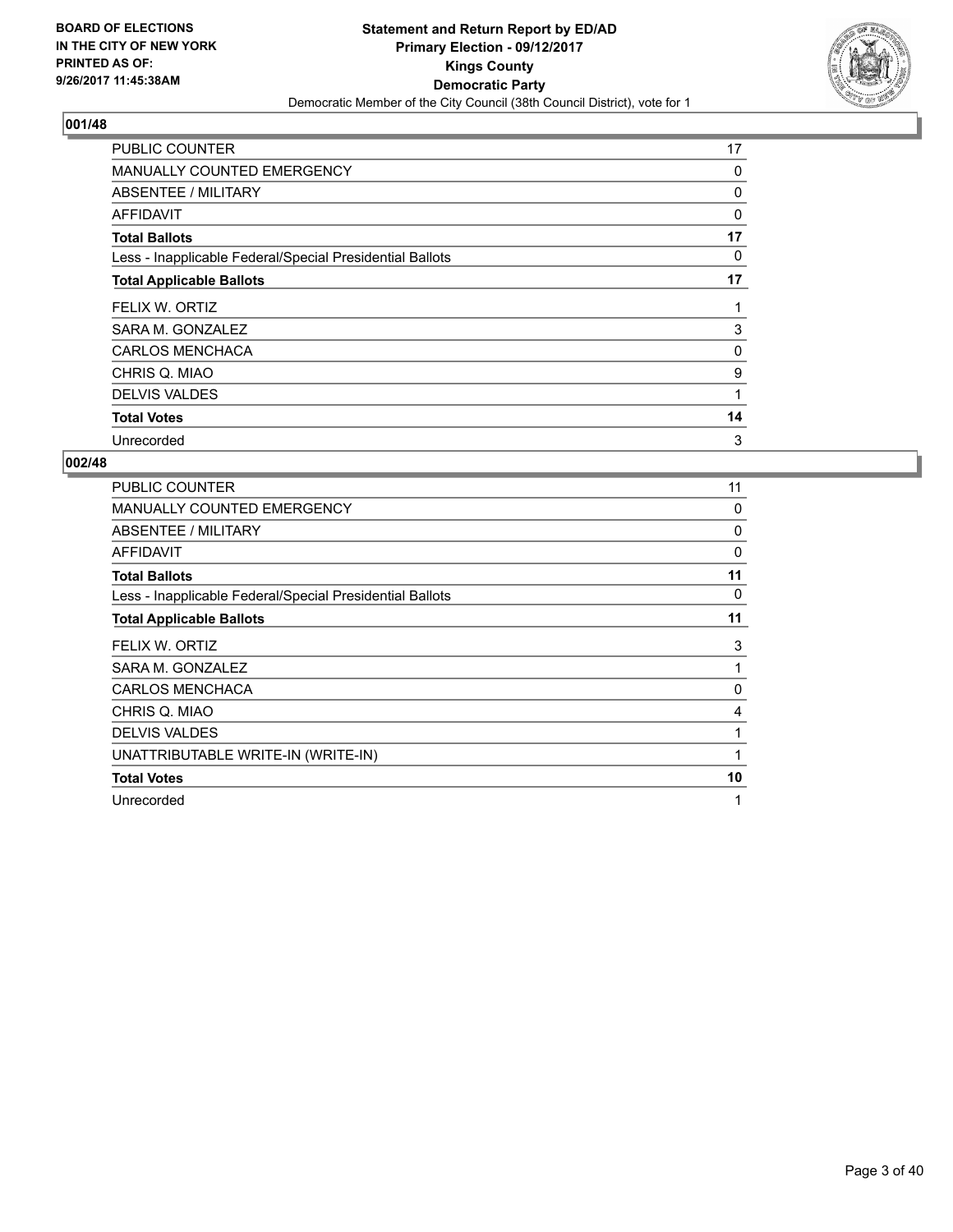

| <b>PUBLIC COUNTER</b>                                    | 87             |
|----------------------------------------------------------|----------------|
| <b>MANUALLY COUNTED EMERGENCY</b>                        | 0              |
| <b>ABSENTEE / MILITARY</b>                               | 0              |
| AFFIDAVIT                                                | 0              |
| <b>Total Ballots</b>                                     | 87             |
| Less - Inapplicable Federal/Special Presidential Ballots | 0              |
| <b>Total Applicable Ballots</b>                          | 87             |
| FELIX W. ORTIZ                                           | 33             |
| SARA M. GONZALEZ                                         | 2              |
| <b>CARLOS MENCHACA</b>                                   | 26             |
| CHRIS Q. MIAO                                            | 19             |
| <b>DELVIS VALDES</b>                                     | 5              |
| <b>Total Votes</b>                                       | 85             |
| Unrecorded                                               | $\overline{2}$ |

## **002/49**

| SARA M. GONZALEZ<br><b>CARLOS MENCHACA</b>               | 19             |
|----------------------------------------------------------|----------------|
| FELIX W. ORTIZ                                           | 13             |
| <b>Total Applicable Ballots</b>                          | 47             |
| Less - Inapplicable Federal/Special Presidential Ballots | 0              |
| <b>Total Ballots</b>                                     | 47             |
| AFFIDAVIT                                                | 0              |
| ABSENTEE / MILITARY                                      | $\overline{2}$ |
| <b>MANUALLY COUNTED EMERGENCY</b>                        | 0              |
| PUBLIC COUNTER                                           | 45             |

| <b>PUBLIC COUNTER</b>                                    | 37 |
|----------------------------------------------------------|----|
| MANUALLY COUNTED EMERGENCY                               | 0  |
| ABSENTEE / MILITARY                                      | 1  |
| <b>AFFIDAVIT</b>                                         | 0  |
| <b>Total Ballots</b>                                     | 38 |
| Less - Inapplicable Federal/Special Presidential Ballots | 0  |
| <b>Total Applicable Ballots</b>                          | 38 |
| FELIX W. ORTIZ                                           | 8  |
| SARA M. GONZALEZ                                         | 4  |
| <b>CARLOS MENCHACA</b>                                   | 10 |
| CHRIS Q. MIAO                                            | 15 |
| <b>DELVIS VALDES</b>                                     | 0  |
| <b>Total Votes</b>                                       | 37 |
| Unrecorded                                               | 1  |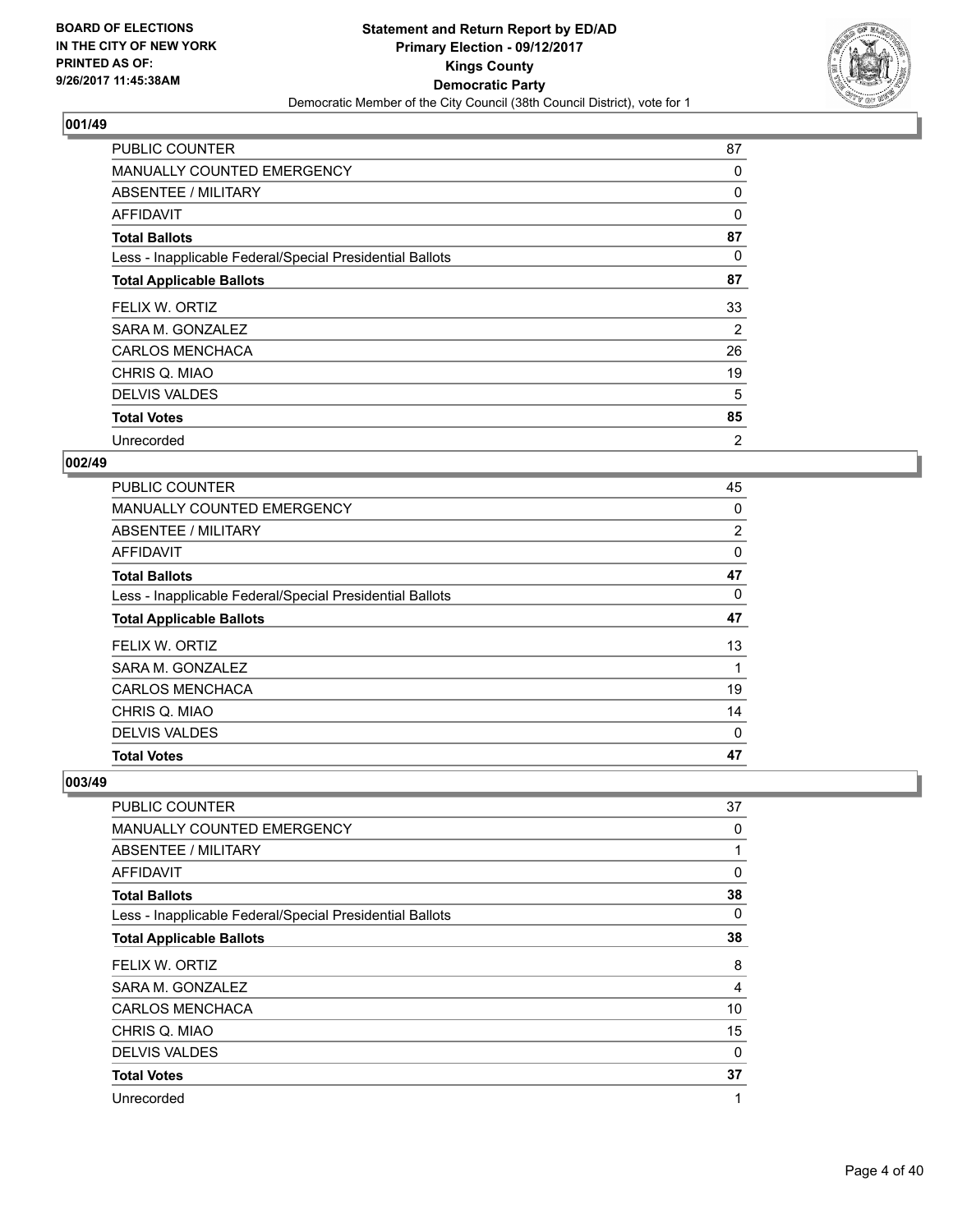

| <b>PUBLIC COUNTER</b>                                    | 92 |
|----------------------------------------------------------|----|
| MANUALLY COUNTED EMERGENCY                               | 0  |
| ABSENTEE / MILITARY                                      | 0  |
| <b>AFFIDAVIT</b>                                         | 0  |
| <b>Total Ballots</b>                                     | 92 |
| Less - Inapplicable Federal/Special Presidential Ballots | 0  |
| <b>Total Applicable Ballots</b>                          | 92 |
| FELIX W. ORTIZ                                           | 21 |
| SARA M. GONZALEZ                                         | 7  |
| <b>CARLOS MENCHACA</b>                                   | 36 |
| CHRIS Q. MIAO                                            | 22 |
| <b>DELVIS VALDES</b>                                     | 2  |
| <b>Total Votes</b>                                       | 88 |
| Unrecorded                                               | 4  |

## **005/49**

| <b>PUBLIC COUNTER</b>                                    | 51 |
|----------------------------------------------------------|----|
| <b>MANUALLY COUNTED EMERGENCY</b>                        | 0  |
| ABSENTEE / MILITARY                                      |    |
| AFFIDAVIT                                                | 0  |
| <b>Total Ballots</b>                                     | 52 |
| Less - Inapplicable Federal/Special Presidential Ballots | 0  |
| <b>Total Applicable Ballots</b>                          | 52 |
| FELIX W. ORTIZ                                           | 9  |
| SARA M. GONZALEZ                                         | 6  |
| <b>CARLOS MENCHACA</b>                                   | 7  |
| CHRIS Q. MIAO                                            | 28 |
| <b>DELVIS VALDES</b>                                     | 1  |
| <b>Total Votes</b>                                       | 51 |
|                                                          |    |

| PUBLIC COUNTER                                           | 20       |
|----------------------------------------------------------|----------|
| MANUALLY COUNTED EMERGENCY                               | 0        |
| ABSENTEE / MILITARY                                      | 1        |
| AFFIDAVIT                                                | $\Omega$ |
| <b>Total Ballots</b>                                     | 21       |
| Less - Inapplicable Federal/Special Presidential Ballots | 0        |
| <b>Total Applicable Ballots</b>                          | 21       |
| FELIX W. ORTIZ                                           | 5        |
| SARA M. GONZALEZ                                         | 1        |
| <b>CARLOS MENCHACA</b>                                   | 9        |
| CHRIS Q. MIAO                                            | 3        |
| <b>DELVIS VALDES</b>                                     | $\Omega$ |
| <b>Total Votes</b>                                       | 18       |
| Unrecorded                                               | 3        |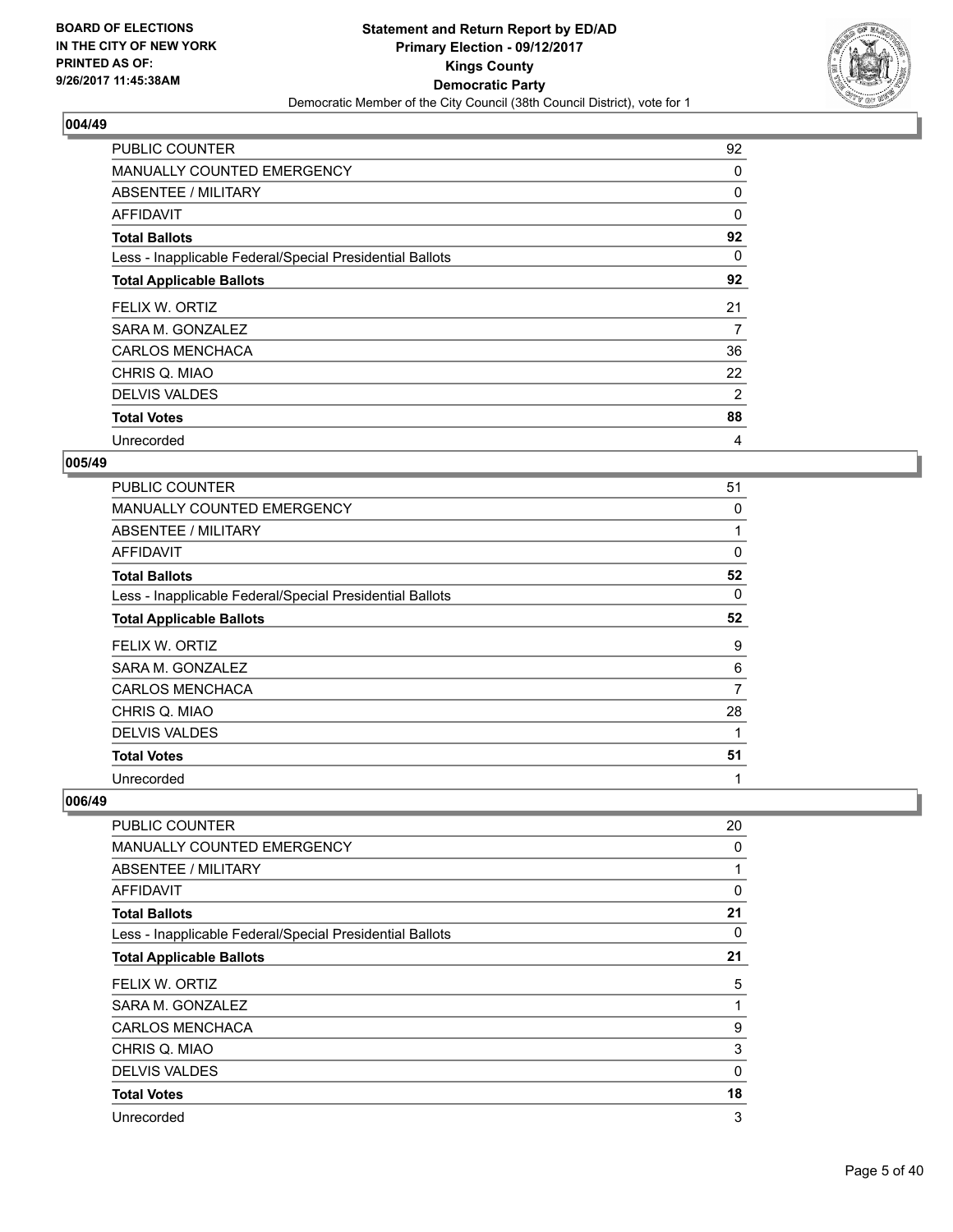

| <b>PUBLIC COUNTER</b>                                    | 24             |
|----------------------------------------------------------|----------------|
| MANUALLY COUNTED EMERGENCY                               | 0              |
| ABSENTEE / MILITARY                                      | 0              |
| AFFIDAVIT                                                | 0              |
| <b>Total Ballots</b>                                     | 24             |
| Less - Inapplicable Federal/Special Presidential Ballots | 0              |
| <b>Total Applicable Ballots</b>                          | 24             |
| FELIX W. ORTIZ                                           | $\overline{2}$ |
| SARA M. GONZALEZ                                         | 6              |
| <b>CARLOS MENCHACA</b>                                   |                |
| CHRIS Q. MIAO                                            | 15             |
| <b>DELVIS VALDES</b>                                     | 0              |
| <b>Total Votes</b>                                       | 24             |

#### **008/49**

| PUBLIC COUNTER                                           | 51 |
|----------------------------------------------------------|----|
| <b>MANUALLY COUNTED EMERGENCY</b>                        | 0  |
| ABSENTEE / MILITARY                                      | 0  |
| AFFIDAVIT                                                | 0  |
| <b>Total Ballots</b>                                     | 51 |
| Less - Inapplicable Federal/Special Presidential Ballots | 0  |
| <b>Total Applicable Ballots</b>                          | 51 |
| FELIX W. ORTIZ                                           | 18 |
| SARA M. GONZALEZ                                         | 7  |
| <b>CARLOS MENCHACA</b>                                   | 14 |
| CHRIS Q. MIAO                                            | 9  |
| <b>DELVIS VALDES</b>                                     | 3  |
| <b>Total Votes</b>                                       | 51 |

| PUBLIC COUNTER                                           | 69 |
|----------------------------------------------------------|----|
| <b>MANUALLY COUNTED EMERGENCY</b>                        | 0  |
| ABSENTEE / MILITARY                                      | 3  |
| AFFIDAVIT                                                | 0  |
| <b>Total Ballots</b>                                     | 72 |
| Less - Inapplicable Federal/Special Presidential Ballots | 0  |
| <b>Total Applicable Ballots</b>                          | 72 |
| FELIX W. ORTIZ                                           | 18 |
| SARA M. GONZALEZ                                         | 4  |
| <b>CARLOS MENCHACA</b>                                   | 7  |
| CHRIS Q. MIAO                                            | 34 |
| <b>DELVIS VALDES</b>                                     | 2  |
| <b>Total Votes</b>                                       | 65 |
| Unrecorded                                               | 7  |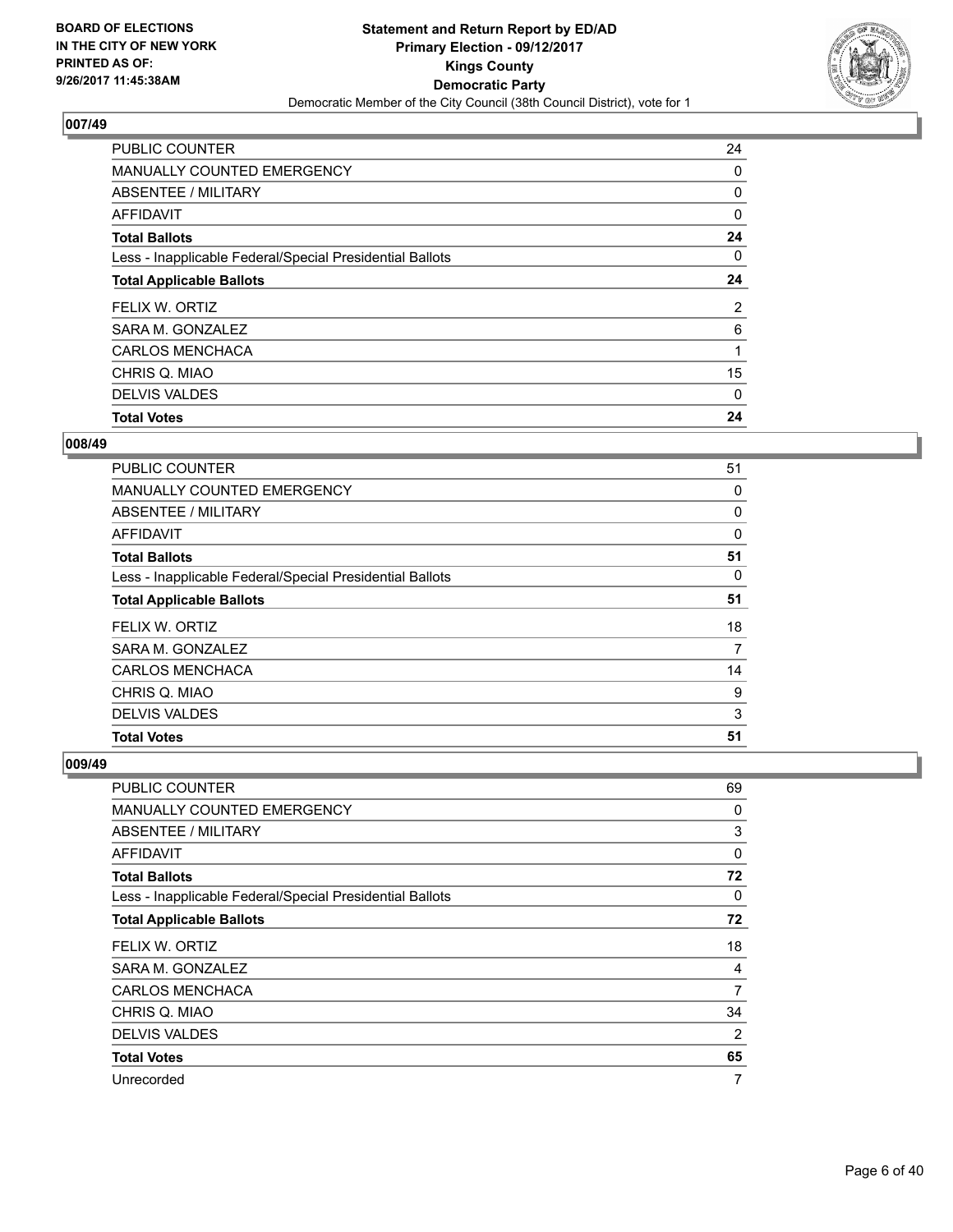

| <b>PUBLIC COUNTER</b>                                    | 72 |
|----------------------------------------------------------|----|
| <b>MANUALLY COUNTED EMERGENCY</b>                        | 0  |
| ABSENTEE / MILITARY                                      | 0  |
| AFFIDAVIT                                                | 1  |
| <b>Total Ballots</b>                                     | 73 |
| Less - Inapplicable Federal/Special Presidential Ballots | 0  |
| <b>Total Applicable Ballots</b>                          | 73 |
| FELIX W. ORTIZ                                           | 14 |
| SARA M. GONZALEZ                                         | 6  |
| <b>CARLOS MENCHACA</b>                                   | 22 |
| CHRIS Q. MIAO                                            | 30 |
| <b>DELVIS VALDES</b>                                     | 0  |
| <b>Total Votes</b>                                       | 72 |
| Unrecorded                                               | 1  |

## **011/49**

| <b>PUBLIC COUNTER</b>                                    | 34             |
|----------------------------------------------------------|----------------|
| <b>MANUALLY COUNTED EMERGENCY</b>                        | 0              |
| ABSENTEE / MILITARY                                      | 0              |
| <b>AFFIDAVIT</b>                                         | $\Omega$       |
| <b>Total Ballots</b>                                     | 34             |
| Less - Inapplicable Federal/Special Presidential Ballots | 0              |
| <b>Total Applicable Ballots</b>                          | 34             |
| FELIX W. ORTIZ                                           | 6              |
| SARA M. GONZALEZ                                         | 3              |
| <b>CARLOS MENCHACA</b>                                   | 7              |
| CHRIS Q. MIAO                                            | 16             |
| <b>DELVIS VALDES</b>                                     | 0              |
| <b>Total Votes</b>                                       | 32             |
| Unrecorded                                               | $\overline{2}$ |

| <b>Total Votes</b>                                       | 30 |
|----------------------------------------------------------|----|
| <b>DELVIS VALDES</b>                                     | 3  |
| CHRIS Q. MIAO                                            | 6  |
| <b>CARLOS MENCHACA</b>                                   | 5  |
| SARA M. GONZALEZ                                         | 5  |
| FELIX W. ORTIZ                                           | 11 |
| <b>Total Applicable Ballots</b>                          | 30 |
| Less - Inapplicable Federal/Special Presidential Ballots | 0  |
| <b>Total Ballots</b>                                     | 30 |
| AFFIDAVIT                                                | 0  |
| ABSENTEE / MILITARY                                      |    |
| MANUALLY COUNTED EMERGENCY                               | 0  |
| <b>PUBLIC COUNTER</b>                                    | 29 |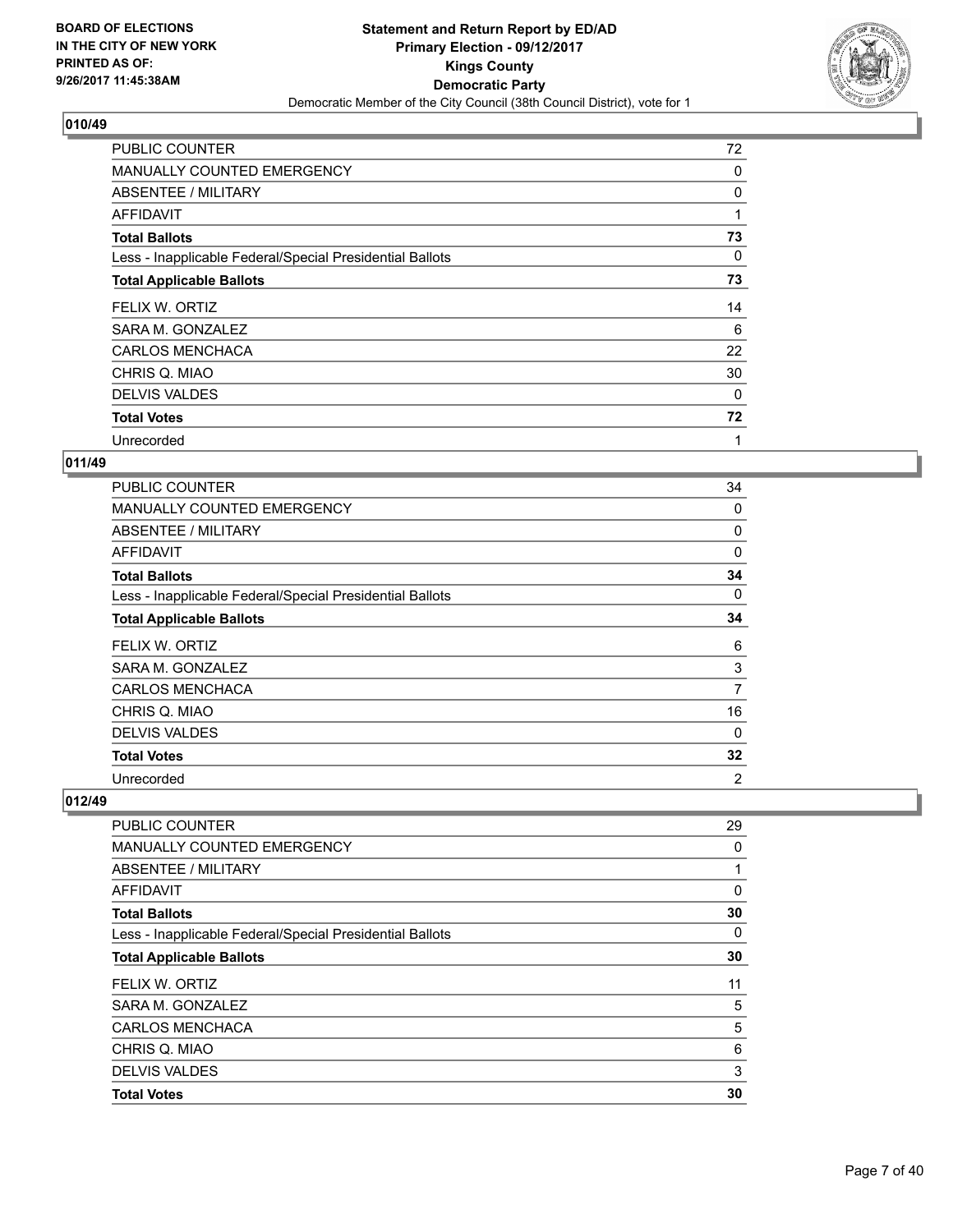

| <b>PUBLIC COUNTER</b>                                    | 32 |
|----------------------------------------------------------|----|
| <b>MANUALLY COUNTED EMERGENCY</b>                        | 0  |
| ABSENTEE / MILITARY                                      | 0  |
| AFFIDAVIT                                                | 0  |
| <b>Total Ballots</b>                                     | 32 |
| Less - Inapplicable Federal/Special Presidential Ballots | 0  |
| <b>Total Applicable Ballots</b>                          | 32 |
| FELIX W. ORTIZ                                           | 3  |
| SARA M. GONZALEZ                                         | 0  |
| <b>CARLOS MENCHACA</b>                                   | 19 |
| CHRIS Q. MIAO                                            | 6  |
| <b>DELVIS VALDES</b>                                     | 3  |
| <b>Total Votes</b>                                       | 31 |
| Unrecorded                                               | 1  |

## **014/49**

| <b>PUBLIC COUNTER</b>                                    | 2              |
|----------------------------------------------------------|----------------|
| MANUALLY COUNTED EMERGENCY                               | 0              |
| ABSENTEE / MILITARY                                      | 0              |
| AFFIDAVIT                                                | 0              |
| <b>Total Ballots</b>                                     | $\mathbf{2}$   |
| Less - Inapplicable Federal/Special Presidential Ballots | 0              |
| <b>Total Applicable Ballots</b>                          | $\mathbf{2}$   |
| FELIX W. ORTIZ                                           | 2              |
| SARA M. GONZALEZ                                         | 0              |
| <b>CARLOS MENCHACA</b>                                   | 0              |
| CHRIS Q. MIAO                                            | 0              |
| <b>DELVIS VALDES</b>                                     | 0              |
| <b>Total Votes</b>                                       | $\overline{2}$ |

#### **015/49 COMBINED into: 007/49**

| <b>PUBLIC COUNTER</b>                                    | 67             |
|----------------------------------------------------------|----------------|
| <b>MANUALLY COUNTED EMERGENCY</b>                        | 0              |
| ABSENTEE / MILITARY                                      | 1              |
| AFFIDAVIT                                                | 0              |
| <b>Total Ballots</b>                                     | 68             |
| Less - Inapplicable Federal/Special Presidential Ballots | 0              |
| <b>Total Applicable Ballots</b>                          | 68             |
| FELIX W. ORTIZ                                           | 17             |
| SARA M. GONZALEZ                                         | 4              |
| <b>CARLOS MENCHACA</b>                                   | 22             |
| CHRIS Q. MIAO                                            | 21             |
| <b>DELVIS VALDES</b>                                     | 2              |
| <b>Total Votes</b>                                       | 66             |
| Unrecorded                                               | $\overline{2}$ |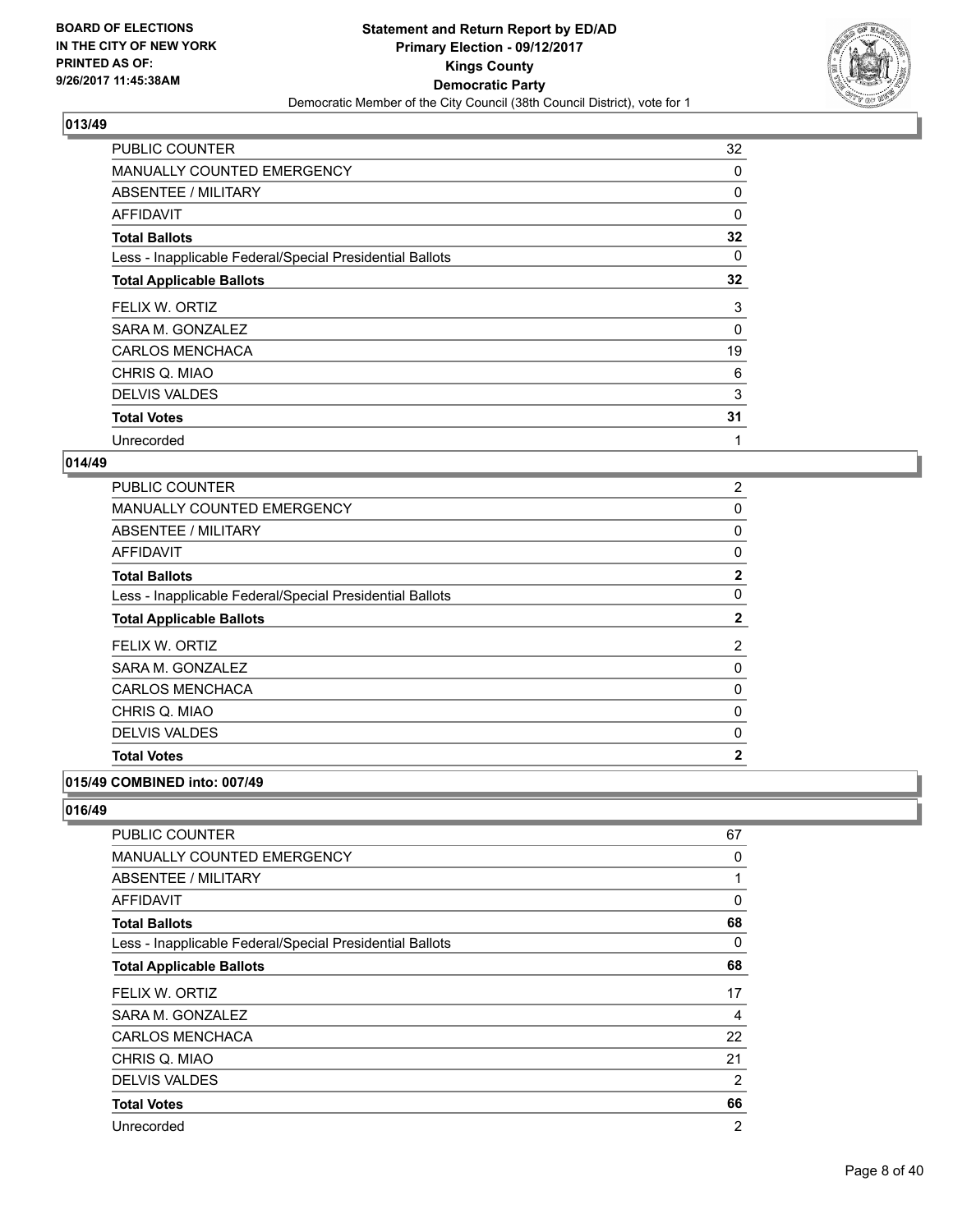

| <b>PUBLIC COUNTER</b>                                    | 61 |
|----------------------------------------------------------|----|
| <b>MANUALLY COUNTED EMERGENCY</b>                        | 0  |
| ABSENTEE / MILITARY                                      | 0  |
| AFFIDAVIT                                                | 0  |
| <b>Total Ballots</b>                                     | 61 |
| Less - Inapplicable Federal/Special Presidential Ballots | 0  |
| <b>Total Applicable Ballots</b>                          | 61 |
| FELIX W. ORTIZ                                           | 8  |
| SARA M. GONZALEZ                                         | 11 |
| <b>CARLOS MENCHACA</b>                                   | 14 |
| CHRIS Q. MIAO                                            | 19 |
| <b>DELVIS VALDES</b>                                     | 1  |
| KHADER EL-YATEEM (WRITE-IN)                              | 1  |
| <b>Total Votes</b>                                       | 54 |
| Unrecorded                                               | 7  |

#### **018/49**

| <b>PUBLIC COUNTER</b>                                    | 16 |
|----------------------------------------------------------|----|
| <b>MANUALLY COUNTED EMERGENCY</b>                        | 0  |
| ABSENTEE / MILITARY                                      | 0  |
| AFFIDAVIT                                                | 0  |
| <b>Total Ballots</b>                                     | 16 |
| Less - Inapplicable Federal/Special Presidential Ballots | 0  |
| <b>Total Applicable Ballots</b>                          | 16 |
| FELIX W. ORTIZ                                           | 4  |
| SARA M. GONZALEZ                                         | 2  |
| <b>CARLOS MENCHACA</b>                                   | 3  |
| CHRIS Q. MIAO                                            | 4  |
| <b>DELVIS VALDES</b>                                     | 0  |
| <b>Total Votes</b>                                       | 13 |
| Unrecorded                                               | 3  |

| PUBLIC COUNTER                                           | 38 |
|----------------------------------------------------------|----|
| MANUALLY COUNTED EMERGENCY                               | 0  |
| ABSENTEE / MILITARY                                      | 0  |
| AFFIDAVIT                                                | 0  |
| <b>Total Ballots</b>                                     | 38 |
| Less - Inapplicable Federal/Special Presidential Ballots | 0  |
| <b>Total Applicable Ballots</b>                          | 38 |
| FELIX W. ORTIZ                                           | 5  |
| SARA M. GONZALEZ                                         | 1  |
| <b>CARLOS MENCHACA</b>                                   | 8  |
| CHRIS Q. MIAO                                            | 18 |
| <b>DELVIS VALDES</b>                                     | 0  |
| <b>Total Votes</b>                                       | 32 |
| Unrecorded                                               | 6  |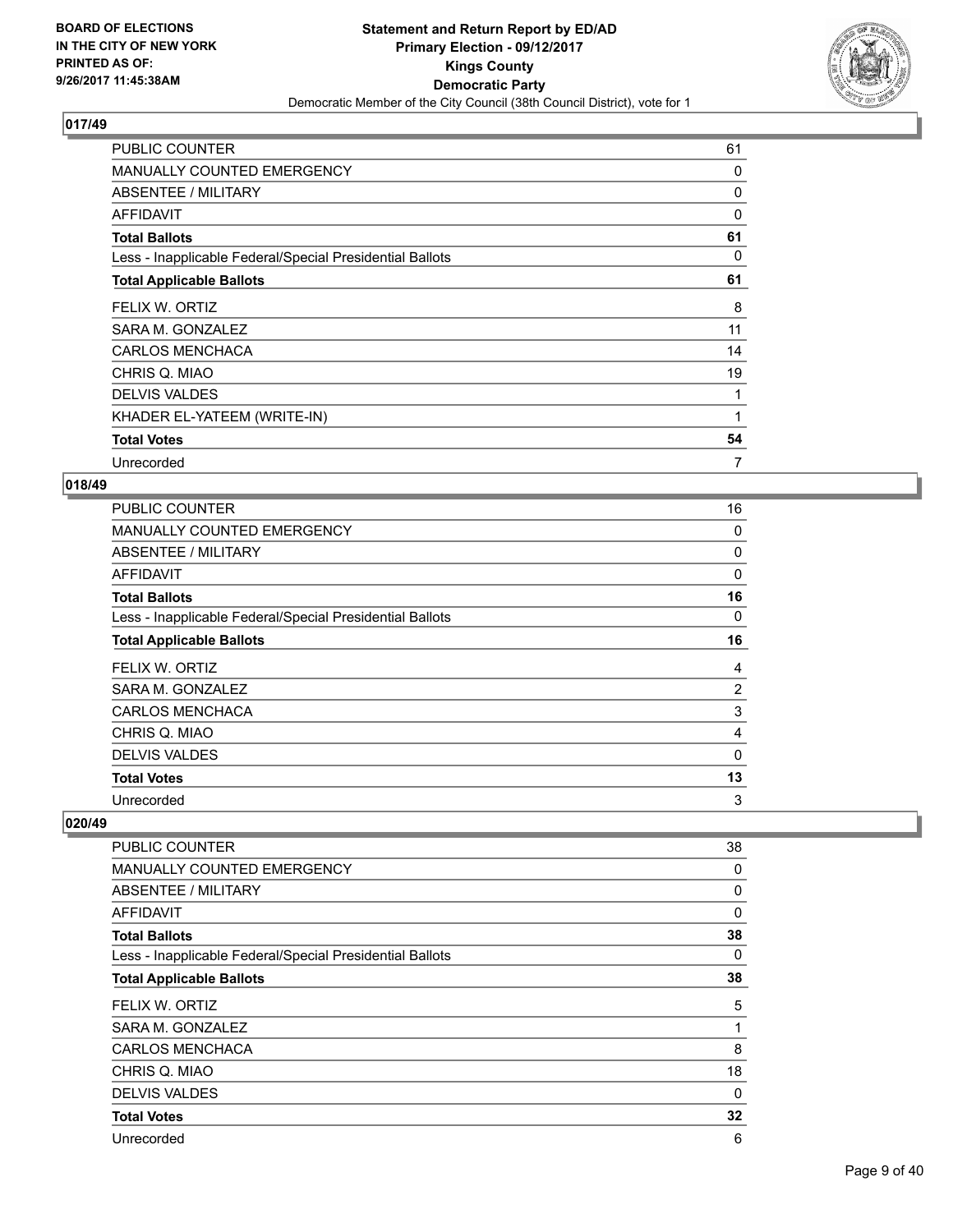

| <b>PUBLIC COUNTER</b>                                    | 20 |
|----------------------------------------------------------|----|
| MANUALLY COUNTED EMERGENCY                               | 0  |
| ABSENTEE / MILITARY                                      | 0  |
| <b>AFFIDAVIT</b>                                         | 0  |
| <b>Total Ballots</b>                                     | 20 |
| Less - Inapplicable Federal/Special Presidential Ballots | 0  |
| <b>Total Applicable Ballots</b>                          | 20 |
| FELIX W. ORTIZ                                           | 8  |
| SARA M. GONZALEZ                                         |    |
| <b>CARLOS MENCHACA</b>                                   |    |
| CHRIS Q. MIAO                                            | 7  |
| <b>DELVIS VALDES</b>                                     | 0  |
| <b>Total Votes</b>                                       | 17 |
| Unrecorded                                               | 3  |

## **031/49**

| <b>PUBLIC COUNTER</b>                                    | 51 |
|----------------------------------------------------------|----|
| <b>MANUALLY COUNTED EMERGENCY</b>                        | 0  |
| ABSENTEE / MILITARY                                      | 0  |
| AFFIDAVIT                                                | 0  |
| <b>Total Ballots</b>                                     | 51 |
| Less - Inapplicable Federal/Special Presidential Ballots | 0  |
| <b>Total Applicable Ballots</b>                          | 51 |
| FELIX W. ORTIZ                                           | 13 |
| SARA M. GONZALEZ                                         | 2  |
| <b>CARLOS MENCHACA</b>                                   | 12 |
| CHRIS Q. MIAO                                            | 21 |
| <b>DELVIS VALDES</b>                                     |    |
| <b>Total Votes</b>                                       | 49 |
| Unrecorded                                               | 2  |

| <b>PUBLIC COUNTER</b>                                    | 22             |
|----------------------------------------------------------|----------------|
| MANUALLY COUNTED EMERGENCY                               | 0              |
| ABSENTEE / MILITARY                                      | $\overline{2}$ |
| <b>AFFIDAVIT</b>                                         | 1              |
| <b>Total Ballots</b>                                     | 25             |
| Less - Inapplicable Federal/Special Presidential Ballots | 0              |
| <b>Total Applicable Ballots</b>                          | 25             |
| FELIX W. ORTIZ                                           | 5              |
| SARA M. GONZALEZ                                         | $\overline{2}$ |
| <b>CARLOS MENCHACA</b>                                   | 12             |
| CHRIS Q. MIAO                                            | 3              |
| <b>DELVIS VALDES</b>                                     | 1              |
| <b>Total Votes</b>                                       | 23             |
| Unrecorded                                               | $\overline{2}$ |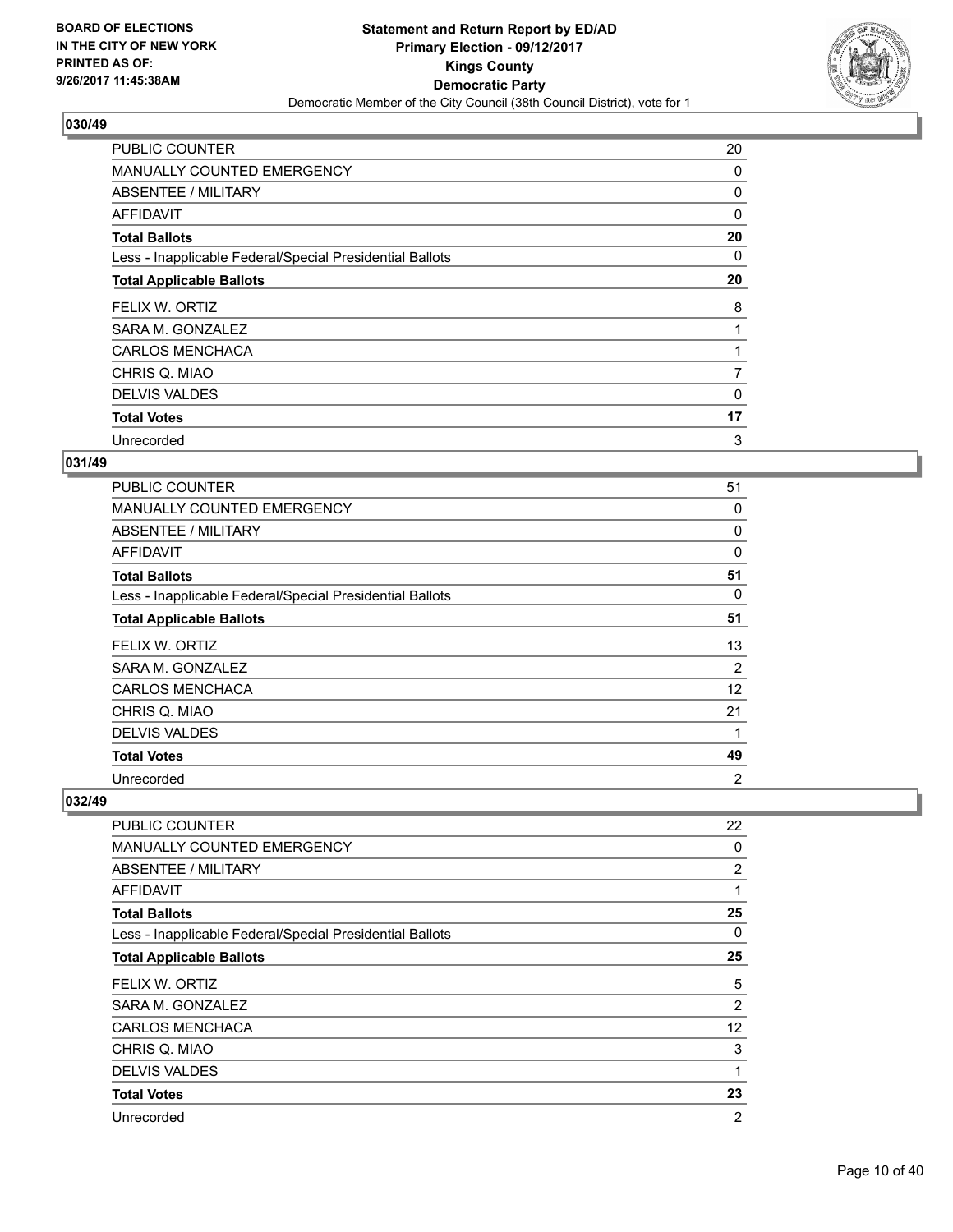

| <b>PUBLIC COUNTER</b>                                    | 13 |
|----------------------------------------------------------|----|
| <b>MANUALLY COUNTED EMERGENCY</b>                        | 0  |
| ABSENTEE / MILITARY                                      | 0  |
| AFFIDAVIT                                                | 0  |
| <b>Total Ballots</b>                                     | 13 |
| Less - Inapplicable Federal/Special Presidential Ballots | 0  |
| <b>Total Applicable Ballots</b>                          | 13 |
| FELIX W. ORTIZ                                           | 4  |
| SARA M. GONZALEZ                                         | 1  |
|                                                          |    |
| <b>CARLOS MENCHACA</b>                                   | 4  |
| CHRIS Q. MIAO                                            | 3  |
| <b>DELVIS VALDES</b>                                     | 0  |
| <b>Total Votes</b>                                       | 12 |

## **037/49**

| <b>PUBLIC COUNTER</b>                                    | 73 |
|----------------------------------------------------------|----|
| <b>MANUALLY COUNTED EMERGENCY</b>                        | 0  |
| ABSENTEE / MILITARY                                      | 6  |
| AFFIDAVIT                                                | 0  |
| <b>Total Ballots</b>                                     | 79 |
| Less - Inapplicable Federal/Special Presidential Ballots | 0  |
| <b>Total Applicable Ballots</b>                          | 79 |
| FELIX W. ORTIZ                                           | 25 |
| SARA M. GONZALEZ                                         | 12 |
| <b>CARLOS MENCHACA</b>                                   | 20 |
| CHRIS Q. MIAO                                            | 8  |
| <b>DELVIS VALDES</b>                                     | 0  |
| <b>Total Votes</b>                                       | 65 |
| Unrecorded                                               | 14 |

| PUBLIC COUNTER                                           | 44 |
|----------------------------------------------------------|----|
| <b>MANUALLY COUNTED EMERGENCY</b>                        | 0  |
| ABSENTEE / MILITARY                                      | 0  |
| <b>AFFIDAVIT</b>                                         | 0  |
| <b>Total Ballots</b>                                     | 44 |
| Less - Inapplicable Federal/Special Presidential Ballots | 0  |
| <b>Total Applicable Ballots</b>                          | 44 |
| FELIX W. ORTIZ                                           | 12 |
| SARA M. GONZALEZ                                         | 7  |
| <b>CARLOS MENCHACA</b>                                   | 7  |
| CHRIS Q. MIAO                                            | 10 |
| <b>DELVIS VALDES</b>                                     | 1  |
| SALVATORE CURRO (WRITE-IN)                               | 1  |
| <b>Total Votes</b>                                       | 38 |
| Unrecorded                                               | 6  |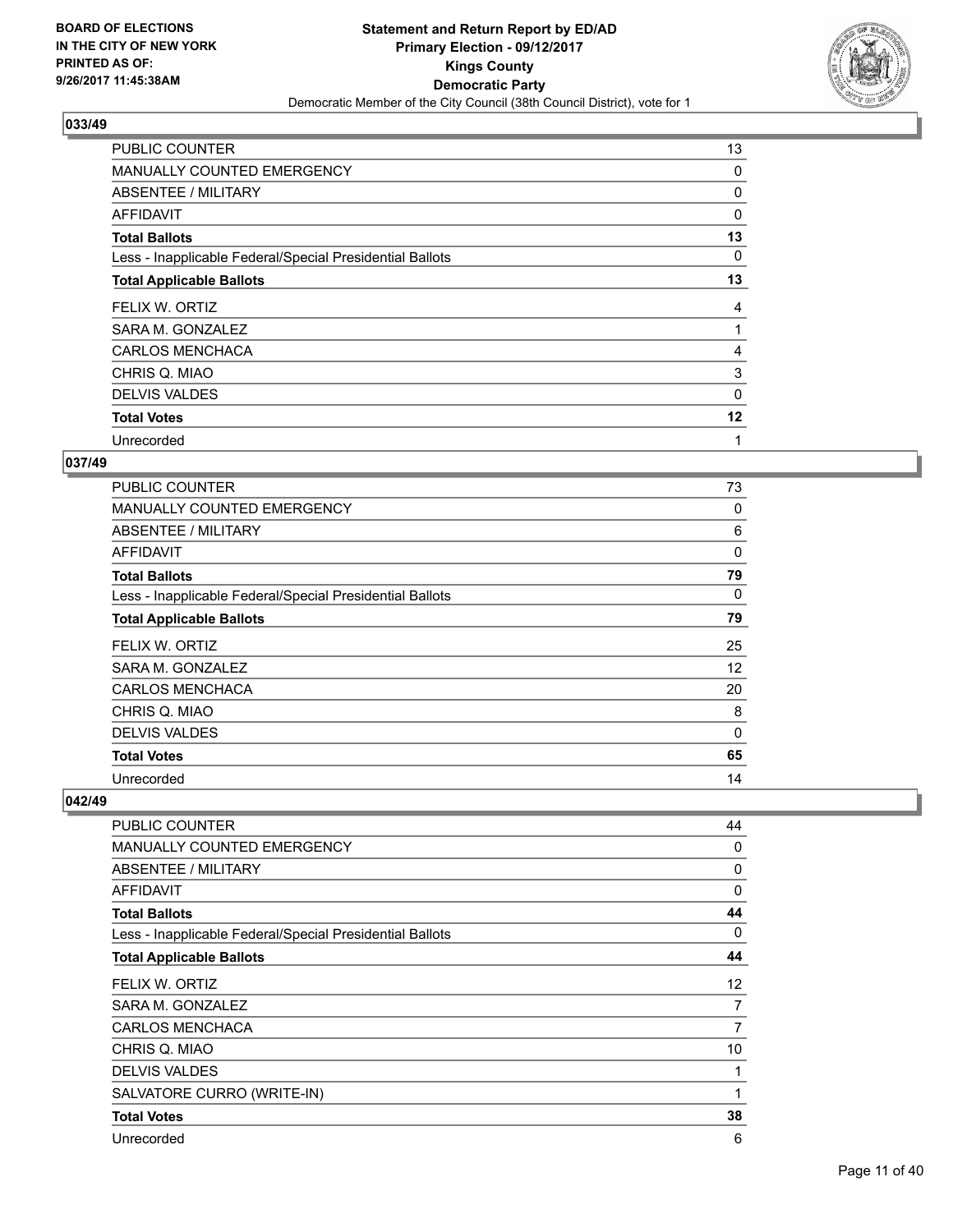

| <b>PUBLIC COUNTER</b>                                    | 48 |
|----------------------------------------------------------|----|
| <b>MANUALLY COUNTED EMERGENCY</b>                        | 0  |
| ABSENTEE / MILITARY                                      | 0  |
| AFFIDAVIT                                                | 2  |
| <b>Total Ballots</b>                                     | 50 |
| Less - Inapplicable Federal/Special Presidential Ballots | 0  |
| <b>Total Applicable Ballots</b>                          | 50 |
| FELIX W. ORTIZ                                           | 1  |
| SARA M. GONZALEZ                                         | 6  |
| <b>CARLOS MENCHACA</b>                                   | 16 |
| CHRIS Q. MIAO                                            | 24 |
|                                                          |    |
| <b>DELVIS VALDES</b>                                     |    |
| <b>Total Votes</b>                                       | 48 |

## **062/49**

| <b>PUBLIC COUNTER</b>                                    | 80 |
|----------------------------------------------------------|----|
| <b>MANUALLY COUNTED EMERGENCY</b>                        | 0  |
| ABSENTEE / MILITARY                                      | 2  |
| AFFIDAVIT                                                | 1  |
| <b>Total Ballots</b>                                     | 83 |
| Less - Inapplicable Federal/Special Presidential Ballots | 0  |
| <b>Total Applicable Ballots</b>                          | 83 |
| FELIX W. ORTIZ                                           | 18 |
| SARA M. GONZALEZ                                         | 2  |
| <b>CARLOS MENCHACA</b>                                   | 21 |
| CHRIS Q. MIAO                                            | 34 |
| <b>DELVIS VALDES</b>                                     | 5  |
| <b>Total Votes</b>                                       | 80 |
| Unrecorded                                               | 3  |

| <b>PUBLIC COUNTER</b>                                    | 28           |
|----------------------------------------------------------|--------------|
| MANUALLY COUNTED EMERGENCY                               | 0            |
| ABSENTEE / MILITARY                                      | $\mathbf{1}$ |
| <b>AFFIDAVIT</b>                                         | 0            |
| <b>Total Ballots</b>                                     | 29           |
| Less - Inapplicable Federal/Special Presidential Ballots | 0            |
| <b>Total Applicable Ballots</b>                          | 29           |
| FELIX W. ORTIZ                                           | 2            |
| SARA M. GONZALEZ                                         | 2            |
| <b>CARLOS MENCHACA</b>                                   | 7            |
| CHRIS Q. MIAO                                            | 11           |
| <b>DELVIS VALDES</b>                                     | 1            |
| <b>Total Votes</b>                                       | 23           |
| Unrecorded                                               | 6            |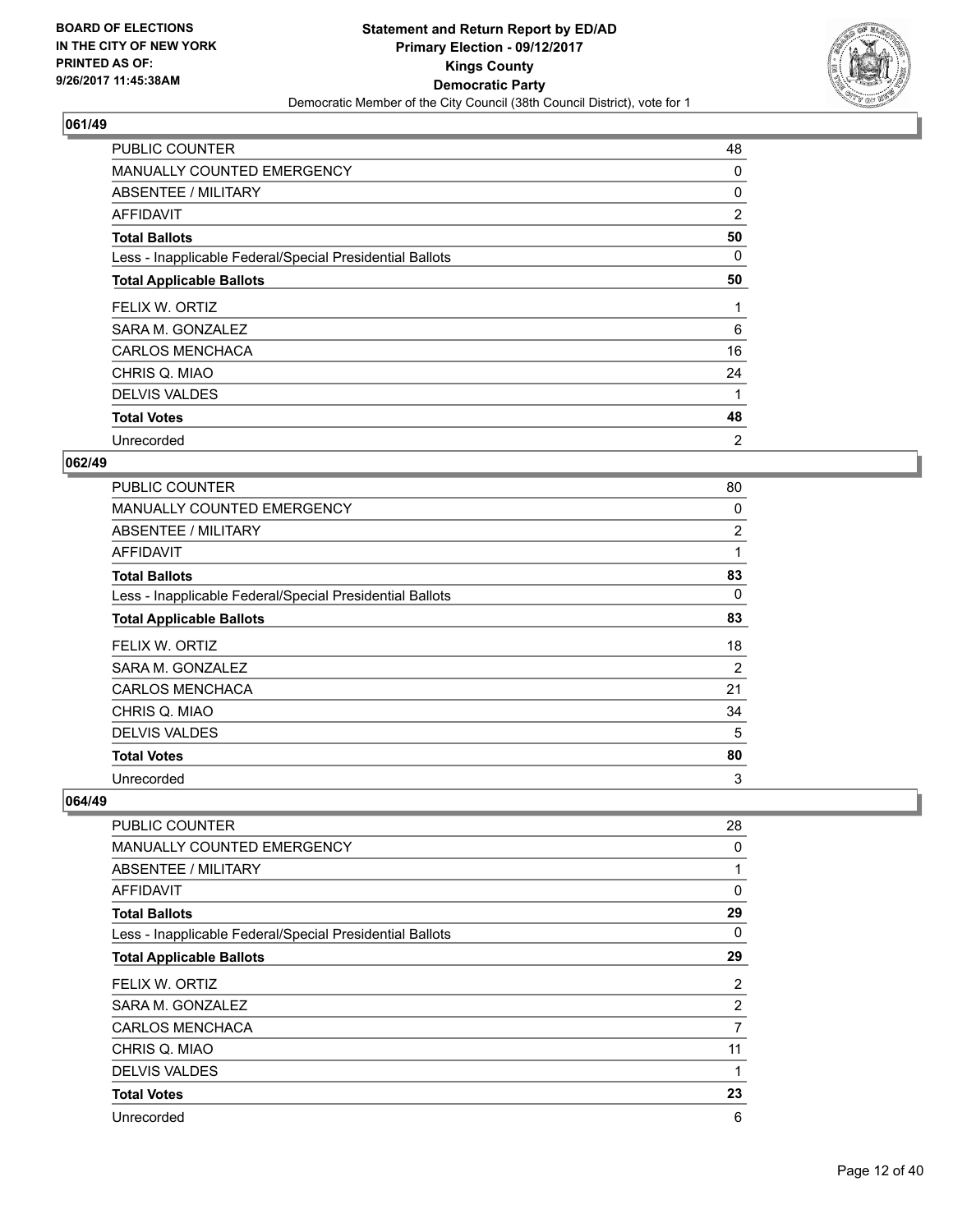

| <b>PUBLIC COUNTER</b>                                    | 48 |
|----------------------------------------------------------|----|
| <b>MANUALLY COUNTED EMERGENCY</b>                        | 0  |
| ABSENTEE / MILITARY                                      | 2  |
| AFFIDAVIT                                                | 0  |
| <b>Total Ballots</b>                                     | 50 |
| Less - Inapplicable Federal/Special Presidential Ballots | 0  |
| <b>Total Applicable Ballots</b>                          | 50 |
| FELIX W. ORTIZ                                           | 18 |
| SARA M. GONZALEZ                                         | 3  |
| <b>CARLOS MENCHACA</b>                                   | 14 |
| CHRIS Q. MIAO                                            | 11 |
| <b>DELVIS VALDES</b>                                     | 3  |
| <b>Total Votes</b>                                       | 49 |
| Unrecorded                                               | 1  |

## **067/49**

| <b>PUBLIC COUNTER</b>                                    | 60             |
|----------------------------------------------------------|----------------|
| <b>MANUALLY COUNTED EMERGENCY</b>                        | 0              |
| ABSENTEE / MILITARY                                      | 0              |
| AFFIDAVIT                                                | $\overline{2}$ |
| <b>Total Ballots</b>                                     | 62             |
| Less - Inapplicable Federal/Special Presidential Ballots | 0              |
| <b>Total Applicable Ballots</b>                          | 62             |
| FELIX W. ORTIZ                                           | 28             |
| SARA M. GONZALEZ                                         | 6              |
| <b>CARLOS MENCHACA</b>                                   | 13             |
| CHRIS Q. MIAO                                            | 11             |
| <b>DELVIS VALDES</b>                                     | 2              |
| <b>Total Votes</b>                                       | 60             |
|                                                          |                |

| PUBLIC COUNTER                                           | 22       |
|----------------------------------------------------------|----------|
| MANUALLY COUNTED EMERGENCY                               | 0        |
| ABSENTEE / MILITARY                                      | 1        |
| AFFIDAVIT                                                | 0        |
| <b>Total Ballots</b>                                     | 23       |
| Less - Inapplicable Federal/Special Presidential Ballots | 0        |
| <b>Total Applicable Ballots</b>                          | 23       |
| FELIX W. ORTIZ                                           | 4        |
| SARA M. GONZALEZ                                         | 0        |
|                                                          |          |
| <b>CARLOS MENCHACA</b>                                   | 1        |
| CHRIS Q. MIAO                                            | 17       |
| <b>DELVIS VALDES</b>                                     | $\Omega$ |
| <b>Total Votes</b>                                       | 22       |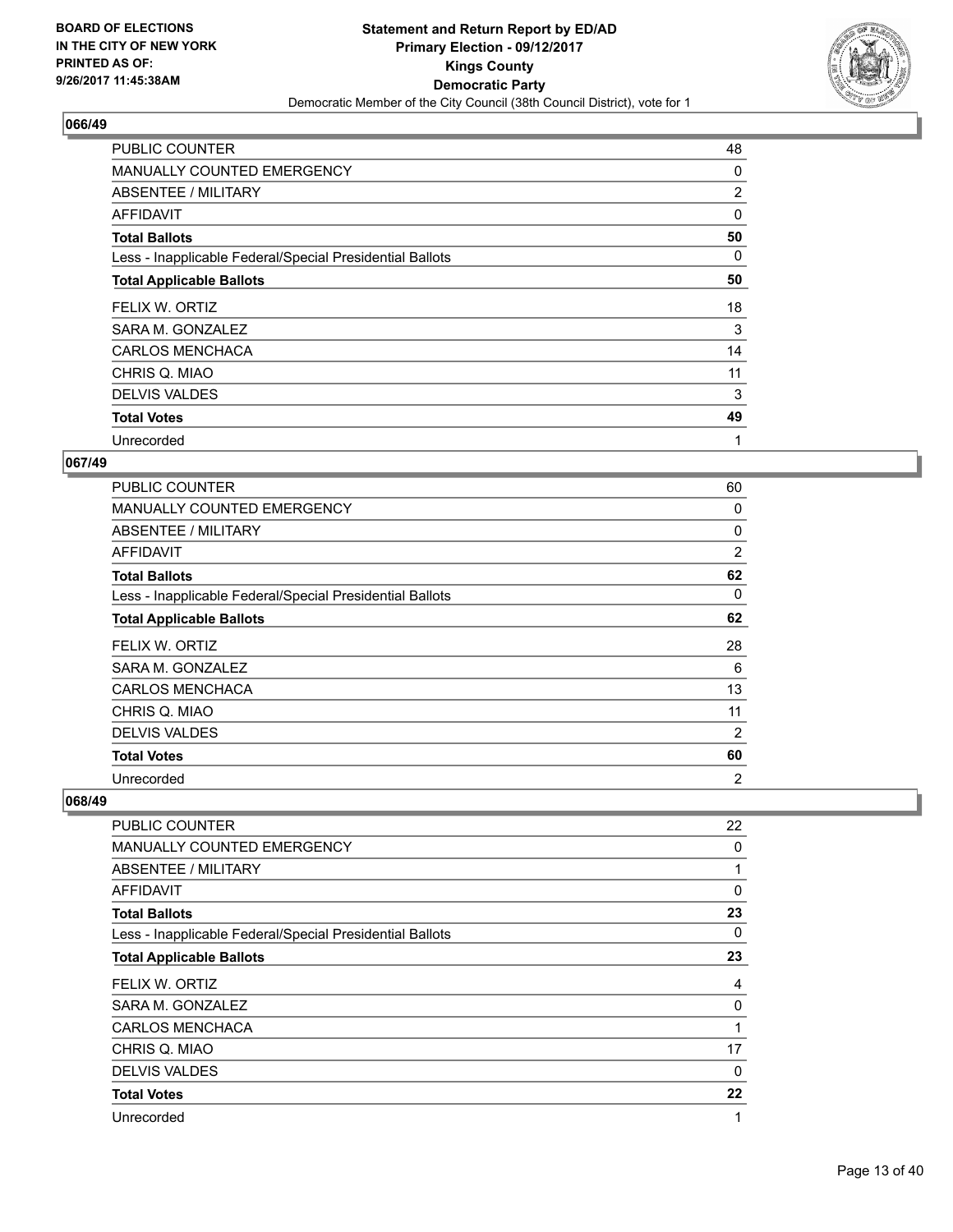

| <b>PUBLIC COUNTER</b>                                    | 37 |
|----------------------------------------------------------|----|
| MANUALLY COUNTED EMERGENCY                               | 0  |
| ABSENTEE / MILITARY                                      | 1  |
| <b>AFFIDAVIT</b>                                         | 0  |
| <b>Total Ballots</b>                                     | 38 |
| Less - Inapplicable Federal/Special Presidential Ballots | 0  |
| <b>Total Applicable Ballots</b>                          | 38 |
| FELIX W. ORTIZ                                           | 8  |
| SARA M. GONZALEZ                                         | 4  |
| <b>CARLOS MENCHACA</b>                                   | 3  |
| CHRIS Q. MIAO                                            | 15 |
| <b>DELVIS VALDES</b>                                     | 2  |
| <b>Total Votes</b>                                       | 32 |
| Unrecorded                                               | 6  |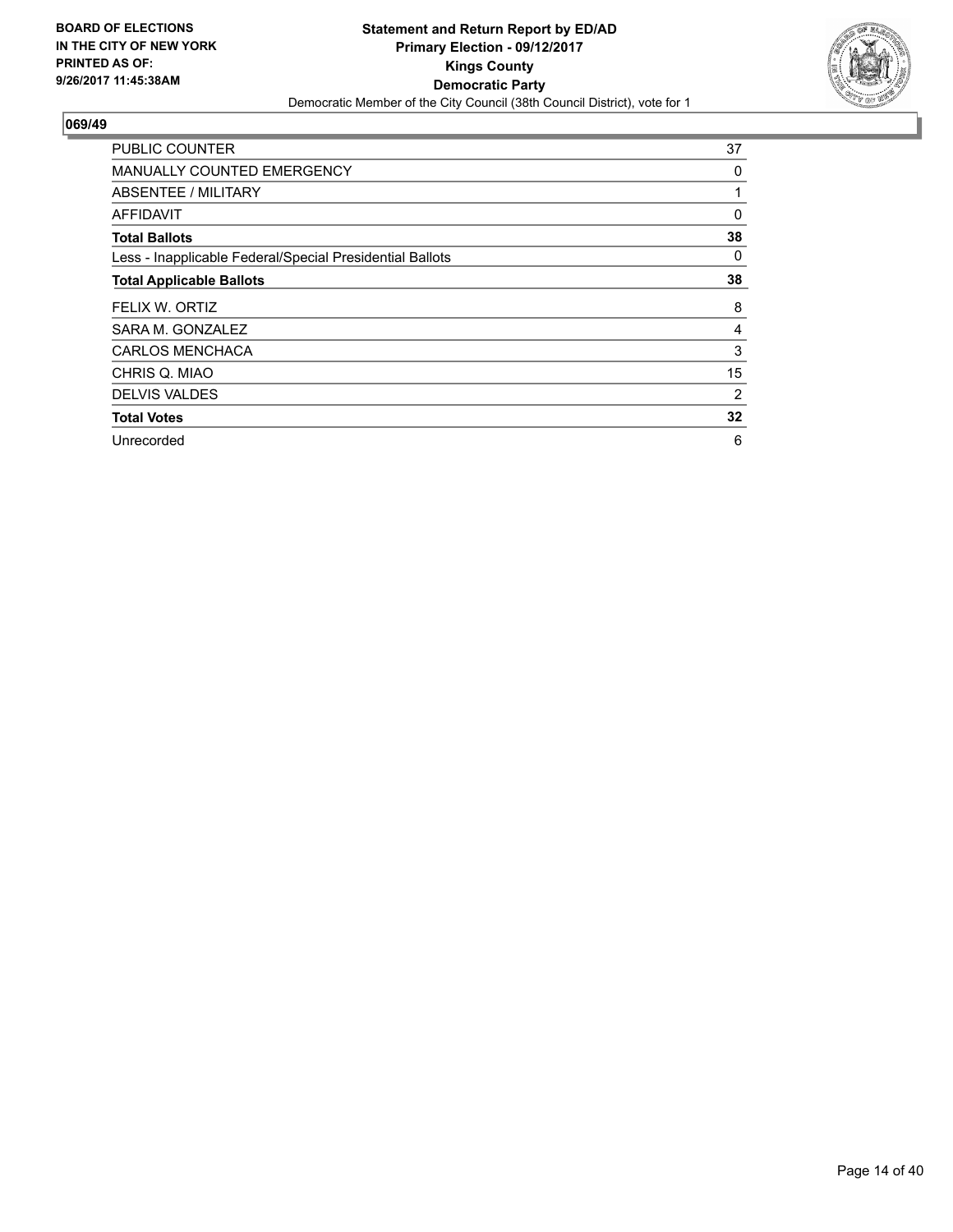

| <b>PUBLIC COUNTER</b>                                    | 171 |
|----------------------------------------------------------|-----|
| <b>MANUALLY COUNTED EMERGENCY</b>                        | 0   |
| ABSENTEE / MILITARY                                      | 4   |
| AFFIDAVIT                                                | 1   |
| <b>Total Ballots</b>                                     | 176 |
| Less - Inapplicable Federal/Special Presidential Ballots | 0   |
| <b>Total Applicable Ballots</b>                          | 176 |
| FELIX W. ORTIZ                                           | 55  |
| SARA M. GONZALEZ                                         | 7   |
| <b>CARLOS MENCHACA</b>                                   | 99  |
| CHRIS Q. MIAO                                            | 11  |
| <b>DELVIS VALDES</b>                                     | 0   |
| <b>Total Votes</b>                                       | 172 |
| Unrecorded                                               | 4   |

## **002/51**

| <b>PUBLIC COUNTER</b>                                    | 75       |
|----------------------------------------------------------|----------|
| <b>MANUALLY COUNTED EMERGENCY</b>                        | 0        |
| ABSENTEE / MILITARY                                      | 0        |
| AFFIDAVIT                                                | $\Omega$ |
| <b>Total Ballots</b>                                     | 75       |
| Less - Inapplicable Federal/Special Presidential Ballots | 0        |
| <b>Total Applicable Ballots</b>                          | 75       |
| FELIX W. ORTIZ                                           | 42       |
| SARA M. GONZALEZ                                         | 3        |
| <b>CARLOS MENCHACA</b>                                   | 18       |
| CHRIS Q. MIAO                                            | 7        |
| <b>DELVIS VALDES</b>                                     | 2        |
| <b>Total Votes</b>                                       | 72       |
| Unrecorded                                               | 3        |

| PUBLIC COUNTER                                           | 140            |
|----------------------------------------------------------|----------------|
| <b>MANUALLY COUNTED EMERGENCY</b>                        | 0              |
| ABSENTEE / MILITARY                                      | 1              |
| <b>AFFIDAVIT</b>                                         | 7              |
| <b>Total Ballots</b>                                     | 148            |
| Less - Inapplicable Federal/Special Presidential Ballots | 0              |
| <b>Total Applicable Ballots</b>                          | 148            |
| FELIX W. ORTIZ                                           | 36             |
| SARA M. GONZALEZ                                         | 6              |
| <b>CARLOS MENCHACA</b>                                   | 77             |
| CHRIS Q. MIAO                                            | 24             |
| <b>DELVIS VALDES</b>                                     | 3              |
| <b>Total Votes</b>                                       | 146            |
| Unrecorded                                               | $\overline{2}$ |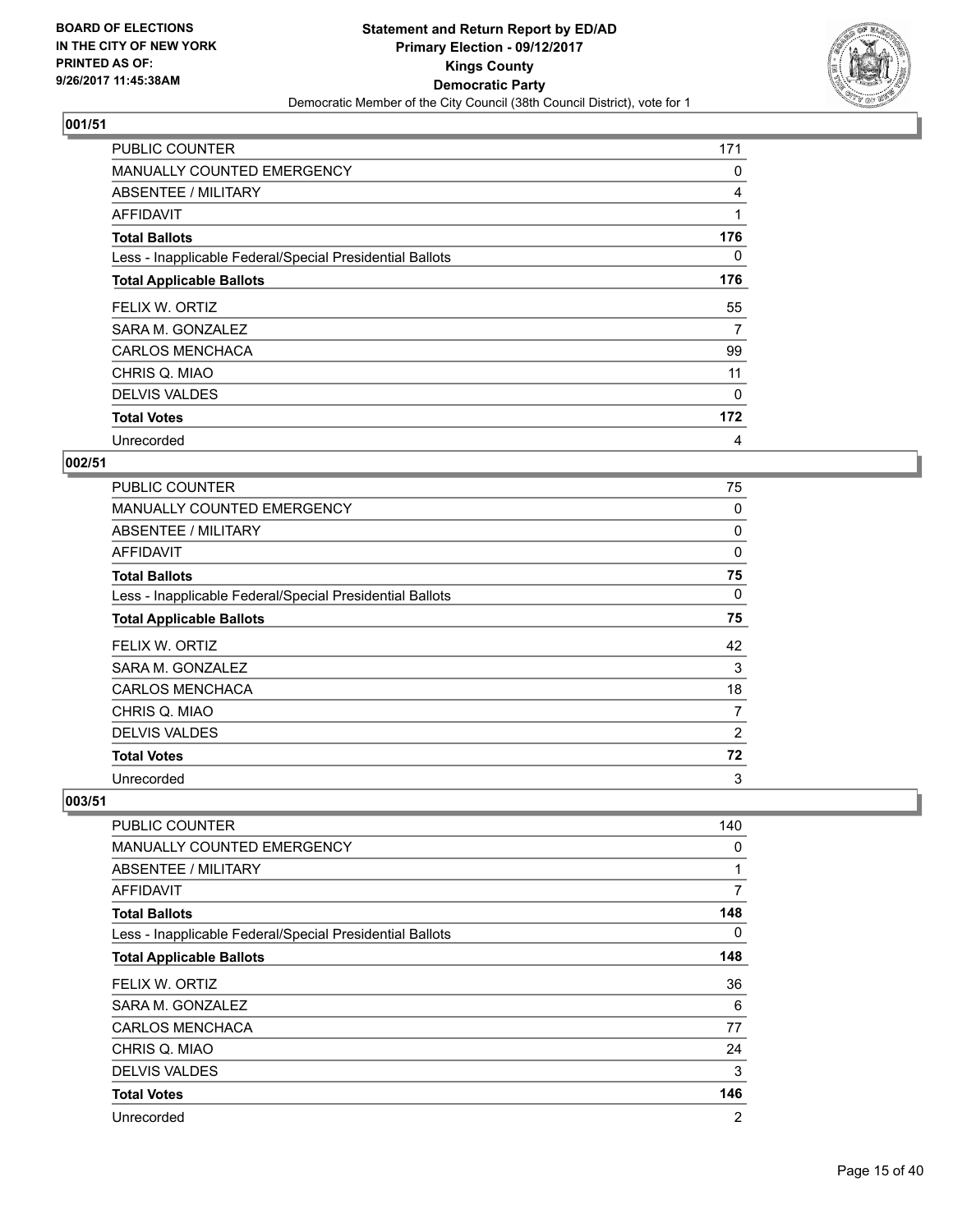

| <b>PUBLIC COUNTER</b>                                    | 109 |
|----------------------------------------------------------|-----|
| <b>MANUALLY COUNTED EMERGENCY</b>                        | 0   |
| ABSENTEE / MILITARY                                      |     |
| AFFIDAVIT                                                | 0   |
| <b>Total Ballots</b>                                     | 110 |
| Less - Inapplicable Federal/Special Presidential Ballots | 0   |
| <b>Total Applicable Ballots</b>                          | 110 |
| FELIX W. ORTIZ                                           | 57  |
| SARA M. GONZALEZ                                         | 7   |
| <b>CARLOS MENCHACA</b>                                   | 30  |
| CHRIS Q. MIAO                                            | 7   |
| <b>DELVIS VALDES</b>                                     | 2   |
| <b>Total Votes</b>                                       | 103 |
| Unrecorded                                               | 7   |

## **005/51**

| <b>PUBLIC COUNTER</b>                                    | 129         |
|----------------------------------------------------------|-------------|
| <b>MANUALLY COUNTED EMERGENCY</b>                        | 0           |
| ABSENTEE / MILITARY                                      | 0           |
| AFFIDAVIT                                                | $\mathbf 0$ |
| <b>Total Ballots</b>                                     | 129         |
| Less - Inapplicable Federal/Special Presidential Ballots | 0           |
| <b>Total Applicable Ballots</b>                          | 129         |
| FELIX W. ORTIZ                                           | 45          |
| SARA M. GONZALEZ                                         | 2           |
| <b>CARLOS MENCHACA</b>                                   | 64          |
| CHRIS Q. MIAO                                            | 7           |
| <b>DELVIS VALDES</b>                                     | 10          |
| <b>Total Votes</b>                                       | 128         |
| Unrecorded                                               | 1           |

| PUBLIC COUNTER                                           | 134            |
|----------------------------------------------------------|----------------|
| <b>MANUALLY COUNTED EMERGENCY</b>                        | 0              |
| <b>ABSENTEE / MILITARY</b>                               | $\overline{2}$ |
| <b>AFFIDAVIT</b>                                         | 0              |
| <b>Total Ballots</b>                                     | 136            |
| Less - Inapplicable Federal/Special Presidential Ballots | 0              |
| <b>Total Applicable Ballots</b>                          | 136            |
| FELIX W. ORTIZ                                           | 46             |
| SARA M. GONZALEZ                                         | 6              |
| <b>CARLOS MENCHACA</b>                                   | 66             |
| CHRIS Q. MIAO                                            | 11             |
| <b>DELVIS VALDES</b>                                     | 3              |
| KHADER EL-YATEEM (WRITE-IN)                              | 1              |
| <b>Total Votes</b>                                       | 133            |
| Unrecorded                                               | 3              |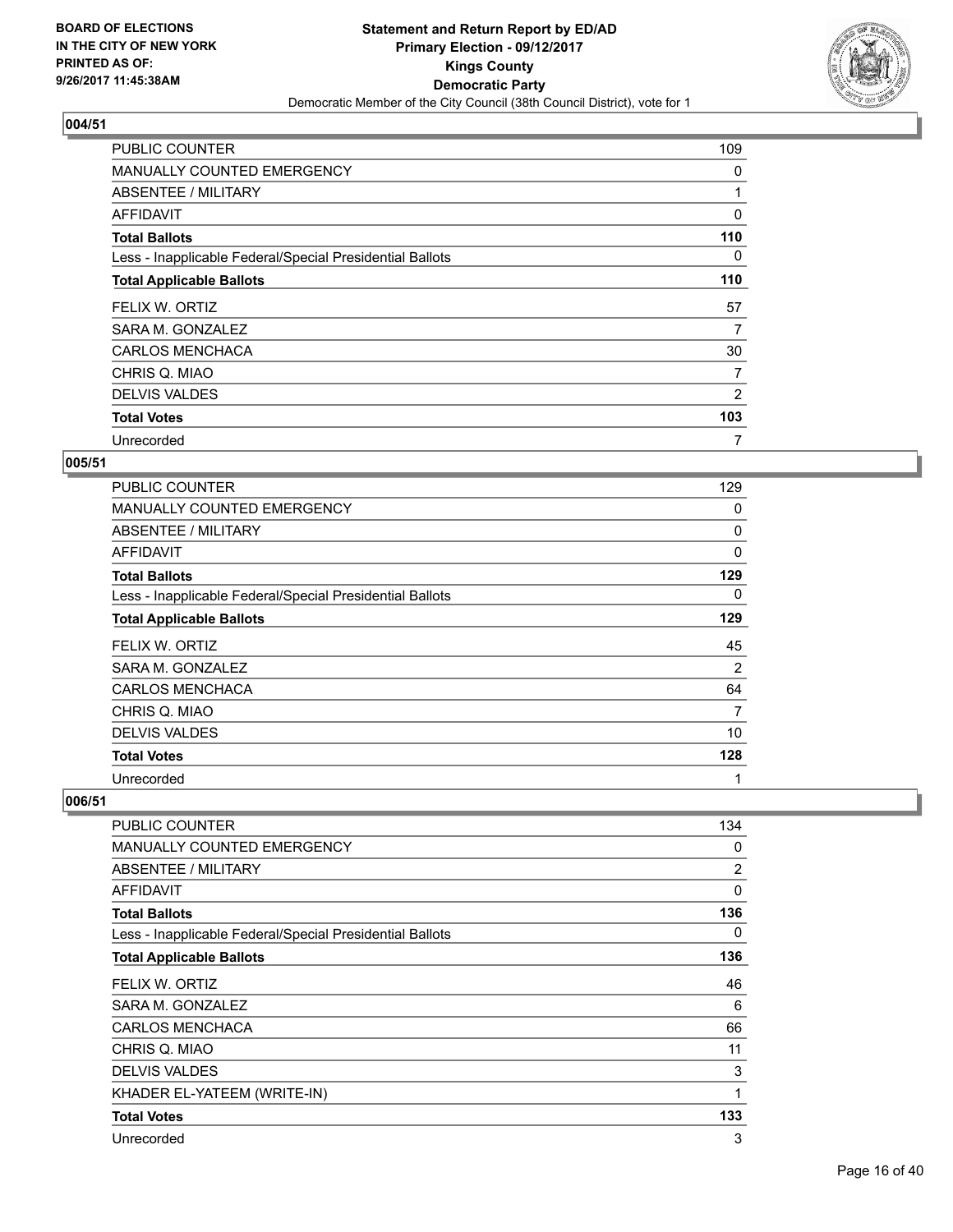

| <b>PUBLIC COUNTER</b>                                    | 20 |
|----------------------------------------------------------|----|
| <b>MANUALLY COUNTED EMERGENCY</b>                        | 0  |
| ABSENTEE / MILITARY                                      | 0  |
| <b>AFFIDAVIT</b>                                         | 0  |
| <b>Total Ballots</b>                                     | 20 |
| Less - Inapplicable Federal/Special Presidential Ballots | 0  |
| <b>Total Applicable Ballots</b>                          | 20 |
| FELIX W. ORTIZ                                           | 7  |
| SARA M. GONZALEZ                                         | 3  |
| <b>CARLOS MENCHACA</b>                                   | 9  |
| CHRIS Q. MIAO                                            | 1  |
| <b>DELVIS VALDES</b>                                     | 0  |
| <b>Total Votes</b>                                       | 20 |

## **011/51**

| PUBLIC COUNTER                                           | 178            |
|----------------------------------------------------------|----------------|
| <b>MANUALLY COUNTED EMERGENCY</b>                        | 0              |
| ABSENTEE / MILITARY                                      | $\overline{2}$ |
| <b>AFFIDAVIT</b>                                         | $\overline{2}$ |
| <b>Total Ballots</b>                                     | 182            |
| Less - Inapplicable Federal/Special Presidential Ballots | 0              |
| <b>Total Applicable Ballots</b>                          | 182            |
| FELIX W. ORTIZ                                           | 27             |
| SARA M. GONZALEZ                                         | 13             |
| <b>CARLOS MENCHACA</b>                                   | 135            |
| CHRIS Q. MIAO                                            | 3              |
| <b>DELVIS VALDES</b>                                     | 2              |
| <b>Total Votes</b>                                       | 180            |
| Unrecorded                                               | 2              |

| <b>PUBLIC COUNTER</b>                                    | 153 |
|----------------------------------------------------------|-----|
| <b>MANUALLY COUNTED EMERGENCY</b>                        | 0   |
| ABSENTEE / MILITARY                                      | 1   |
| <b>AFFIDAVIT</b>                                         | 1   |
| <b>Total Ballots</b>                                     | 155 |
| Less - Inapplicable Federal/Special Presidential Ballots | 0   |
| <b>Total Applicable Ballots</b>                          | 155 |
| FELIX W. ORTIZ                                           | 36  |
| SARA M. GONZALEZ                                         | 2   |
| <b>CARLOS MENCHACA</b>                                   | 111 |
| CHRIS Q. MIAO                                            | 3   |
| <b>DELVIS VALDES</b>                                     | 0   |
| <b>Total Votes</b>                                       | 152 |
| Unrecorded                                               | 3   |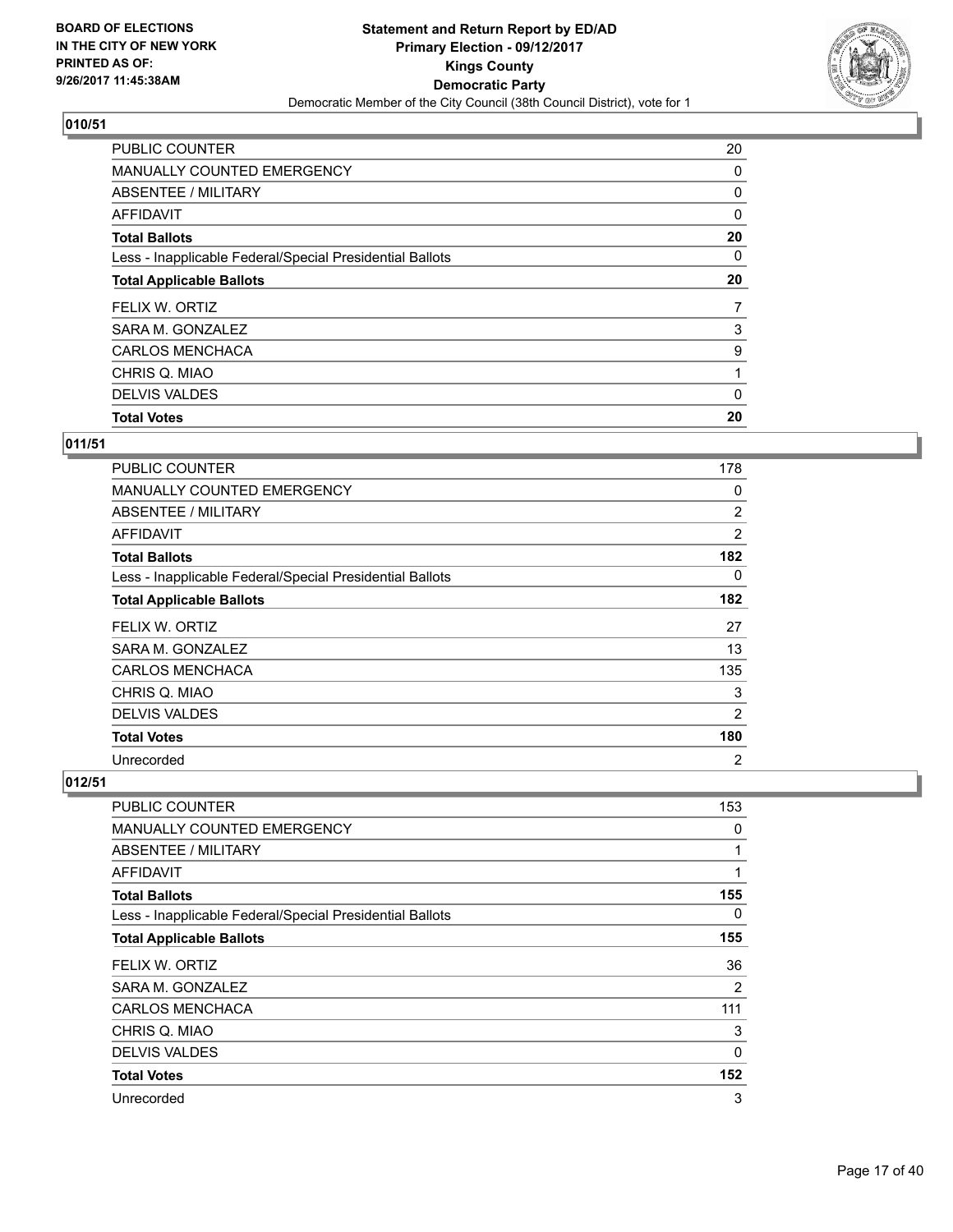

| <b>PUBLIC COUNTER</b>                                    | 103 |
|----------------------------------------------------------|-----|
| <b>MANUALLY COUNTED EMERGENCY</b>                        | 0   |
| ABSENTEE / MILITARY                                      | 0   |
| AFFIDAVIT                                                | 1   |
| <b>Total Ballots</b>                                     | 104 |
| Less - Inapplicable Federal/Special Presidential Ballots | 0   |
| <b>Total Applicable Ballots</b>                          | 104 |
| FELIX W. ORTIZ                                           | 9   |
| SARA M. GONZALEZ                                         | 3   |
| <b>CARLOS MENCHACA</b>                                   | 86  |
| CHRIS Q. MIAO                                            | 1   |
| <b>DELVIS VALDES</b>                                     | 0   |
| <b>Total Votes</b>                                       | 99  |
| Unrecorded                                               | 5   |

## **014/51**

| <b>PUBLIC COUNTER</b>                                    | 108 |
|----------------------------------------------------------|-----|
| <b>MANUALLY COUNTED EMERGENCY</b>                        | 0   |
| ABSENTEE / MILITARY                                      | 0   |
| <b>AFFIDAVIT</b>                                         | 1   |
| <b>Total Ballots</b>                                     | 109 |
| Less - Inapplicable Federal/Special Presidential Ballots | 0   |
| <b>Total Applicable Ballots</b>                          | 109 |
| FELIX W. ORTIZ                                           | 67  |
| SARA M. GONZALEZ                                         | 6   |
| <b>CARLOS MENCHACA</b>                                   | 18  |
| CHRIS Q. MIAO                                            | 14  |
| <b>DELVIS VALDES</b>                                     | 0   |
| <b>Total Votes</b>                                       | 105 |
| Unrecorded                                               | 4   |

| PUBLIC COUNTER                                           | 66             |
|----------------------------------------------------------|----------------|
| <b>MANUALLY COUNTED EMERGENCY</b>                        | 0              |
| ABSENTEE / MILITARY                                      | 0              |
| AFFIDAVIT                                                | 1              |
| <b>Total Ballots</b>                                     | 67             |
| Less - Inapplicable Federal/Special Presidential Ballots | 0              |
| <b>Total Applicable Ballots</b>                          | 67             |
| FELIX W. ORTIZ                                           | 52             |
| SARA M. GONZALEZ                                         | 1              |
| <b>CARLOS MENCHACA</b>                                   | 6              |
| CHRIS Q. MIAO                                            | $\overline{2}$ |
| <b>DELVIS VALDES</b>                                     | 0              |
| <b>Total Votes</b>                                       | 61             |
| Unrecorded                                               | 6              |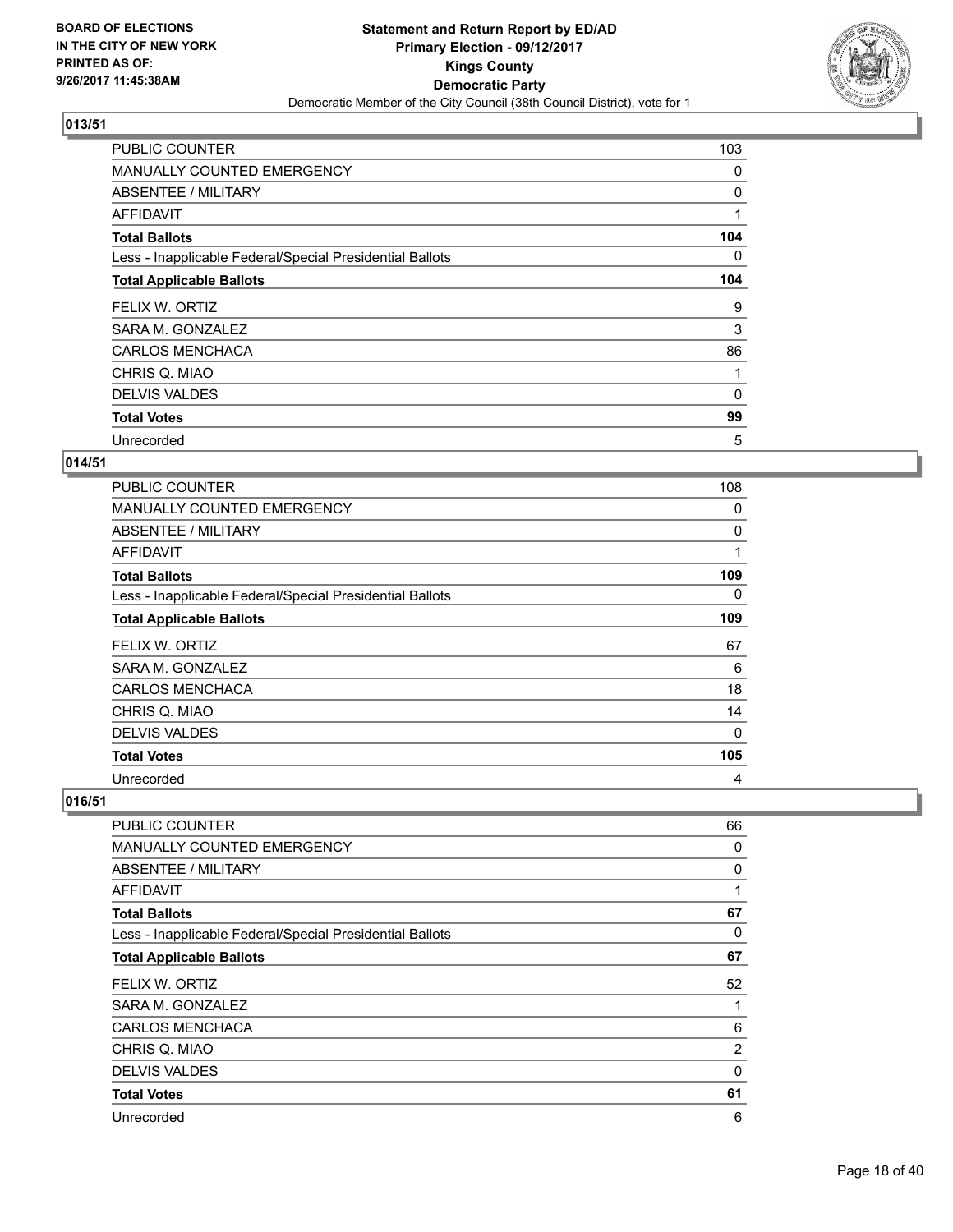

| <b>PUBLIC COUNTER</b>                                    | 68 |
|----------------------------------------------------------|----|
| <b>MANUALLY COUNTED EMERGENCY</b>                        | 0  |
| ABSENTEE / MILITARY                                      |    |
| AFFIDAVIT                                                | 0  |
| <b>Total Ballots</b>                                     | 69 |
| Less - Inapplicable Federal/Special Presidential Ballots | 0  |
| <b>Total Applicable Ballots</b>                          | 69 |
| FELIX W. ORTIZ                                           | 21 |
| SARA M. GONZALEZ                                         |    |
| <b>CARLOS MENCHACA</b>                                   | 29 |
| CHRIS Q. MIAO                                            | 11 |
| <b>DELVIS VALDES</b>                                     | 0  |
| <b>Total Votes</b>                                       | 62 |
| Unrecorded                                               | 7  |

## **021/51**

| <b>PUBLIC COUNTER</b>                                    | 35 |
|----------------------------------------------------------|----|
| <b>MANUALLY COUNTED EMERGENCY</b>                        | 0  |
| ABSENTEE / MILITARY                                      | 0  |
| AFFIDAVIT                                                | 1  |
| <b>Total Ballots</b>                                     | 36 |
| Less - Inapplicable Federal/Special Presidential Ballots | 0  |
| <b>Total Applicable Ballots</b>                          | 36 |
| FELIX W. ORTIZ                                           | 10 |
| SARA M. GONZALEZ                                         | 2  |
| <b>CARLOS MENCHACA</b>                                   | 20 |
| CHRIS Q. MIAO                                            | 3  |
| <b>DELVIS VALDES</b>                                     | 0  |
| <b>Total Votes</b>                                       | 35 |
| Unrecorded                                               | 1  |

| PUBLIC COUNTER                                           | 103            |
|----------------------------------------------------------|----------------|
| <b>MANUALLY COUNTED EMERGENCY</b>                        | 0              |
| ABSENTEE / MILITARY                                      | 1              |
| <b>AFFIDAVIT</b>                                         | $\mathbf 0$    |
| <b>Total Ballots</b>                                     | 104            |
| Less - Inapplicable Federal/Special Presidential Ballots | 0              |
| <b>Total Applicable Ballots</b>                          | 104            |
| FELIX W. ORTIZ                                           | 26             |
| SARA M. GONZALEZ                                         | 5              |
| <b>CARLOS MENCHACA</b>                                   | 68             |
| CHRIS Q. MIAO                                            | 3              |
| <b>DELVIS VALDES</b>                                     | 0              |
| <b>Total Votes</b>                                       | 102            |
| Unrecorded                                               | $\overline{2}$ |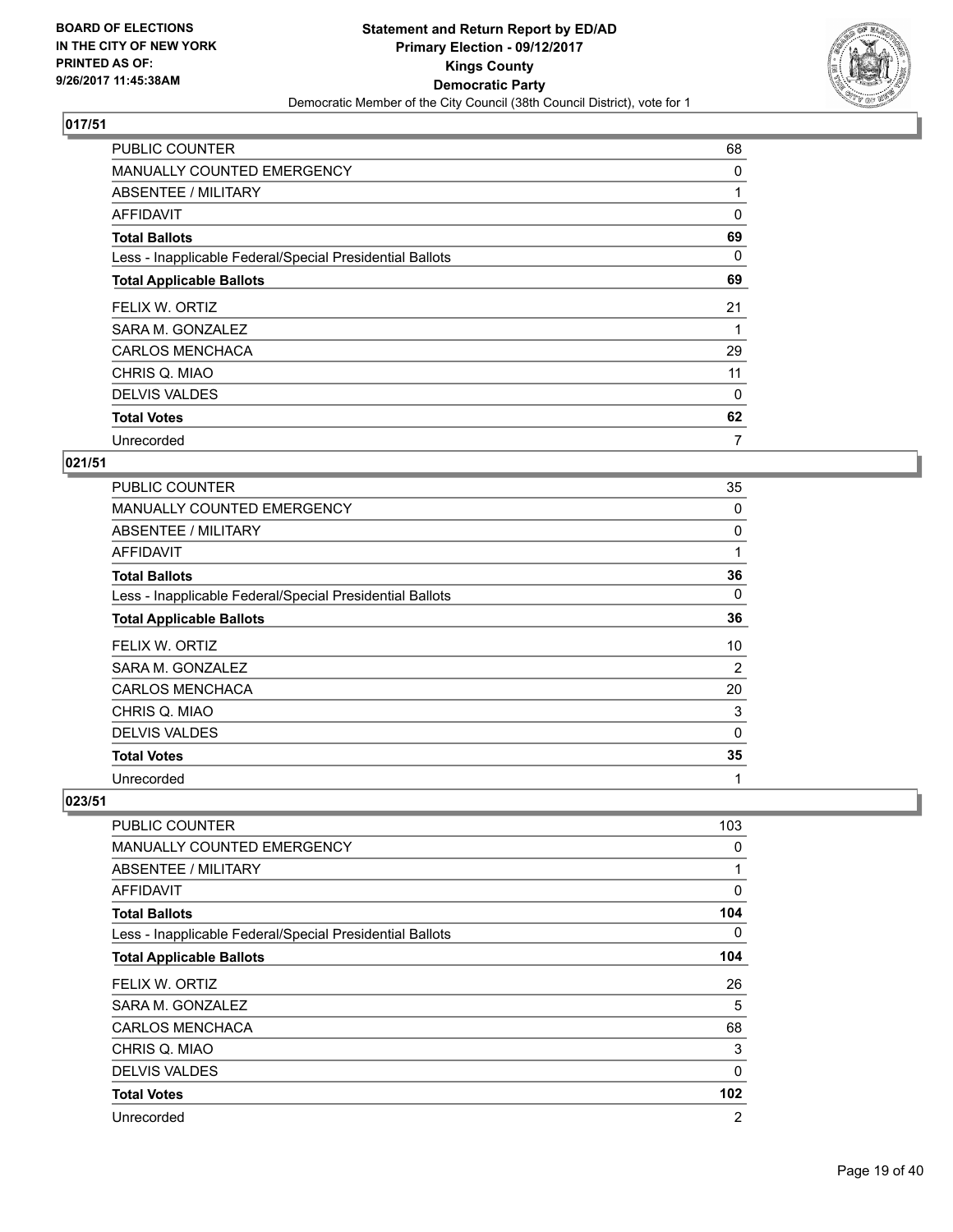

| 92       |
|----------|
| 0        |
| 0        |
| $\Omega$ |
| 92       |
| 0        |
| 92       |
| 35       |
| 15       |
| 23       |
| 5        |
| 3        |
| 1        |
| 82       |
| 10       |
|          |

**025/51 COMBINED into: 057/51**

| <b>PUBLIC COUNTER</b>                                    | 94 |
|----------------------------------------------------------|----|
| <b>MANUALLY COUNTED EMERGENCY</b>                        | 0  |
| ABSENTEE / MILITARY                                      | 1  |
| AFFIDAVIT                                                | 0  |
| <b>Total Ballots</b>                                     | 95 |
| Less - Inapplicable Federal/Special Presidential Ballots | 0  |
| <b>Total Applicable Ballots</b>                          | 95 |
| FELIX W. ORTIZ                                           | 44 |
| SARA M. GONZALEZ                                         | 5  |
| <b>CARLOS MENCHACA</b>                                   | 17 |
| CHRIS Q. MIAO                                            | 8  |
| <b>DELVIS VALDES</b>                                     | 3  |
| LOYNETT SMITH (WRITE-IN)                                 | 1  |
| <b>Total Votes</b>                                       | 78 |
| Unrecorded                                               | 17 |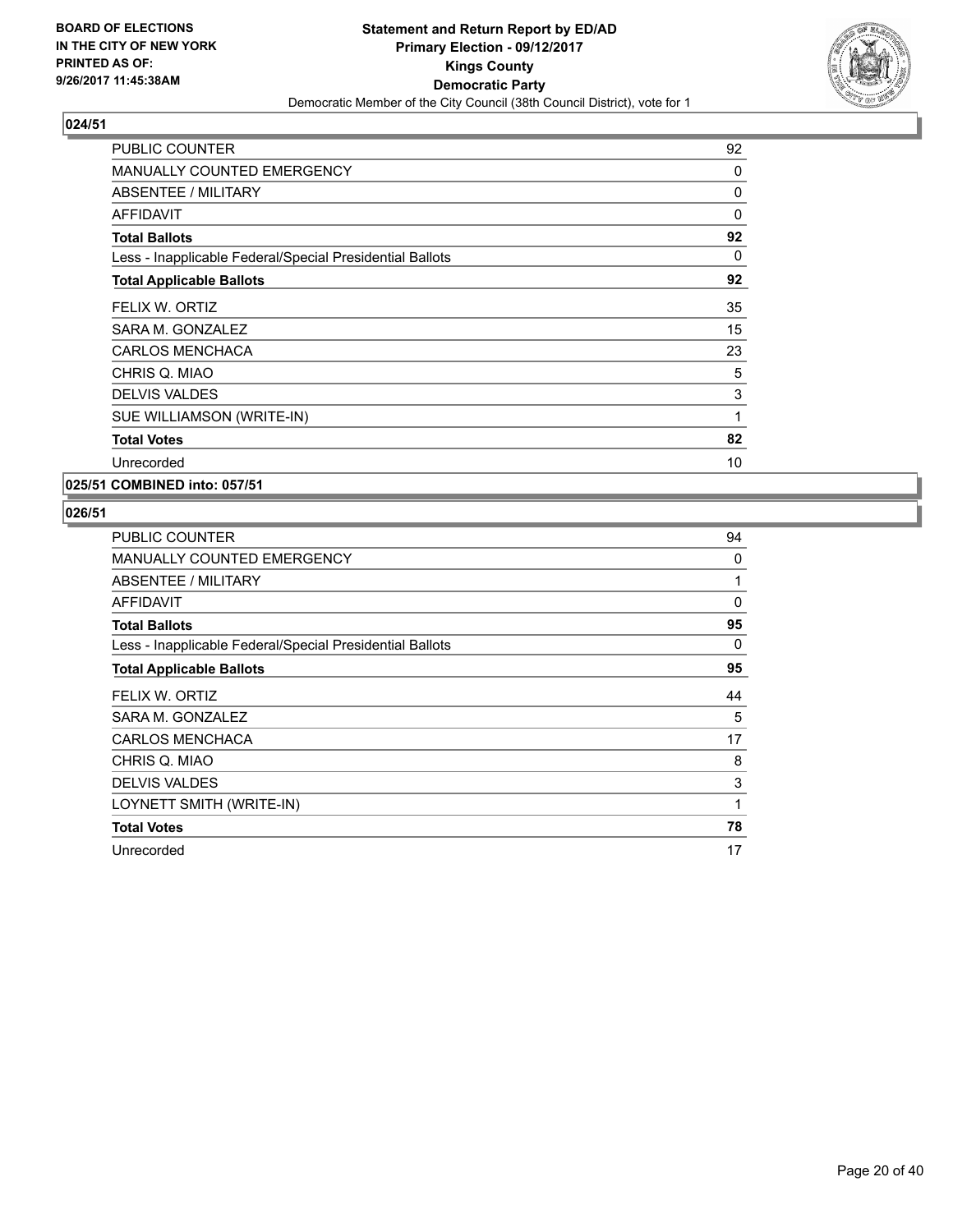

| <b>PUBLIC COUNTER</b>                                    | 34 |
|----------------------------------------------------------|----|
| <b>MANUALLY COUNTED EMERGENCY</b>                        | 0  |
| ABSENTEE / MILITARY                                      | 3  |
| <b>AFFIDAVIT</b>                                         | 0  |
| <b>Total Ballots</b>                                     | 37 |
| Less - Inapplicable Federal/Special Presidential Ballots | 0  |
| <b>Total Applicable Ballots</b>                          | 37 |
| FELIX W. ORTIZ                                           | 14 |
| SARA M. GONZALEZ                                         | 4  |
| <b>CARLOS MENCHACA</b>                                   | 11 |
| CHRIS Q. MIAO                                            | 4  |
| <b>DELVIS VALDES</b>                                     | 0  |
| KHADER EL-YATEEM (WRITE-IN)                              | 1  |
| <b>Total Votes</b>                                       | 34 |
| Unrecorded                                               | 3  |

## **028/51**

| <b>PUBLIC COUNTER</b>                                    | 19             |
|----------------------------------------------------------|----------------|
| MANUALLY COUNTED EMERGENCY                               | 0              |
| ABSENTEE / MILITARY                                      | 1              |
| AFFIDAVIT                                                | 1              |
| <b>Total Ballots</b>                                     | 21             |
| Less - Inapplicable Federal/Special Presidential Ballots | 0              |
| <b>Total Applicable Ballots</b>                          | 21             |
| FELIX W. ORTIZ                                           | 4              |
| SARA M. GONZALEZ                                         | 0              |
| <b>CARLOS MENCHACA</b>                                   | 14             |
| CHRIS Q. MIAO                                            | 0              |
| <b>DELVIS VALDES</b>                                     | 1              |
| <b>Total Votes</b>                                       | 19             |
| Unrecorded                                               | $\overline{2}$ |

| PUBLIC COUNTER                                           | 116            |
|----------------------------------------------------------|----------------|
| MANUALLY COUNTED EMERGENCY                               | 0              |
| ABSENTEE / MILITARY                                      | 0              |
| AFFIDAVIT                                                | 0              |
| <b>Total Ballots</b>                                     | 116            |
| Less - Inapplicable Federal/Special Presidential Ballots | 0              |
| <b>Total Applicable Ballots</b>                          | 116            |
| FELIX W. ORTIZ                                           | 46             |
| SARA M. GONZALEZ                                         | 9              |
| <b>CARLOS MENCHACA</b>                                   | 50             |
| CHRIS Q. MIAO                                            | 5              |
| <b>DELVIS VALDES</b>                                     | $\overline{2}$ |
| <b>Total Votes</b>                                       | 112            |
| Unrecorded                                               | 4              |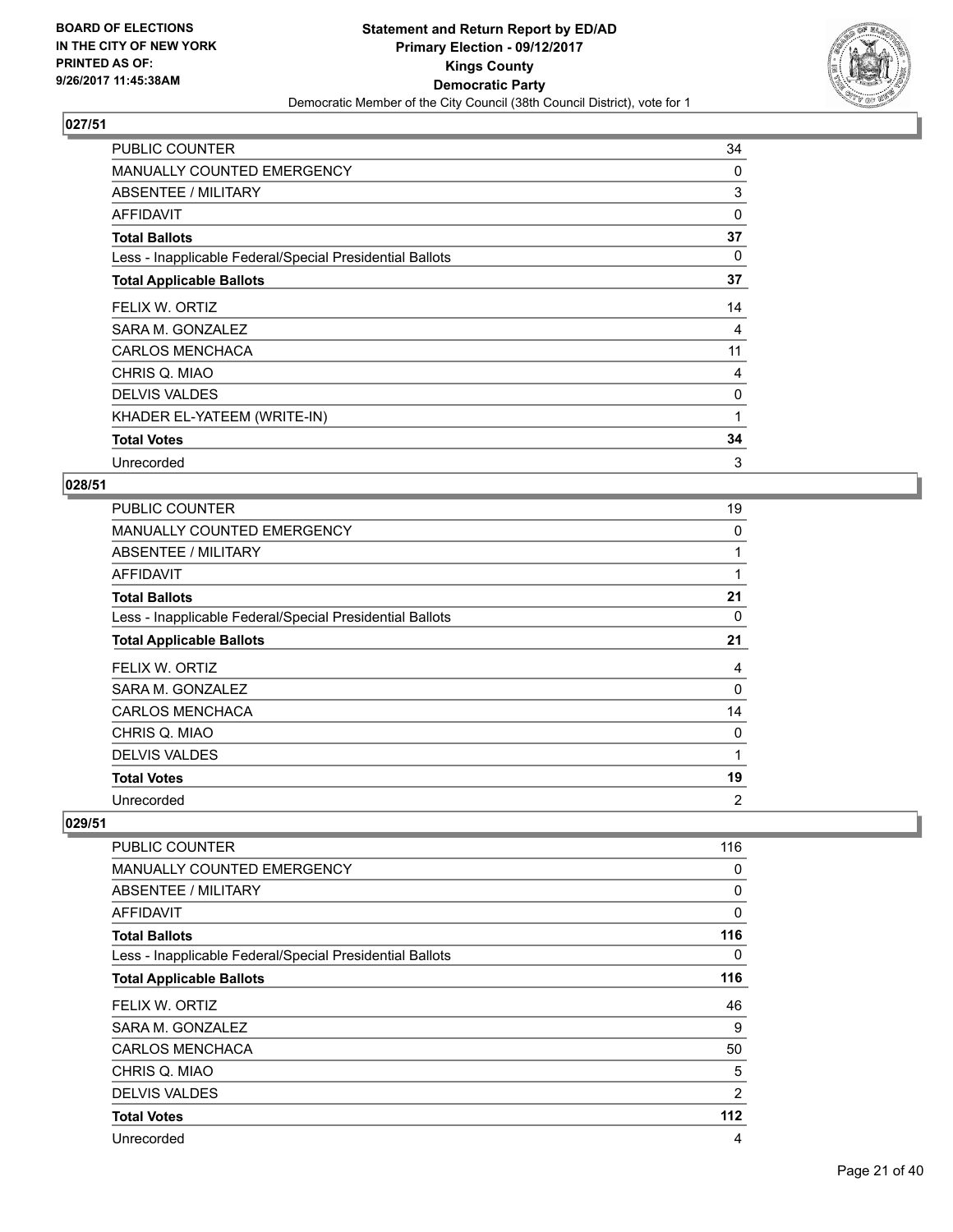

| <b>PUBLIC COUNTER</b>                                    | 60 |
|----------------------------------------------------------|----|
| MANUALLY COUNTED EMERGENCY                               | 0  |
| ABSENTEE / MILITARY                                      | 0  |
| AFFIDAVIT                                                |    |
| <b>Total Ballots</b>                                     | 61 |
| Less - Inapplicable Federal/Special Presidential Ballots | 0  |
| <b>Total Applicable Ballots</b>                          | 61 |
| FELIX W. ORTIZ                                           | 19 |
| SARA M. GONZALEZ                                         | 4  |
| <b>CARLOS MENCHACA</b>                                   | 26 |
| CHRIS Q. MIAO                                            | 9  |
| <b>DELVIS VALDES</b>                                     | 2  |
| <b>Total Votes</b>                                       | 60 |
| Unrecorded                                               | 1  |

## **031/51**

| <b>PUBLIC COUNTER</b>                                    | 110   |
|----------------------------------------------------------|-------|
| MANUALLY COUNTED EMERGENCY                               | 0     |
| ABSENTEE / MILITARY                                      |       |
| AFFIDAVIT                                                | 1     |
| <b>Total Ballots</b>                                     | 112   |
| Less - Inapplicable Federal/Special Presidential Ballots | 0     |
| <b>Total Applicable Ballots</b>                          | $112$ |
| FELIX W. ORTIZ                                           | 42    |
| SARA M. GONZALEZ                                         | 7     |
| <b>CARLOS MENCHACA</b>                                   | 49    |
| CHRIS Q. MIAO                                            | 7     |
| <b>DELVIS VALDES</b>                                     | 6     |
| <b>Total Votes</b>                                       | 111   |
| Unrecorded                                               | 1     |

| PUBLIC COUNTER                                           | 128 |
|----------------------------------------------------------|-----|
| <b>MANUALLY COUNTED EMERGENCY</b>                        | 0   |
| ABSENTEE / MILITARY                                      | 0   |
| AFFIDAVIT                                                | 0   |
| <b>Total Ballots</b>                                     | 128 |
| Less - Inapplicable Federal/Special Presidential Ballots | 0   |
| <b>Total Applicable Ballots</b>                          | 128 |
| FELIX W. ORTIZ                                           | 46  |
| SARA M. GONZALEZ                                         | 11  |
| <b>CARLOS MENCHACA</b>                                   | 53  |
| CHRIS Q. MIAO                                            | 12  |
| <b>DELVIS VALDES</b>                                     | 5   |
| <b>Total Votes</b>                                       | 127 |
| Unrecorded                                               | 1   |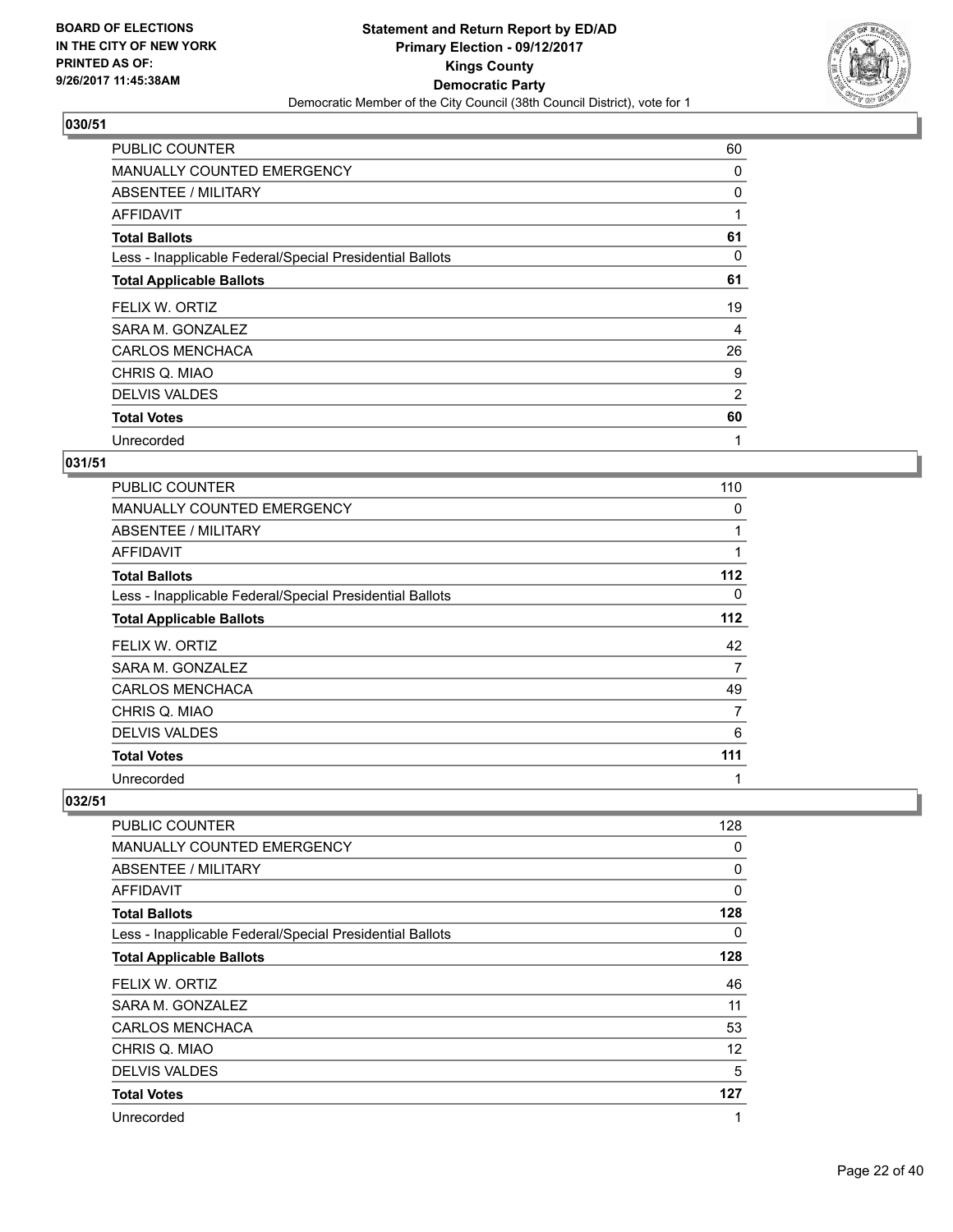

| <b>PUBLIC COUNTER</b>                                    | 137 |
|----------------------------------------------------------|-----|
| <b>MANUALLY COUNTED EMERGENCY</b>                        | 0   |
| ABSENTEE / MILITARY                                      | 0   |
| AFFIDAVIT                                                | 0   |
| <b>Total Ballots</b>                                     | 137 |
| Less - Inapplicable Federal/Special Presidential Ballots | 0   |
| <b>Total Applicable Ballots</b>                          | 137 |
| FELIX W. ORTIZ                                           | 55  |
| SARA M. GONZALEZ                                         | 10  |
| <b>CARLOS MENCHACA</b>                                   | 44  |
| CHRIS Q. MIAO                                            | 14  |
| <b>DELVIS VALDES</b>                                     | 6   |
| <b>Total Votes</b>                                       | 129 |
| Unrecorded                                               | 8   |

## **034/51**

| <b>PUBLIC COUNTER</b>                                    | 83       |
|----------------------------------------------------------|----------|
| <b>MANUALLY COUNTED EMERGENCY</b>                        | 0        |
| ABSENTEE / MILITARY                                      | 0        |
| AFFIDAVIT                                                | $\Omega$ |
| <b>Total Ballots</b>                                     | 83       |
| Less - Inapplicable Federal/Special Presidential Ballots | 0        |
| <b>Total Applicable Ballots</b>                          | 83       |
| FELIX W. ORTIZ                                           | 44       |
| SARA M. GONZALEZ                                         | $\Omega$ |
| <b>CARLOS MENCHACA</b>                                   | 25       |
| CHRIS Q. MIAO                                            | 10       |
| <b>DELVIS VALDES</b>                                     | 3        |
| <b>Total Votes</b>                                       | 82       |
| Unrecorded                                               | 1        |

| <b>PUBLIC COUNTER</b>                                    | 152            |
|----------------------------------------------------------|----------------|
|                                                          |                |
| MANUALLY COUNTED EMERGENCY                               | 0              |
| ABSENTEE / MILITARY                                      | 4              |
| <b>AFFIDAVIT</b>                                         | $\overline{2}$ |
| <b>Total Ballots</b>                                     | 158            |
| Less - Inapplicable Federal/Special Presidential Ballots | 0              |
| <b>Total Applicable Ballots</b>                          | 158            |
| FELIX W. ORTIZ                                           | 73             |
| SARA M. GONZALEZ                                         | 6              |
| <b>CARLOS MENCHACA</b>                                   | 54             |
| CHRIS Q. MIAO                                            | 3              |
| <b>DELVIS VALDES</b>                                     | 16             |
| <b>Total Votes</b>                                       | 152            |
| Unrecorded                                               | 6              |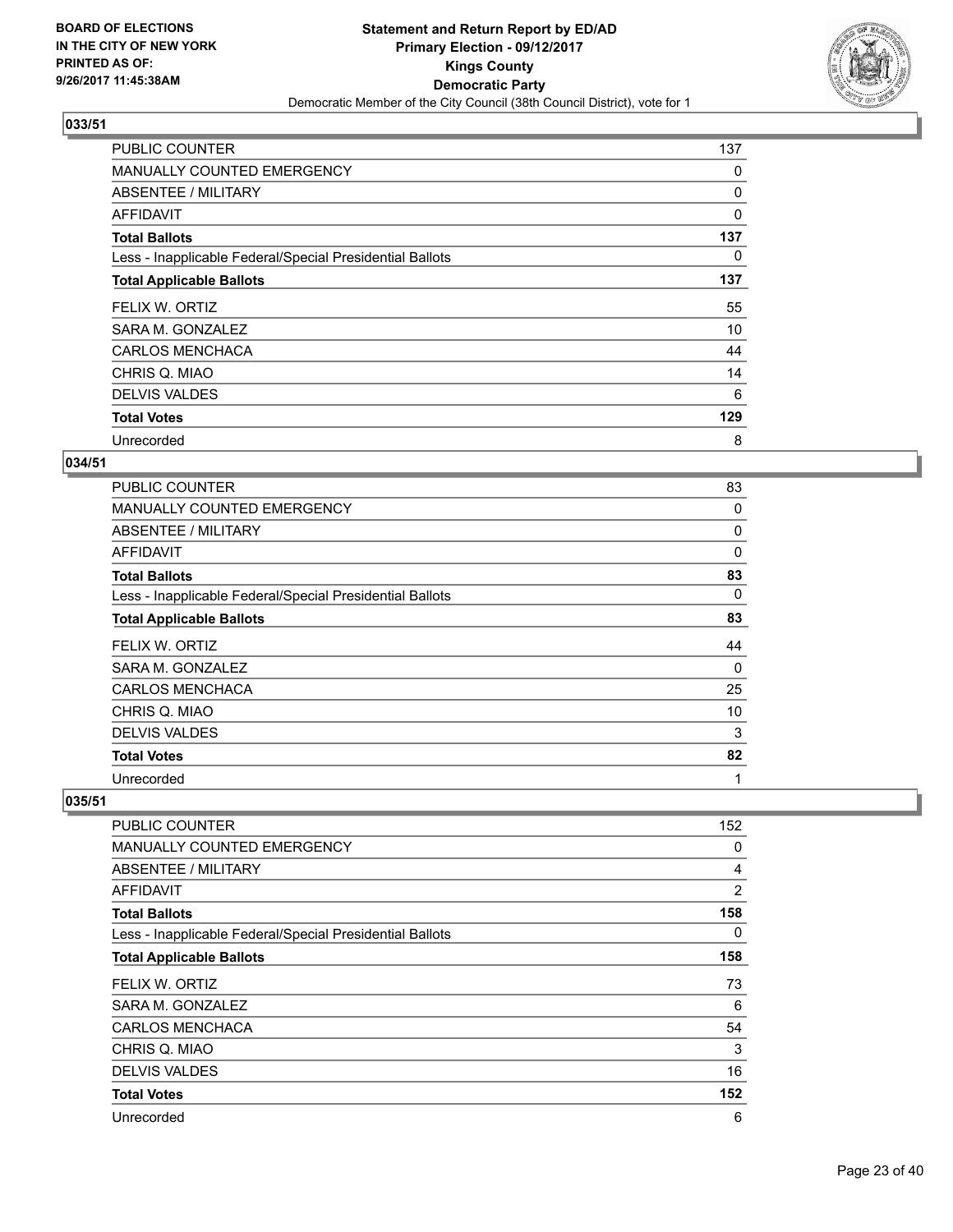

| <b>PUBLIC COUNTER</b>                                    | 158      |
|----------------------------------------------------------|----------|
| MANUALLY COUNTED EMERGENCY                               | 0        |
| ABSENTEE / MILITARY                                      |          |
| <b>AFFIDAVIT</b>                                         | 1        |
| <b>Total Ballots</b>                                     | 160      |
| Less - Inapplicable Federal/Special Presidential Ballots | 0        |
| <b>Total Applicable Ballots</b>                          | 160      |
| FELIX W. ORTIZ                                           | 47       |
| SARA M. GONZALEZ                                         | 4        |
| <b>CARLOS MENCHACA</b>                                   | 101      |
| CHRIS Q. MIAO                                            | 4        |
| <b>DELVIS VALDES</b>                                     | $\Omega$ |
| <b>Total Votes</b>                                       | 156      |
| Unrecorded                                               | 4        |

## **037/51**

| <b>Total Votes</b>                                       | 165 |
|----------------------------------------------------------|-----|
| <b>DELVIS VALDES</b>                                     | 9   |
| CHRIS Q. MIAO                                            | 2   |
| <b>CARLOS MENCHACA</b>                                   | 96  |
| SARA M. GONZALEZ                                         | 6   |
| FELIX W. ORTIZ                                           | 52  |
| <b>Total Applicable Ballots</b>                          | 165 |
| Less - Inapplicable Federal/Special Presidential Ballots | 0   |
| <b>Total Ballots</b>                                     | 165 |
| <b>AFFIDAVIT</b>                                         | 1   |
| ABSENTEE / MILITARY                                      | 0   |
| <b>MANUALLY COUNTED EMERGENCY</b>                        | 0   |
| <b>PUBLIC COUNTER</b>                                    | 164 |

| <b>PUBLIC COUNTER</b>                                    | 197            |
|----------------------------------------------------------|----------------|
| MANUALLY COUNTED EMERGENCY                               | 0              |
| ABSENTEE / MILITARY                                      | $\overline{2}$ |
| <b>AFFIDAVIT</b>                                         | 3              |
| <b>Total Ballots</b>                                     | 202            |
| Less - Inapplicable Federal/Special Presidential Ballots | 0              |
| <b>Total Applicable Ballots</b>                          | 202            |
| FELIX W. ORTIZ                                           | 72             |
| SARA M. GONZALEZ                                         | 7              |
| <b>CARLOS MENCHACA</b>                                   | 111            |
| CHRIS Q. MIAO                                            | 1              |
| <b>DELVIS VALDES</b>                                     | 9              |
| <b>Total Votes</b>                                       | 200            |
| Unrecorded                                               | $\overline{2}$ |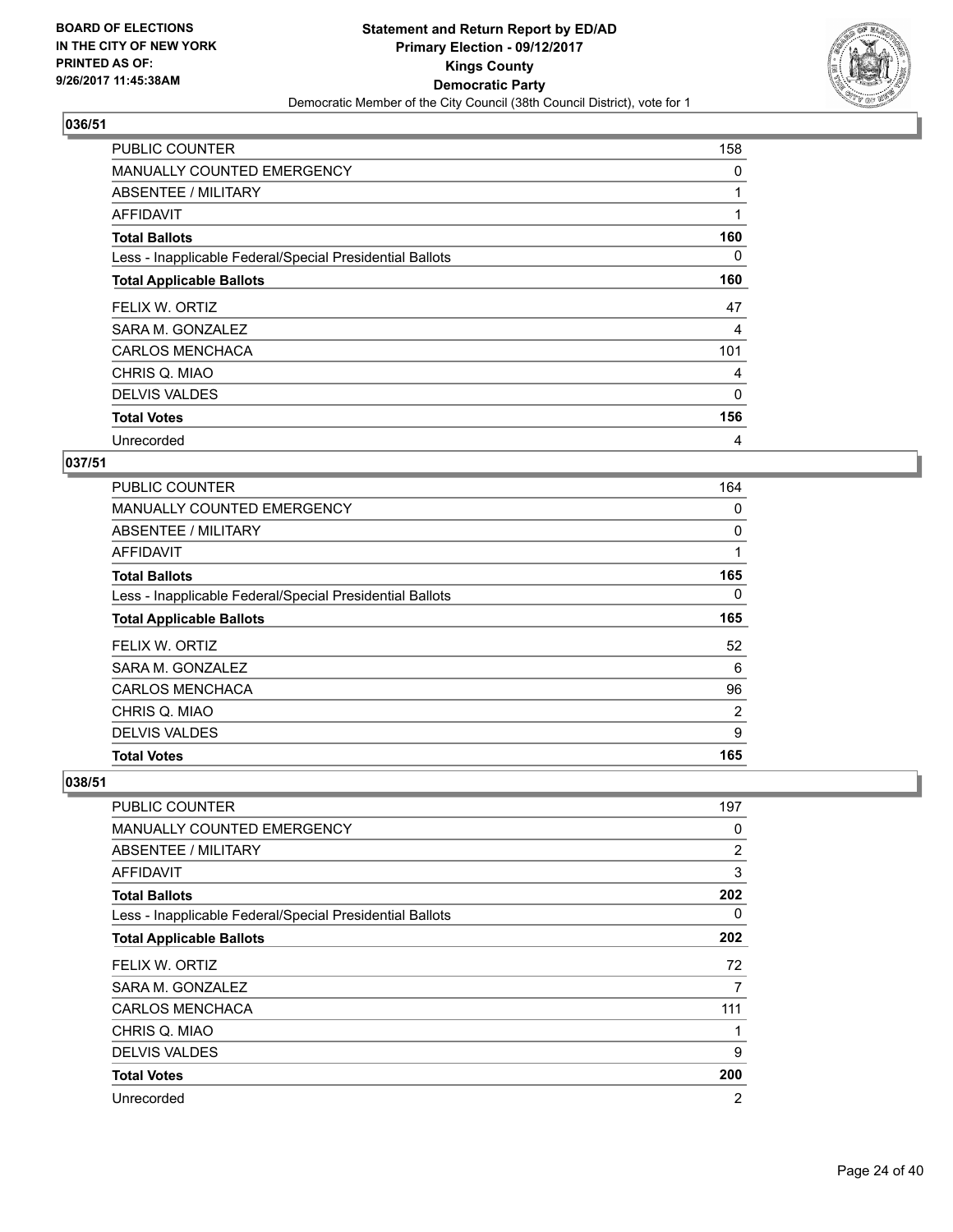

| <b>PUBLIC COUNTER</b>                                    | 153 |
|----------------------------------------------------------|-----|
| <b>MANUALLY COUNTED EMERGENCY</b>                        | 0   |
| ABSENTEE / MILITARY                                      | 0   |
| AFFIDAVIT                                                | 1   |
| <b>Total Ballots</b>                                     | 154 |
| Less - Inapplicable Federal/Special Presidential Ballots | 0   |
| <b>Total Applicable Ballots</b>                          | 154 |
| FELIX W. ORTIZ                                           | 45  |
| SARA M. GONZALEZ                                         | 9   |
| <b>CARLOS MENCHACA</b>                                   | 88  |
| CHRIS Q. MIAO                                            | 3   |
| <b>DELVIS VALDES</b>                                     | 3   |
| JAVIER NIEVES (WRITE-IN)                                 | 1   |
| <b>Total Votes</b>                                       | 149 |
| Unrecorded                                               | 5   |

| PUBLIC COUNTER                                           | 223 |
|----------------------------------------------------------|-----|
| <b>MANUALLY COUNTED EMERGENCY</b>                        | 0   |
| <b>ABSENTEE / MILITARY</b>                               | 2   |
| AFFIDAVIT                                                | 3   |
| <b>Total Ballots</b>                                     | 228 |
| Less - Inapplicable Federal/Special Presidential Ballots | 0   |
| <b>Total Applicable Ballots</b>                          | 228 |
| FELIX W. ORTIZ                                           | 59  |
| SARA M. GONZALEZ                                         | 11  |
| <b>CARLOS MENCHACA</b>                                   | 137 |
| CHRIS Q. MIAO                                            | 6   |
| <b>DELVIS VALDES</b>                                     | 9   |
| UNATTRIBUTABLE WRITE-IN (WRITE-IN)                       | 1   |
| <b>Total Votes</b>                                       | 223 |
| Unrecorded                                               | 5   |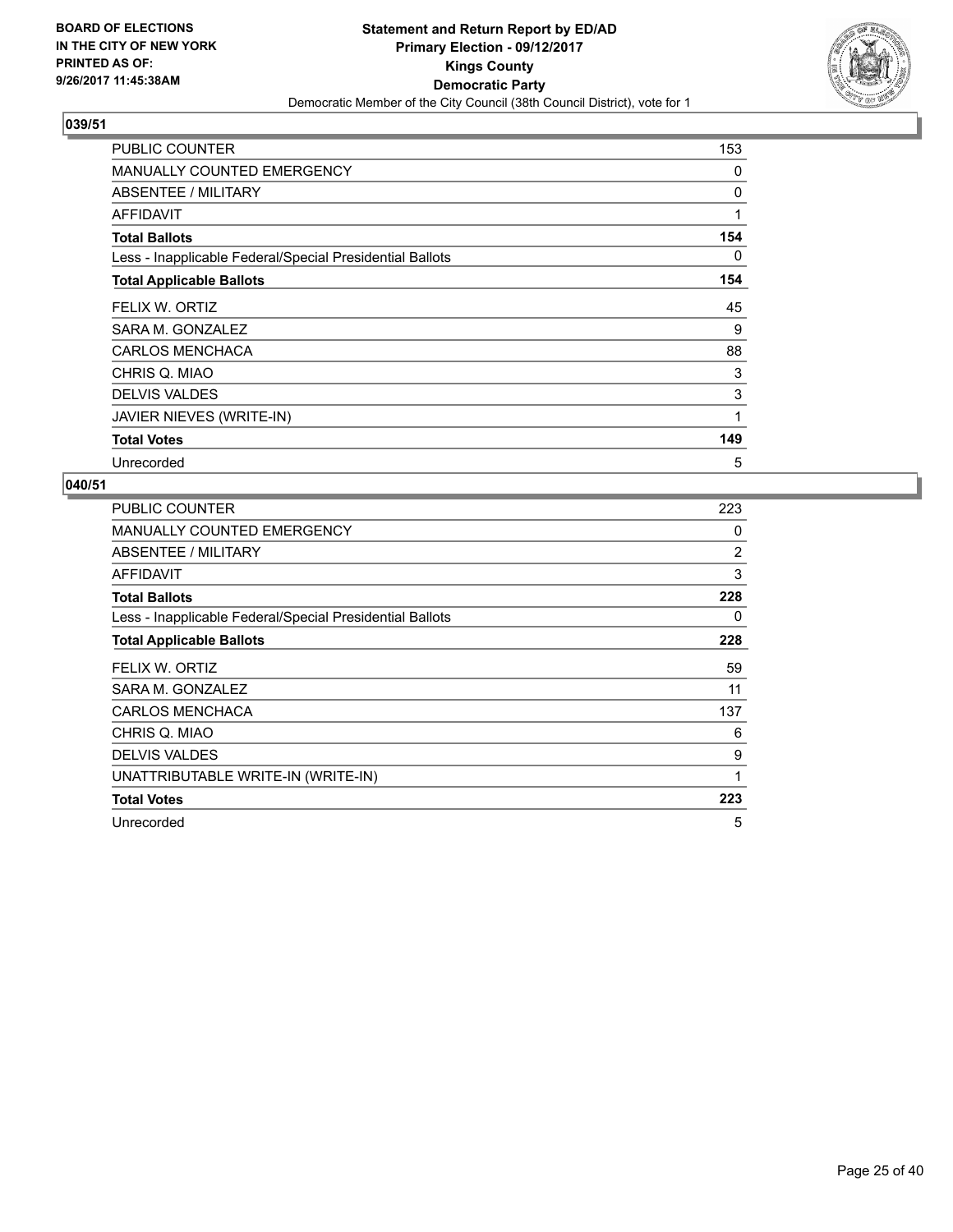

| <b>PUBLIC COUNTER</b>                                    | 198 |
|----------------------------------------------------------|-----|
| <b>MANUALLY COUNTED EMERGENCY</b>                        | 0   |
| ABSENTEE / MILITARY                                      | 0   |
| AFFIDAVIT                                                | 2   |
| <b>Total Ballots</b>                                     | 200 |
| Less - Inapplicable Federal/Special Presidential Ballots | 0   |
| <b>Total Applicable Ballots</b>                          | 200 |
| FELIX W. ORTIZ                                           | 41  |
| SARA M. GONZALEZ                                         | 8   |
| <b>CARLOS MENCHACA</b>                                   | 142 |
| CHRIS Q. MIAO                                            | 3   |
| <b>DELVIS VALDES</b>                                     | 2   |
| FOREST GURL (WRITE-IN)                                   | 1   |
| <b>Total Votes</b>                                       | 197 |
| Unrecorded                                               | 3   |

| <b>PUBLIC COUNTER</b>                                    | 154            |
|----------------------------------------------------------|----------------|
| <b>MANUALLY COUNTED EMERGENCY</b>                        | 0              |
| ABSENTEE / MILITARY                                      | $\overline{2}$ |
| AFFIDAVIT                                                | 3              |
| <b>Total Ballots</b>                                     | 159            |
| Less - Inapplicable Federal/Special Presidential Ballots | 0              |
| <b>Total Applicable Ballots</b>                          | 159            |
| FELIX W. ORTIZ                                           | 20             |
| SARA M. GONZALEZ                                         | 5              |
| <b>CARLOS MENCHACA</b>                                   | 130            |
| CHRIS Q. MIAO                                            | 1              |
| <b>DELVIS VALDES</b>                                     | 0              |
| CARMEN HURBERT (WRITE-IN)                                | 2              |
| <b>Total Votes</b>                                       | 158            |
| Unrecorded                                               | 1              |
| 048/51 COMBINED into: 010/51                             |                |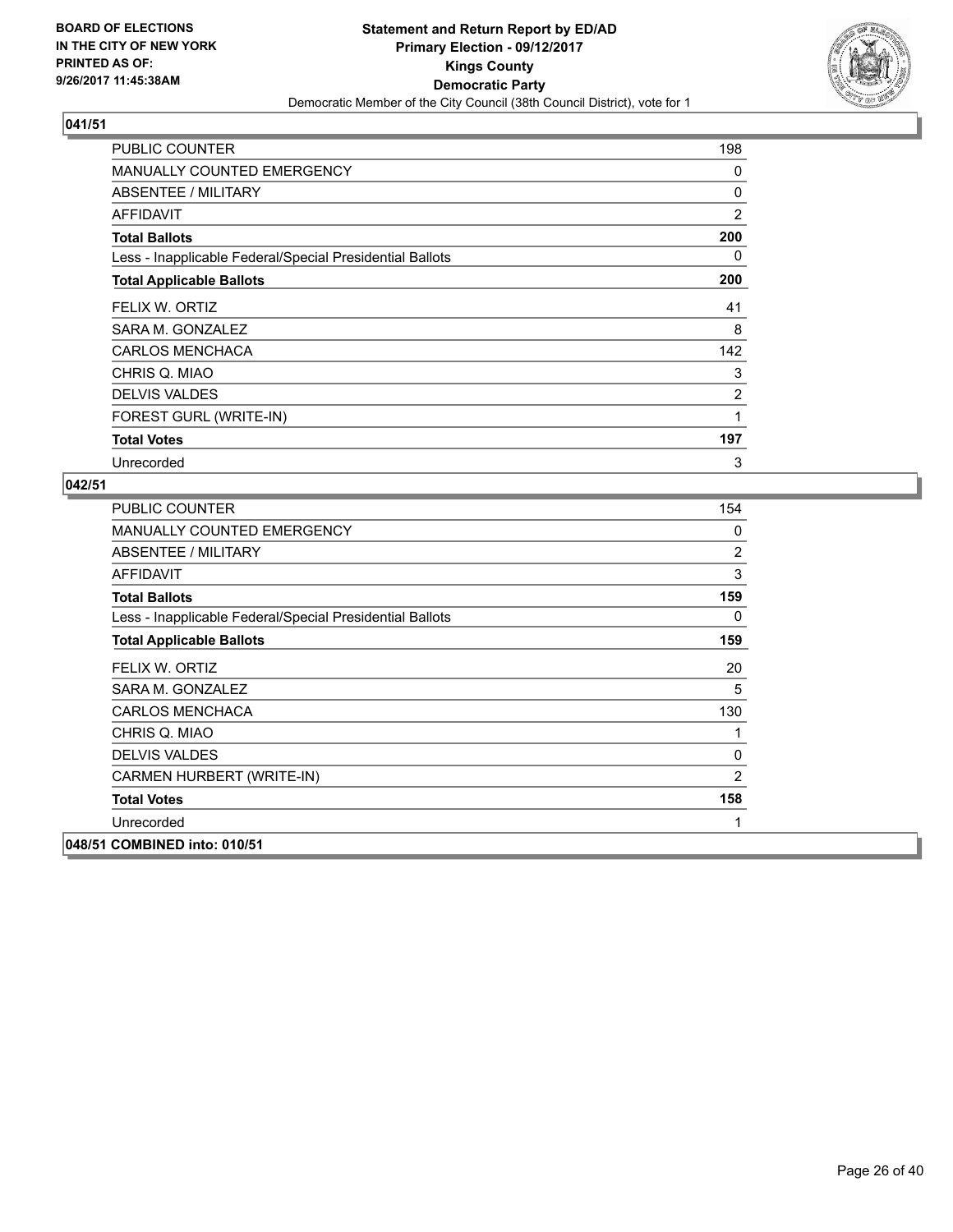

| <b>PUBLIC COUNTER</b>                                    | 194               |
|----------------------------------------------------------|-------------------|
| <b>MANUALLY COUNTED EMERGENCY</b>                        | 0                 |
| ABSENTEE / MILITARY                                      |                   |
| AFFIDAVIT                                                | 2                 |
| <b>Total Ballots</b>                                     | 197               |
| Less - Inapplicable Federal/Special Presidential Ballots | 0                 |
| <b>Total Applicable Ballots</b>                          | 197               |
| FELIX W. ORTIZ                                           | $12 \overline{ }$ |
| SARA M. GONZALEZ                                         | 4                 |
| <b>CARLOS MENCHACA</b>                                   | 175               |
| CHRIS Q. MIAO                                            |                   |
| <b>DELVIS VALDES</b>                                     | 4                 |
| CARMEN HULBERT (WRITE-IN)                                | 1                 |
| <b>Total Votes</b>                                       | 197               |

#### **050/51**

| <b>PUBLIC COUNTER</b>                                    | 57 |
|----------------------------------------------------------|----|
| <b>MANUALLY COUNTED EMERGENCY</b>                        | 0  |
| ABSENTEE / MILITARY                                      | 0  |
| AFFIDAVIT                                                | 0  |
| <b>Total Ballots</b>                                     | 57 |
| Less - Inapplicable Federal/Special Presidential Ballots | 0  |
| <b>Total Applicable Ballots</b>                          | 57 |
| FELIX W. ORTIZ                                           | 27 |
| SARA M. GONZALEZ                                         |    |
| <b>CARLOS MENCHACA</b>                                   | 24 |
| CHRIS Q. MIAO                                            | 1  |
| <b>DELVIS VALDES</b>                                     | 4  |
| <b>Total Votes</b>                                       | 57 |

| <b>PUBLIC COUNTER</b>                                    | 180 |
|----------------------------------------------------------|-----|
| MANUALLY COUNTED EMERGENCY                               | 0   |
| <b>ABSENTEE / MILITARY</b>                               | 1   |
| <b>AFFIDAVIT</b>                                         | 3   |
| <b>Total Ballots</b>                                     | 184 |
| Less - Inapplicable Federal/Special Presidential Ballots | 0   |
| <b>Total Applicable Ballots</b>                          | 184 |
| FELIX W. ORTIZ                                           | 88  |
| SARA M. GONZALEZ                                         | 13  |
| <b>CARLOS MENCHACA</b>                                   | 58  |
| CHRIS Q. MIAO                                            | 8   |
| <b>DELVIS VALDES</b>                                     | 12  |
| <b>Total Votes</b>                                       | 179 |
| Unrecorded                                               | 5   |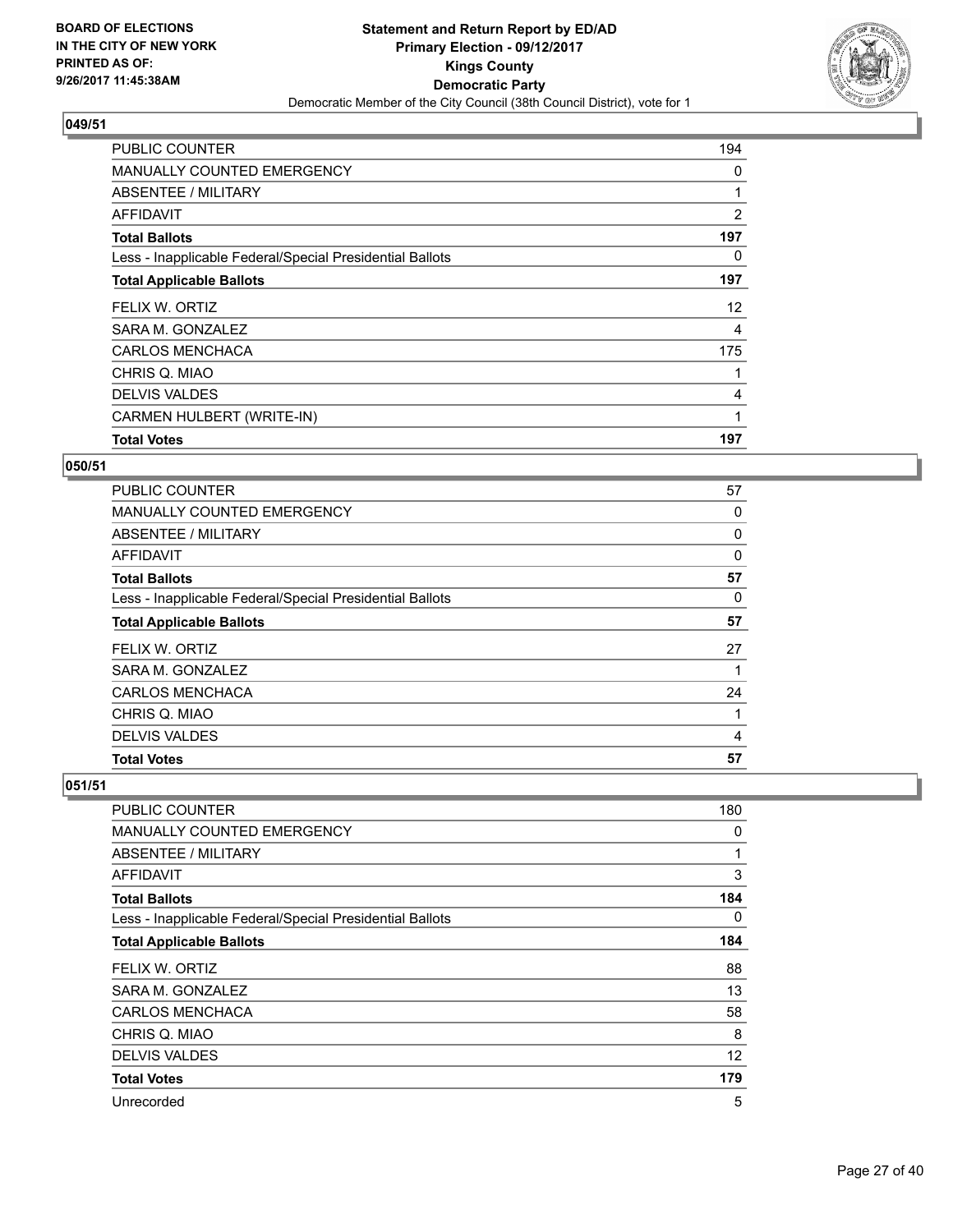

| <b>PUBLIC COUNTER</b>                                    | 79 |
|----------------------------------------------------------|----|
| <b>MANUALLY COUNTED EMERGENCY</b>                        | 0  |
| ABSENTEE / MILITARY                                      | 0  |
| AFFIDAVIT                                                | 1  |
| <b>Total Ballots</b>                                     | 80 |
| Less - Inapplicable Federal/Special Presidential Ballots | 0  |
| <b>Total Applicable Ballots</b>                          | 80 |
| FELIX W. ORTIZ                                           | 26 |
| SARA M. GONZALEZ                                         | 4  |
| <b>CARLOS MENCHACA</b>                                   | 45 |
| CHRIS Q. MIAO                                            | 0  |
| <b>DELVIS VALDES</b>                                     | 0  |
| <b>Total Votes</b>                                       | 75 |
| Unrecorded                                               | 5  |

## **053/51**

| <b>PUBLIC COUNTER</b>                                    | 98  |
|----------------------------------------------------------|-----|
| <b>MANUALLY COUNTED EMERGENCY</b>                        | 0   |
| ABSENTEE / MILITARY                                      | 2   |
| AFFIDAVIT                                                | 4   |
| <b>Total Ballots</b>                                     | 104 |
| Less - Inapplicable Federal/Special Presidential Ballots | 0   |
| <b>Total Applicable Ballots</b>                          | 104 |
| FELIX W. ORTIZ                                           | 15  |
| SARA M. GONZALEZ                                         | 2   |
| <b>CARLOS MENCHACA</b>                                   | 79  |
| CHRIS Q. MIAO                                            | 0   |
| <b>DELVIS VALDES</b>                                     | 3   |
| <b>Total Votes</b>                                       | 99  |
| Unrecorded                                               | 5   |

| PUBLIC COUNTER                                           | 94             |
|----------------------------------------------------------|----------------|
| <b>MANUALLY COUNTED EMERGENCY</b>                        | 0              |
| ABSENTEE / MILITARY                                      | $\overline{2}$ |
| AFFIDAVIT                                                | 1              |
| <b>Total Ballots</b>                                     | 97             |
| Less - Inapplicable Federal/Special Presidential Ballots | 0              |
| <b>Total Applicable Ballots</b>                          | 97             |
| FELIX W. ORTIZ                                           | 38             |
| SARA M. GONZALEZ                                         | 8              |
| <b>CARLOS MENCHACA</b>                                   | 41             |
| CHRIS Q. MIAO                                            | 0              |
| <b>DELVIS VALDES</b>                                     | 7              |
| <b>Total Votes</b>                                       | 94             |
| Unrecorded                                               | 3              |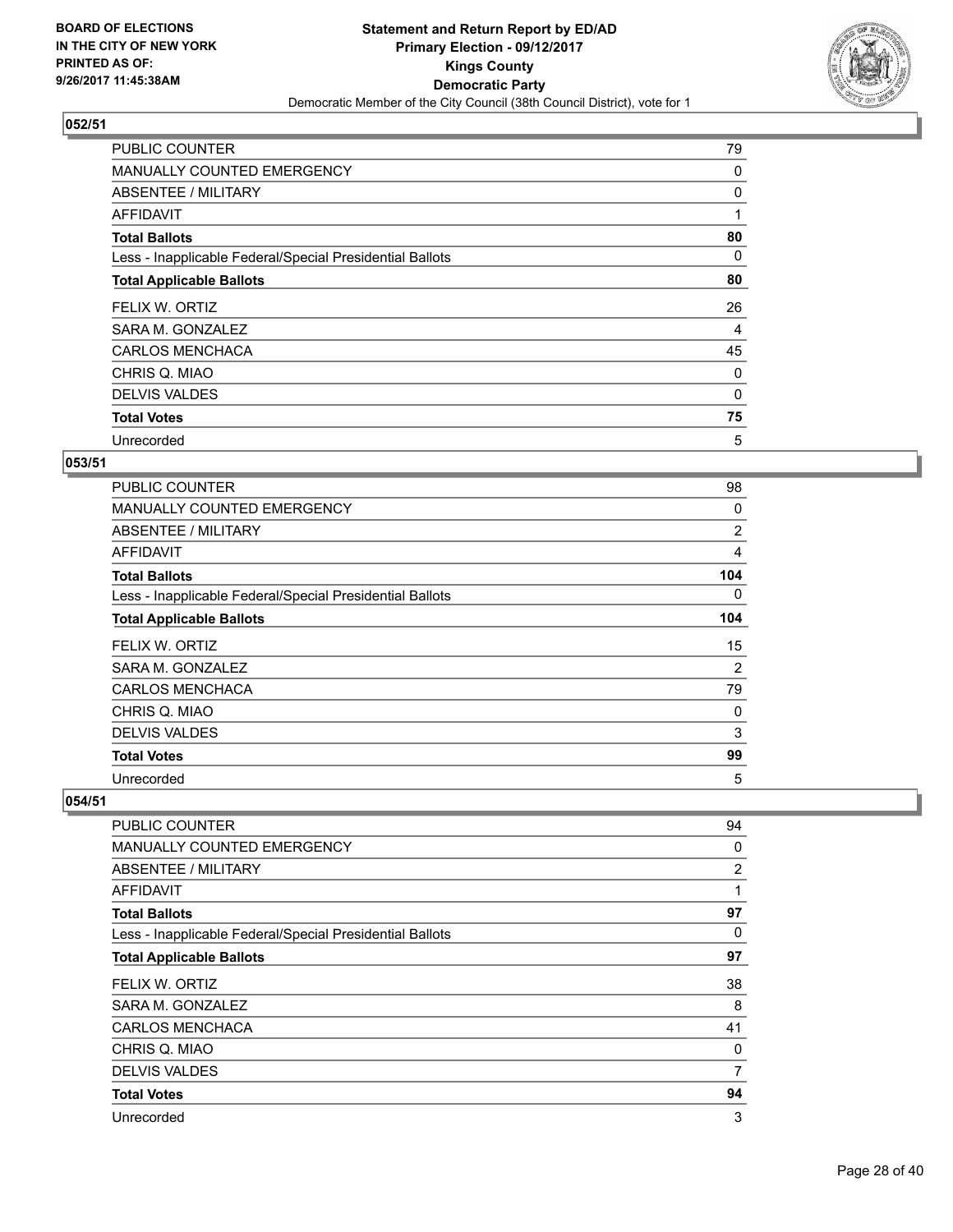

| <b>PUBLIC COUNTER</b>                                    | 134            |
|----------------------------------------------------------|----------------|
| <b>MANUALLY COUNTED EMERGENCY</b>                        | 0              |
| ABSENTEE / MILITARY                                      | 0              |
| <b>AFFIDAVIT</b>                                         | $\Omega$       |
| <b>Total Ballots</b>                                     | 134            |
| Less - Inapplicable Federal/Special Presidential Ballots | 0              |
| <b>Total Applicable Ballots</b>                          | 134            |
| FELIX W. ORTIZ                                           | 22             |
| SARA M. GONZALEZ                                         | 2              |
| <b>CARLOS MENCHACA</b>                                   | 105            |
| CHRIS Q. MIAO                                            | 1              |
| <b>DELVIS VALDES</b>                                     | $\overline{2}$ |
| CARMEN HULBERT (WRITE-IN)                                | 1              |
| <b>Total Votes</b>                                       | 133            |
| Unrecorded                                               | 1              |

# **056/51**

| <b>PUBLIC COUNTER</b>                                    | 4 |
|----------------------------------------------------------|---|
| MANUALLY COUNTED EMERGENCY                               | 0 |
| ABSENTEE / MILITARY                                      | 0 |
| AFFIDAVIT                                                | 0 |
| <b>Total Ballots</b>                                     | 4 |
| Less - Inapplicable Federal/Special Presidential Ballots | 0 |
| <b>Total Applicable Ballots</b>                          | 4 |
| FELIX W. ORTIZ                                           | 1 |
| SARA M. GONZALEZ                                         |   |
| <b>CARLOS MENCHACA</b>                                   |   |
| CHRIS Q. MIAO                                            | 0 |
| <b>DELVIS VALDES</b>                                     | 0 |
| <b>Total Votes</b>                                       | 3 |
| Unrecorded                                               | 1 |

| PUBLIC COUNTER                                           | $\overline{2}$ |
|----------------------------------------------------------|----------------|
| <b>MANUALLY COUNTED EMERGENCY</b>                        | 0              |
| ABSENTEE / MILITARY                                      | 6              |
| <b>AFFIDAVIT</b>                                         | $\Omega$       |
| <b>Total Ballots</b>                                     | 8              |
| Less - Inapplicable Federal/Special Presidential Ballots | 0              |
| <b>Total Applicable Ballots</b>                          | 8              |
| FELIX W. ORTIZ                                           | 3              |
| SARA M. GONZALEZ                                         | 3              |
| <b>CARLOS MENCHACA</b>                                   | 0              |
| CHRIS Q. MIAO                                            | 0              |
| <b>DELVIS VALDES</b>                                     |                |
| <b>Total Votes</b>                                       |                |
| Unrecorded                                               |                |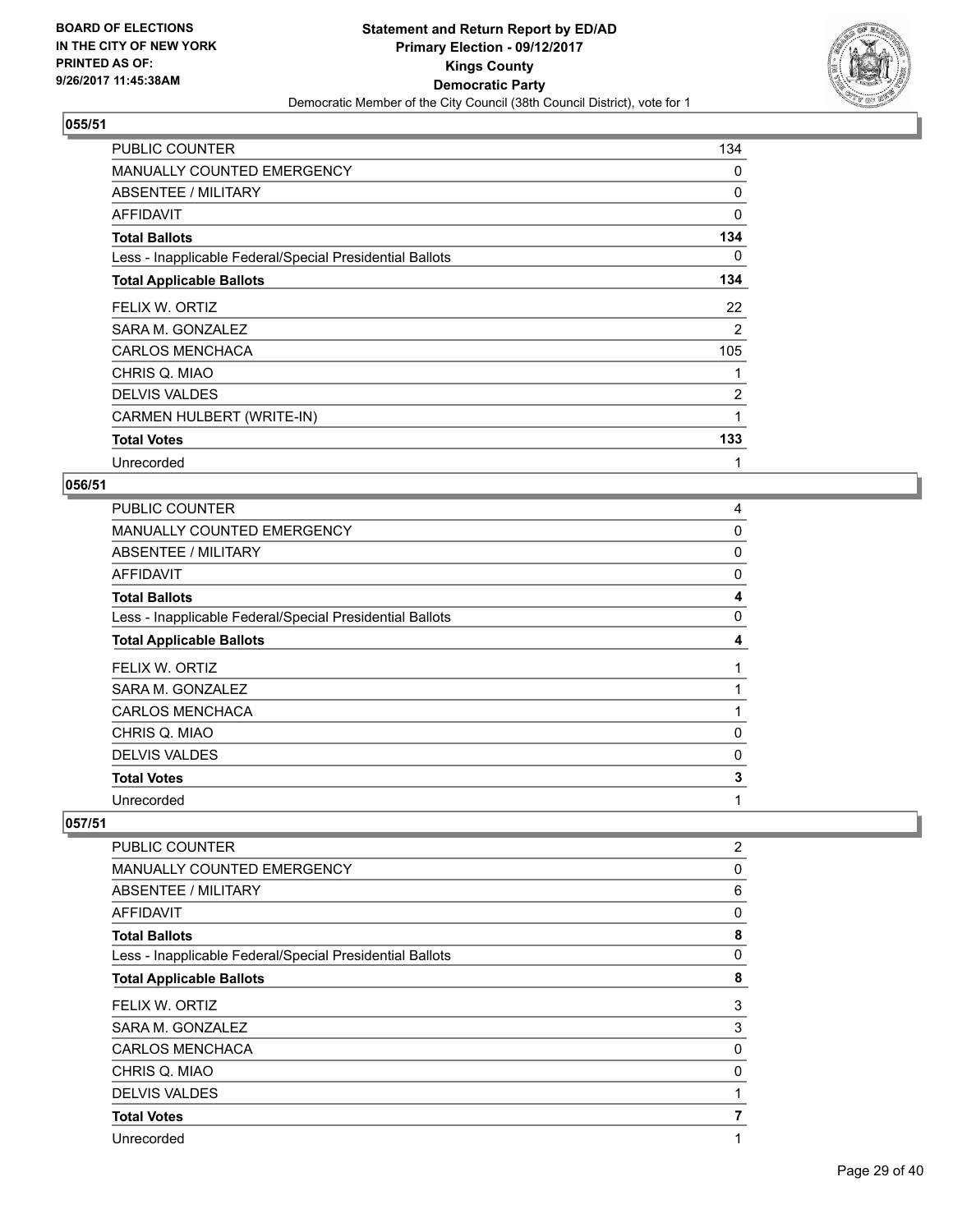

| <b>PUBLIC COUNTER</b>                                    | 35 |
|----------------------------------------------------------|----|
| <b>MANUALLY COUNTED EMERGENCY</b>                        | 0  |
| ABSENTEE / MILITARY                                      | 0  |
| AFFIDAVIT                                                | 0  |
| <b>Total Ballots</b>                                     | 35 |
| Less - Inapplicable Federal/Special Presidential Ballots | 0  |
| <b>Total Applicable Ballots</b>                          | 35 |
| FELIX W. ORTIZ                                           | 12 |
| SARA M. GONZALEZ                                         | 3  |
| <b>CARLOS MENCHACA</b>                                   | 6  |
| CHRIS Q. MIAO                                            | 0  |
| <b>DELVIS VALDES</b>                                     | 4  |
| JUSTIN BRENNAN (WRITE-IN)                                | 1  |
| <b>Total Votes</b>                                       | 26 |
| Unrecorded                                               | 9  |

| <b>PUBLIC COUNTER</b>                                    | 120 |
|----------------------------------------------------------|-----|
| <b>MANUALLY COUNTED EMERGENCY</b>                        | 0   |
| ABSENTEE / MILITARY                                      | 1   |
| <b>AFFIDAVIT</b>                                         | 1   |
| <b>Total Ballots</b>                                     | 122 |
| Less - Inapplicable Federal/Special Presidential Ballots | 0   |
| <b>Total Applicable Ballots</b>                          | 122 |
| FELIX W. ORTIZ                                           | 47  |
| SARA M. GONZALEZ                                         | 13  |
| <b>CARLOS MENCHACA</b>                                   | 42  |
| CHRIS Q. MIAO                                            | 14  |
| <b>DELVIS VALDES</b>                                     | 2   |
| CARMEN HULBERT (WRITE-IN)                                | 1   |
| <b>JUSTIN BRANNAN (WRITE-IN)</b>                         | 1   |
| <b>Total Votes</b>                                       | 120 |
| Unrecorded                                               | 2   |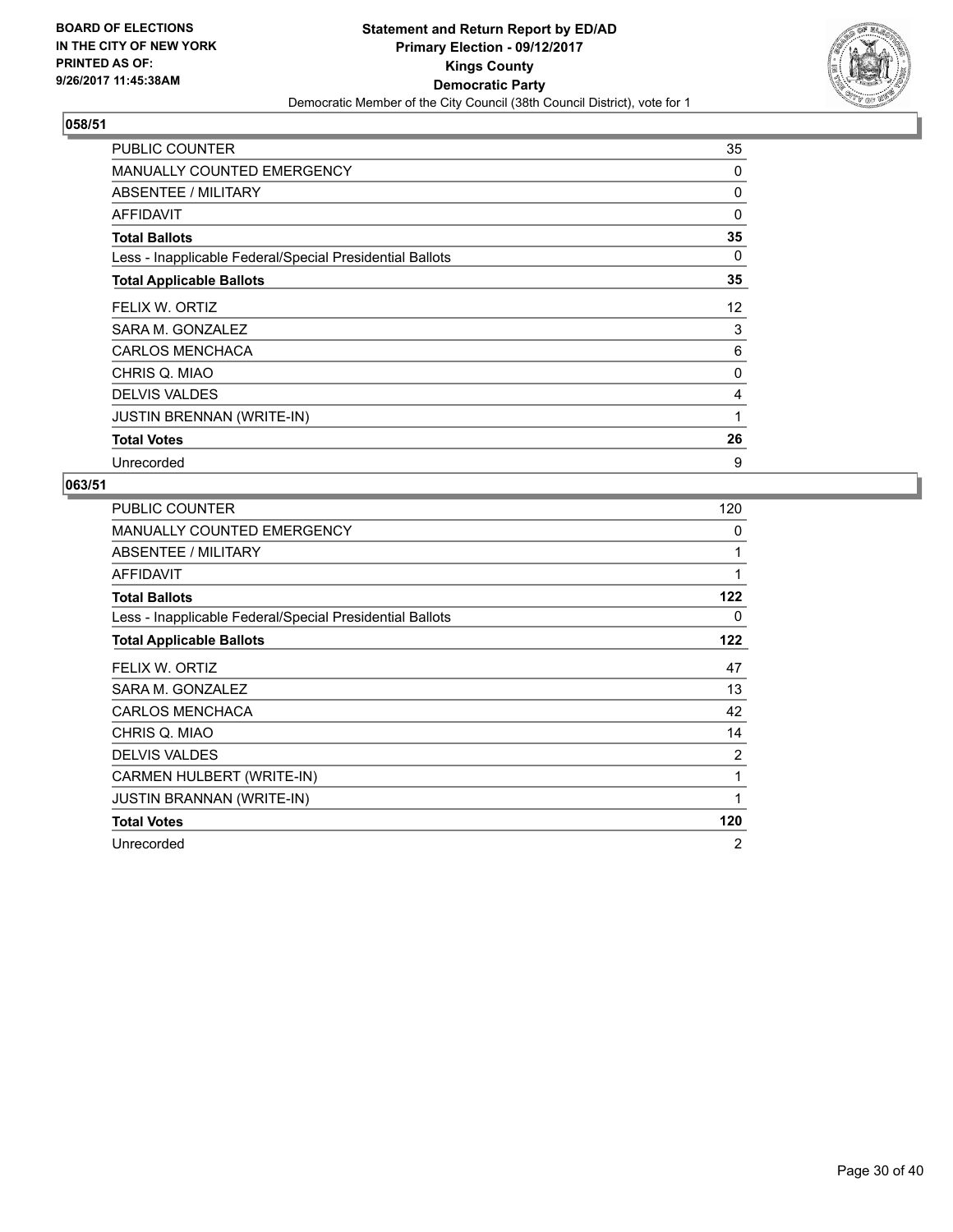

| <b>PUBLIC COUNTER</b>                                    | 112            |
|----------------------------------------------------------|----------------|
| <b>MANUALLY COUNTED EMERGENCY</b>                        | 0              |
| ABSENTEE / MILITARY                                      | 0              |
| AFFIDAVIT                                                | 1              |
| <b>Total Ballots</b>                                     | 113            |
| Less - Inapplicable Federal/Special Presidential Ballots | 0              |
| <b>Total Applicable Ballots</b>                          | 113            |
| FELIX W. ORTIZ                                           | 60             |
| SARA M. GONZALEZ                                         | 7              |
| <b>CARLOS MENCHACA</b>                                   | 35             |
| CHRIS Q. MIAO                                            | 5              |
| <b>DELVIS VALDES</b>                                     | $\overline{2}$ |
| <b>Total Votes</b>                                       | 109            |
| Unrecorded                                               | 4              |

## **065/51**

| <b>PUBLIC COUNTER</b>                                    | 135      |
|----------------------------------------------------------|----------|
| <b>MANUALLY COUNTED EMERGENCY</b>                        | 0        |
| ABSENTEE / MILITARY                                      | 0        |
| AFFIDAVIT                                                | $\Omega$ |
| <b>Total Ballots</b>                                     | 135      |
| Less - Inapplicable Federal/Special Presidential Ballots | 0        |
| <b>Total Applicable Ballots</b>                          | 135      |
| FELIX W. ORTIZ                                           | 66       |
| SARA M. GONZALEZ                                         | 7        |
| <b>CARLOS MENCHACA</b>                                   | 54       |
| CHRIS Q. MIAO                                            | 4        |
| <b>DELVIS VALDES</b>                                     | 3        |
| <b>Total Votes</b>                                       | 134      |
| Unrecorded                                               | 1        |

| <b>PUBLIC COUNTER</b>                                    | 94           |
|----------------------------------------------------------|--------------|
| <b>MANUALLY COUNTED EMERGENCY</b>                        | 0            |
| ABSENTEE / MILITARY                                      | $\mathbf{1}$ |
| AFFIDAVIT                                                | 1            |
| <b>Total Ballots</b>                                     | 96           |
| Less - Inapplicable Federal/Special Presidential Ballots | 0            |
| <b>Total Applicable Ballots</b>                          | 96           |
| FELIX W. ORTIZ                                           | 53           |
| SARA M. GONZALEZ                                         | 8            |
| <b>CARLOS MENCHACA</b>                                   | 25           |
| CHRIS Q. MIAO                                            | 4            |
| <b>DELVIS VALDES</b>                                     | 5            |
| <b>Total Votes</b>                                       | 95           |
| Unrecorded                                               | 1            |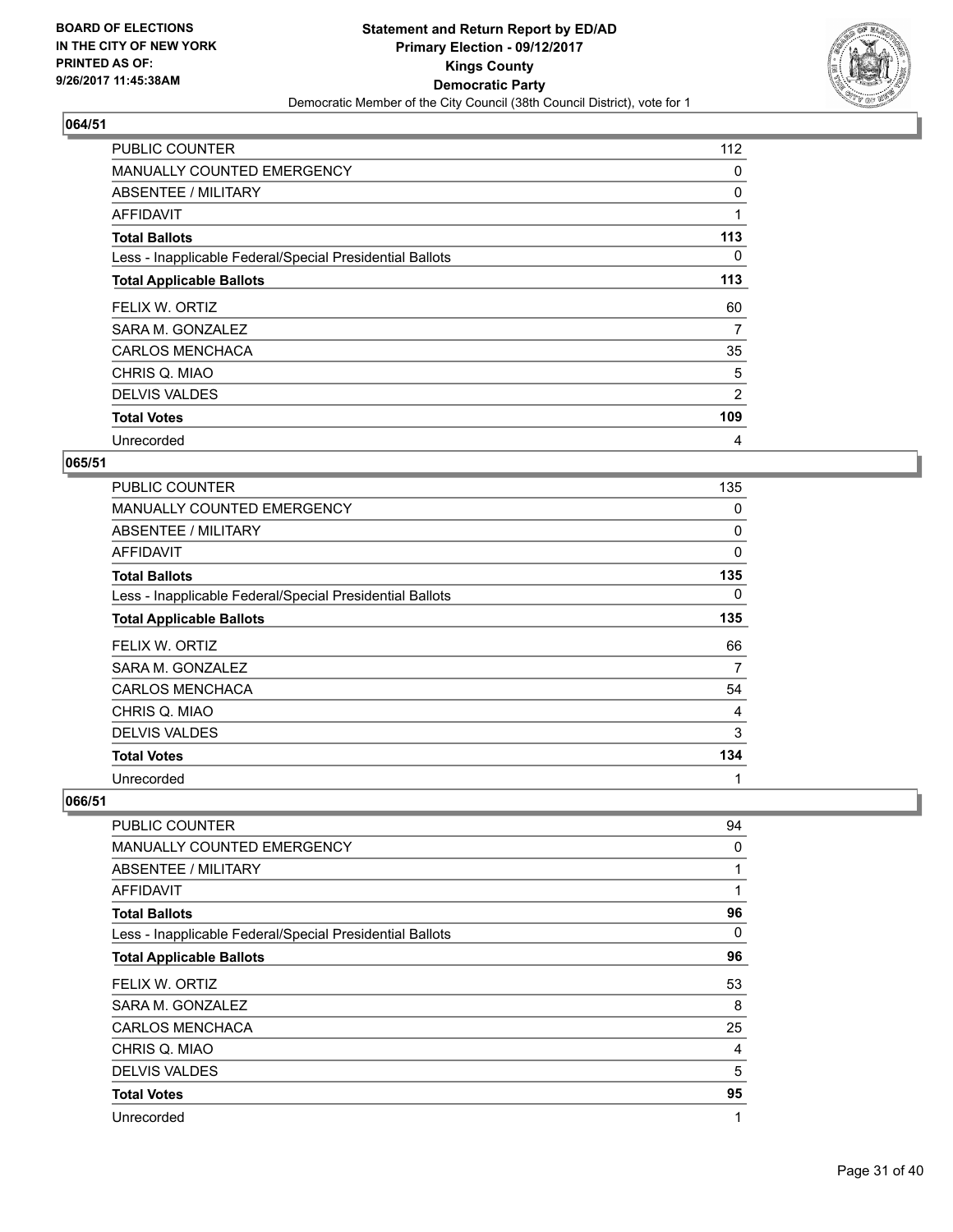

| <b>PUBLIC COUNTER</b>                                    | 100 |
|----------------------------------------------------------|-----|
| MANUALLY COUNTED EMERGENCY                               | 0   |
| ABSENTEE / MILITARY                                      | 4   |
| AFFIDAVIT                                                | 1   |
| <b>Total Ballots</b>                                     | 105 |
| Less - Inapplicable Federal/Special Presidential Ballots | 0   |
| <b>Total Applicable Ballots</b>                          | 105 |
| FELIX W. ORTIZ                                           | 54  |
| SARA M. GONZALEZ                                         | 13  |
| <b>CARLOS MENCHACA</b>                                   | 31  |
| CHRIS Q. MIAO                                            | 1   |
| <b>DELVIS VALDES</b>                                     | 5   |
| <b>Total Votes</b>                                       | 104 |
| Unrecorded                                               | 1   |

## **068/51**

| <b>PUBLIC COUNTER</b>                                    | 55       |
|----------------------------------------------------------|----------|
| <b>MANUALLY COUNTED EMERGENCY</b>                        | 0        |
| ABSENTEE / MILITARY                                      |          |
| AFFIDAVIT                                                | 0        |
| <b>Total Ballots</b>                                     | 56       |
| Less - Inapplicable Federal/Special Presidential Ballots | 0        |
| <b>Total Applicable Ballots</b>                          | 56       |
| FELIX W. ORTIZ                                           | 4        |
| SARA M. GONZALEZ                                         | 0        |
| <b>CARLOS MENCHACA</b>                                   | 51       |
| CHRIS Q. MIAO                                            | 0        |
| <b>DELVIS VALDES</b>                                     | $\Omega$ |
| <b>Total Votes</b>                                       | 55       |
|                                                          |          |

| PUBLIC COUNTER                                           | 129 |
|----------------------------------------------------------|-----|
| MANUALLY COUNTED EMERGENCY                               | 0   |
| ABSENTEE / MILITARY                                      | 1   |
| AFFIDAVIT                                                | 1   |
| <b>Total Ballots</b>                                     | 131 |
| Less - Inapplicable Federal/Special Presidential Ballots | 0   |
| <b>Total Applicable Ballots</b>                          | 131 |
| FELIX W. ORTIZ                                           | 68  |
| SARA M. GONZALEZ                                         | 9   |
| <b>CARLOS MENCHACA</b>                                   | 34  |
| CHRIS Q. MIAO                                            | 3   |
| <b>DELVIS VALDES</b>                                     | 8   |
| <b>Total Votes</b>                                       | 122 |
| Unrecorded                                               | 9   |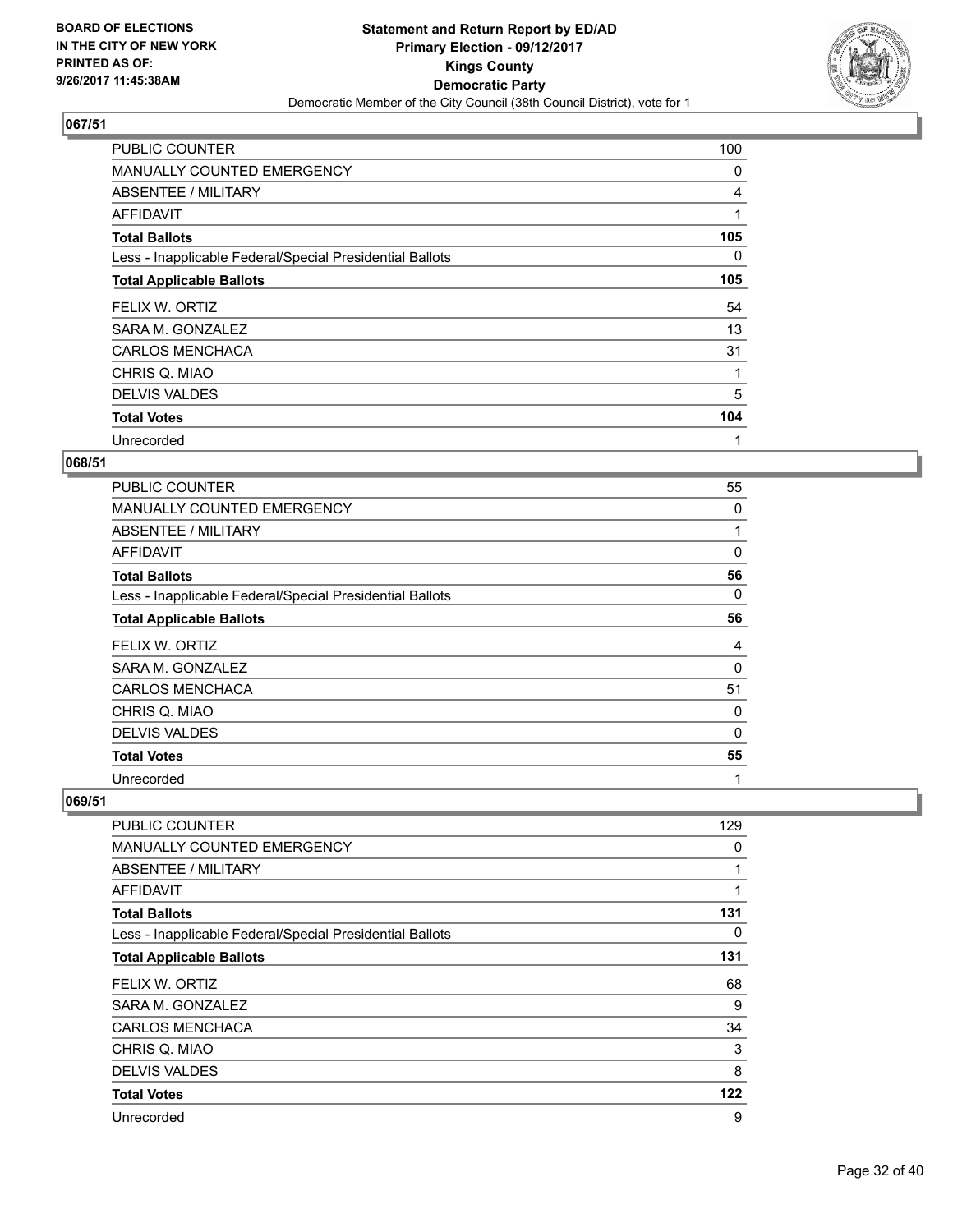

| <b>PUBLIC COUNTER</b>                                    | 108 |
|----------------------------------------------------------|-----|
| <b>MANUALLY COUNTED EMERGENCY</b>                        | 0   |
| ABSENTEE / MILITARY                                      | 2   |
| AFFIDAVIT                                                | 0   |
| <b>Total Ballots</b>                                     | 110 |
| Less - Inapplicable Federal/Special Presidential Ballots | 0   |
| <b>Total Applicable Ballots</b>                          | 110 |
| FELIX W. ORTIZ                                           | 50  |
| SARA M. GONZALEZ                                         | 11  |
| <b>CARLOS MENCHACA</b>                                   | 22  |
| CHRIS Q. MIAO                                            | 1   |
| <b>DELVIS VALDES</b>                                     | 21  |
| <b>Total Votes</b>                                       | 105 |
| Unrecorded                                               | 5   |

## **071/51**

| <b>PUBLIC COUNTER</b>                                    | 146 |
|----------------------------------------------------------|-----|
| <b>MANUALLY COUNTED EMERGENCY</b>                        | 2   |
| ABSENTEE / MILITARY                                      | 3   |
| <b>AFFIDAVIT</b>                                         | 1   |
| <b>Total Ballots</b>                                     | 152 |
| Less - Inapplicable Federal/Special Presidential Ballots | 0   |
| <b>Total Applicable Ballots</b>                          | 152 |
| FELIX W. ORTIZ                                           | 78  |
| SARA M. GONZALEZ                                         | 11  |
| <b>CARLOS MENCHACA</b>                                   | 33  |
| CHRIS Q. MIAO                                            | 1   |
| <b>DELVIS VALDES</b>                                     | 19  |
| <b>Total Votes</b>                                       | 142 |
| Unrecorded                                               | 10  |

| <b>PUBLIC COUNTER</b>                                    | 139 |
|----------------------------------------------------------|-----|
| MANUALLY COUNTED EMERGENCY                               | 0   |
| ABSENTEE / MILITARY                                      | 2   |
| AFFIDAVIT                                                | 1   |
| <b>Total Ballots</b>                                     | 142 |
| Less - Inapplicable Federal/Special Presidential Ballots | 0   |
| <b>Total Applicable Ballots</b>                          | 142 |
| FELIX W. ORTIZ                                           | 41  |
| SARA M. GONZALEZ                                         | 11  |
| <b>CARLOS MENCHACA</b>                                   | 78  |
| CHRIS Q. MIAO                                            | 0   |
| <b>DELVIS VALDES</b>                                     | 8   |
| <b>Total Votes</b>                                       | 138 |
| Unrecorded                                               | 4   |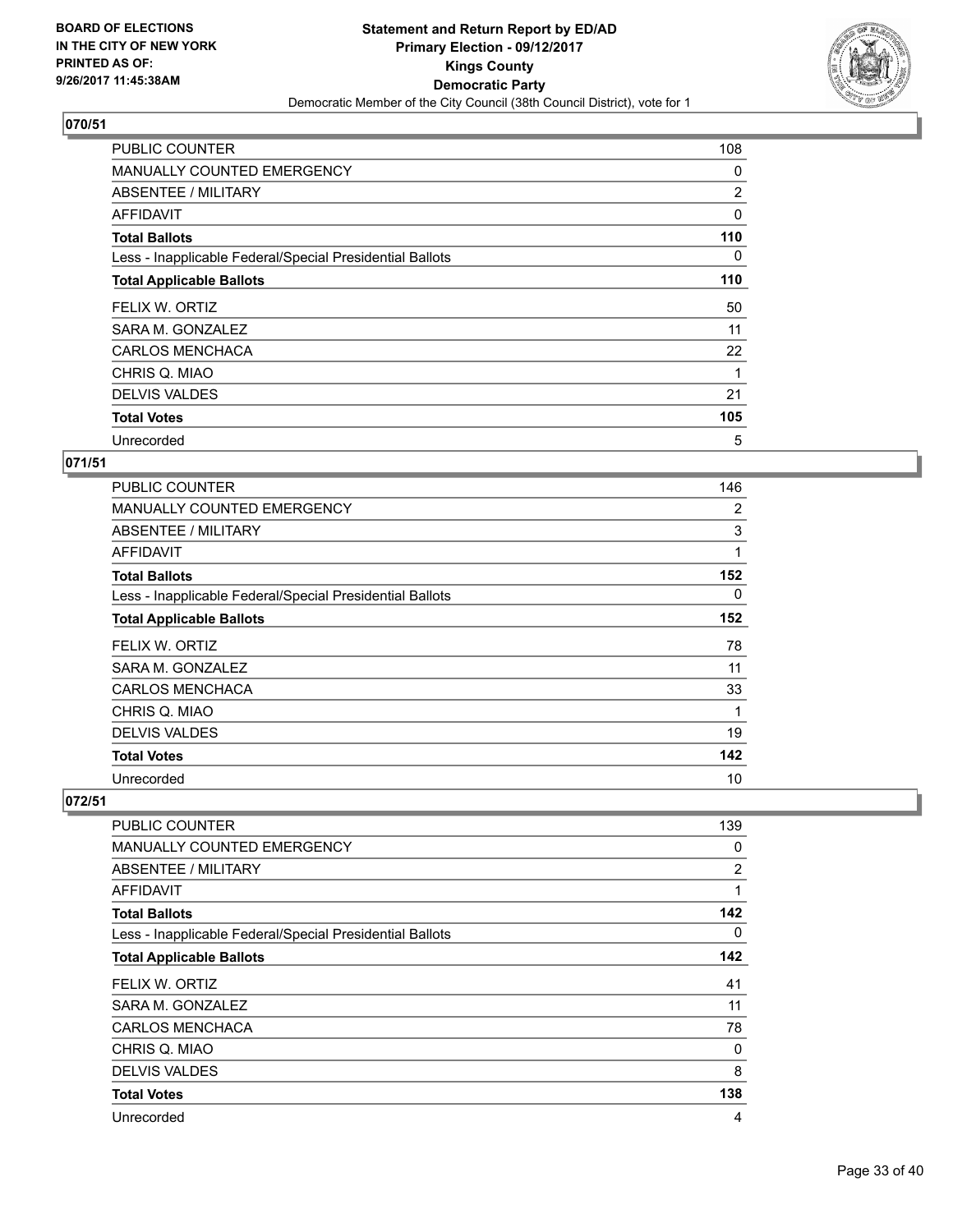

| <b>PUBLIC COUNTER</b>                                    | 160            |
|----------------------------------------------------------|----------------|
| <b>MANUALLY COUNTED EMERGENCY</b>                        | 0              |
| ABSENTEE / MILITARY                                      | 3              |
| AFFIDAVIT                                                | 0              |
| <b>Total Ballots</b>                                     | 163            |
| Less - Inapplicable Federal/Special Presidential Ballots | 0              |
| <b>Total Applicable Ballots</b>                          | 163            |
| FELIX W. ORTIZ                                           | 43             |
| SARA M. GONZALEZ                                         | 10             |
| <b>CARLOS MENCHACA</b>                                   | 96             |
| CHRIS Q. MIAO                                            | $\Omega$       |
| <b>DELVIS VALDES</b>                                     | 12             |
| <b>Total Votes</b>                                       | 161            |
| Unrecorded                                               | $\overline{2}$ |

## **074/51**

| <b>PUBLIC COUNTER</b>                                    | 102      |
|----------------------------------------------------------|----------|
| <b>MANUALLY COUNTED EMERGENCY</b>                        | 0        |
| <b>ABSENTEE / MILITARY</b>                               |          |
| <b>AFFIDAVIT</b>                                         | 1        |
| <b>Total Ballots</b>                                     | 104      |
| Less - Inapplicable Federal/Special Presidential Ballots | 0        |
| <b>Total Applicable Ballots</b>                          | 104      |
| FELIX W. ORTIZ                                           | 72       |
| SARA M. GONZALEZ                                         | 8        |
| <b>CARLOS MENCHACA</b>                                   | 13       |
| CHRIS Q. MIAO                                            | $\Omega$ |
| <b>DELVIS VALDES</b>                                     | 10       |
| <b>Total Votes</b>                                       | 103      |
| Unrecorded                                               | 1        |

| PUBLIC COUNTER                                           | 79 |
|----------------------------------------------------------|----|
| MANUALLY COUNTED EMERGENCY                               | 0  |
| ABSENTEE / MILITARY                                      | 0  |
| <b>AFFIDAVIT</b>                                         | 1  |
| <b>Total Ballots</b>                                     | 80 |
| Less - Inapplicable Federal/Special Presidential Ballots | 0  |
| <b>Total Applicable Ballots</b>                          | 80 |
| FELIX W. ORTIZ                                           | 23 |
| SARA M. GONZALEZ                                         | 15 |
| <b>CARLOS MENCHACA</b>                                   | 28 |
| CHRIS Q. MIAO                                            | 10 |
| <b>DELVIS VALDES</b>                                     | 3  |
| <b>Total Votes</b>                                       | 79 |
| Unrecorded                                               | 1  |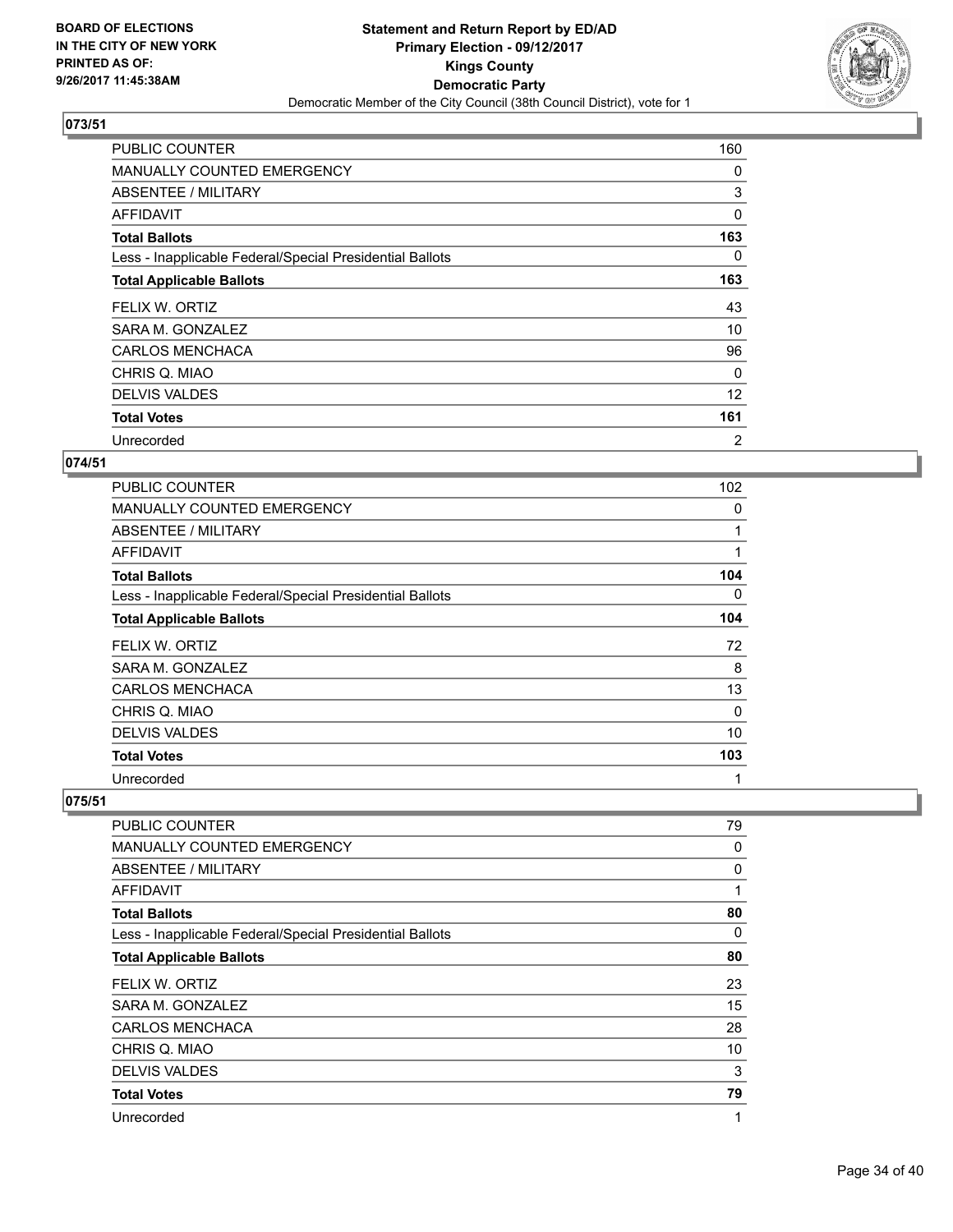

| <b>PUBLIC COUNTER</b>                                    | 84       |
|----------------------------------------------------------|----------|
| <b>MANUALLY COUNTED EMERGENCY</b>                        | 0        |
| ABSENTEE / MILITARY                                      | 0        |
| AFFIDAVIT                                                | 0        |
| <b>Total Ballots</b>                                     | 84       |
| Less - Inapplicable Federal/Special Presidential Ballots | 0        |
| <b>Total Applicable Ballots</b>                          | 84       |
| FELIX W. ORTIZ                                           | 59       |
| SARA M. GONZALEZ                                         | 3        |
| <b>CARLOS MENCHACA</b>                                   | 21       |
| CHRIS Q. MIAO                                            | 0        |
| <b>DELVIS VALDES</b>                                     | $\Omega$ |
| <b>Total Votes</b>                                       | 83       |
| Unrecorded                                               | 1        |

## **079/51**

| <b>PUBLIC COUNTER</b>                                    | 179            |
|----------------------------------------------------------|----------------|
| <b>MANUALLY COUNTED EMERGENCY</b>                        | 0              |
| ABSENTEE / MILITARY                                      | $\overline{2}$ |
| AFFIDAVIT                                                | 1              |
| <b>Total Ballots</b>                                     | 182            |
| Less - Inapplicable Federal/Special Presidential Ballots | 0              |
| <b>Total Applicable Ballots</b>                          | 182            |
| FELIX W. ORTIZ                                           | 75             |
| SARA M. GONZALEZ                                         | 2              |
| <b>CARLOS MENCHACA</b>                                   | 93             |
| CHRIS Q. MIAO                                            | 3              |
| <b>DELVIS VALDES</b>                                     | 5              |
| <b>Total Votes</b>                                       | 178            |
| Unrecorded                                               | 4              |

| PUBLIC COUNTER                                           | 44             |
|----------------------------------------------------------|----------------|
| <b>MANUALLY COUNTED EMERGENCY</b>                        | 0              |
| ABSENTEE / MILITARY                                      | 2              |
| <b>AFFIDAVIT</b>                                         | 0              |
| <b>Total Ballots</b>                                     | 46             |
| Less - Inapplicable Federal/Special Presidential Ballots | 0              |
| <b>Total Applicable Ballots</b>                          | 46             |
| FELIX W. ORTIZ                                           | 19             |
| SARA M. GONZALEZ                                         | 2              |
| <b>CARLOS MENCHACA</b>                                   | 18             |
| CHRIS Q. MIAO                                            | 5              |
| <b>DELVIS VALDES</b>                                     | 0              |
| <b>Total Votes</b>                                       | 44             |
| Unrecorded                                               | $\overline{2}$ |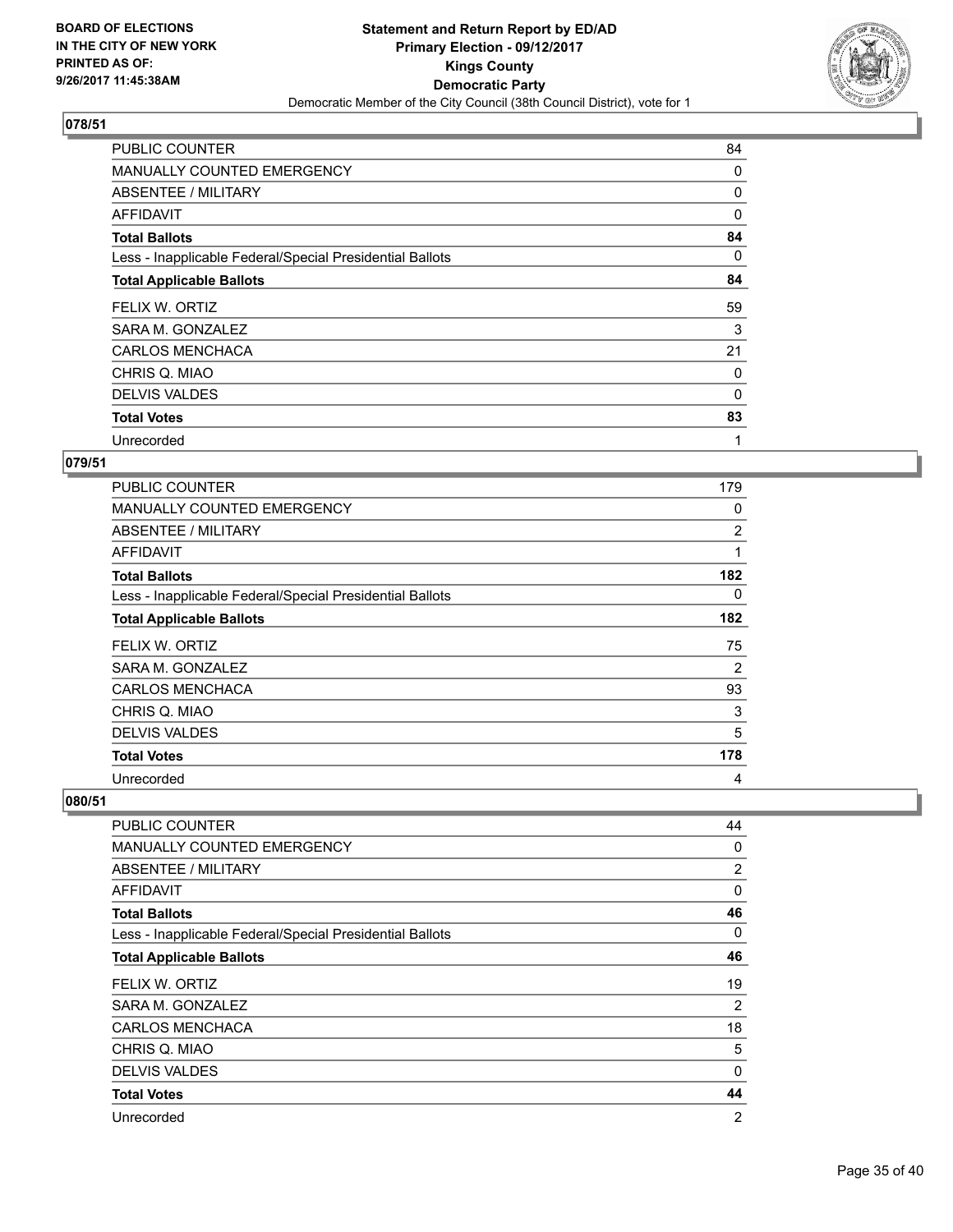

| <b>PUBLIC COUNTER</b>                                    | 80             |
|----------------------------------------------------------|----------------|
| <b>MANUALLY COUNTED EMERGENCY</b>                        | 0              |
| ABSENTEE / MILITARY                                      | 0              |
| AFFIDAVIT                                                | $\overline{2}$ |
| <b>Total Ballots</b>                                     | 82             |
| Less - Inapplicable Federal/Special Presidential Ballots | 0              |
| <b>Total Applicable Ballots</b>                          | 82             |
| FELIX W. ORTIZ                                           | 34             |
| SARA M. GONZALEZ                                         | 3              |
| <b>CARLOS MENCHACA</b>                                   | 41             |
| CHRIS Q. MIAO                                            | 1              |
| <b>DELVIS VALDES</b>                                     | 2              |
| <b>Total Votes</b>                                       | 81             |
| Unrecorded                                               | 1              |

| <b>PUBLIC COUNTER</b>                                    | 169          |
|----------------------------------------------------------|--------------|
| <b>MANUALLY COUNTED EMERGENCY</b>                        | 0            |
| ABSENTEE / MILITARY                                      | 2            |
| <b>AFFIDAVIT</b>                                         | 4            |
| <b>Total Ballots</b>                                     | 175          |
| Less - Inapplicable Federal/Special Presidential Ballots | 0            |
| <b>Total Applicable Ballots</b>                          | 175          |
| FELIX W. ORTIZ                                           | 32           |
| SARA M. GONZALEZ                                         | 3            |
| <b>CARLOS MENCHACA</b>                                   | 109          |
| CHRIS Q. MIAO                                            | 25           |
| <b>DELVIS VALDES</b>                                     | 2            |
| CARMEN HULBERT (WRITE-IN)                                | 1            |
| <b>MARION PALM (WRITE-IN)</b>                            | $\mathbf{1}$ |
| <b>Total Votes</b>                                       | 173          |
| Unrecorded                                               | 2            |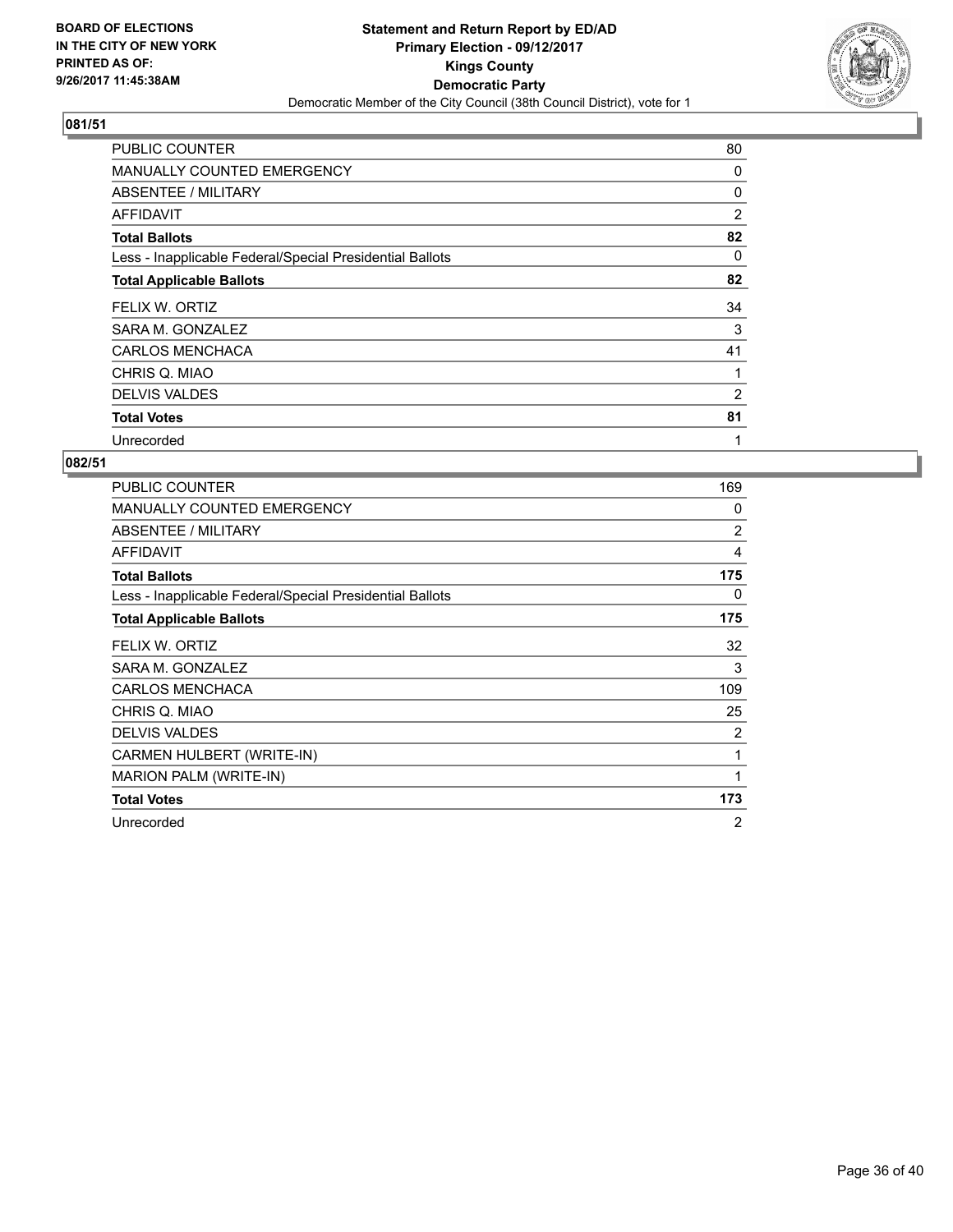

| <b>PUBLIC COUNTER</b>                                    | 147            |
|----------------------------------------------------------|----------------|
| <b>MANUALLY COUNTED EMERGENCY</b>                        | 0              |
| ABSENTEE / MILITARY                                      | $\overline{2}$ |
| <b>AFFIDAVIT</b>                                         | $\overline{2}$ |
| <b>Total Ballots</b>                                     | 151            |
| Less - Inapplicable Federal/Special Presidential Ballots | 0              |
| <b>Total Applicable Ballots</b>                          | 151            |
| FELIX W. ORTIZ                                           | 14             |
| SARA M. GONZALEZ                                         | 7              |
| <b>CARLOS MENCHACA</b>                                   | 120            |
| CHRIS Q. MIAO                                            | 2              |
| <b>DELVIS VALDES</b>                                     | 1              |
| <b>Total Votes</b>                                       | 144            |
| Unrecorded                                               | 7              |
|                                                          |                |

**085/51 COMBINED into: 058/51**

**086/51 COMBINED into: 010/51**

| <b>Total Votes</b>                                       | 0 |
|----------------------------------------------------------|---|
| <b>DELVIS VALDES</b>                                     | 0 |
| CHRIS Q. MIAO                                            | 0 |
| <b>CARLOS MENCHACA</b>                                   | 0 |
| SARA M. GONZALEZ                                         | 0 |
| FELIX W. ORTIZ                                           | 0 |
| <b>Total Applicable Ballots</b>                          | 0 |
| Less - Inapplicable Federal/Special Presidential Ballots | 0 |
| <b>Total Ballots</b>                                     | 0 |
| AFFIDAVIT                                                | 0 |
| ABSENTEE / MILITARY                                      | 0 |
| MANUALLY COUNTED EMERGENCY                               | 0 |
| <b>PUBLIC COUNTER</b>                                    | 0 |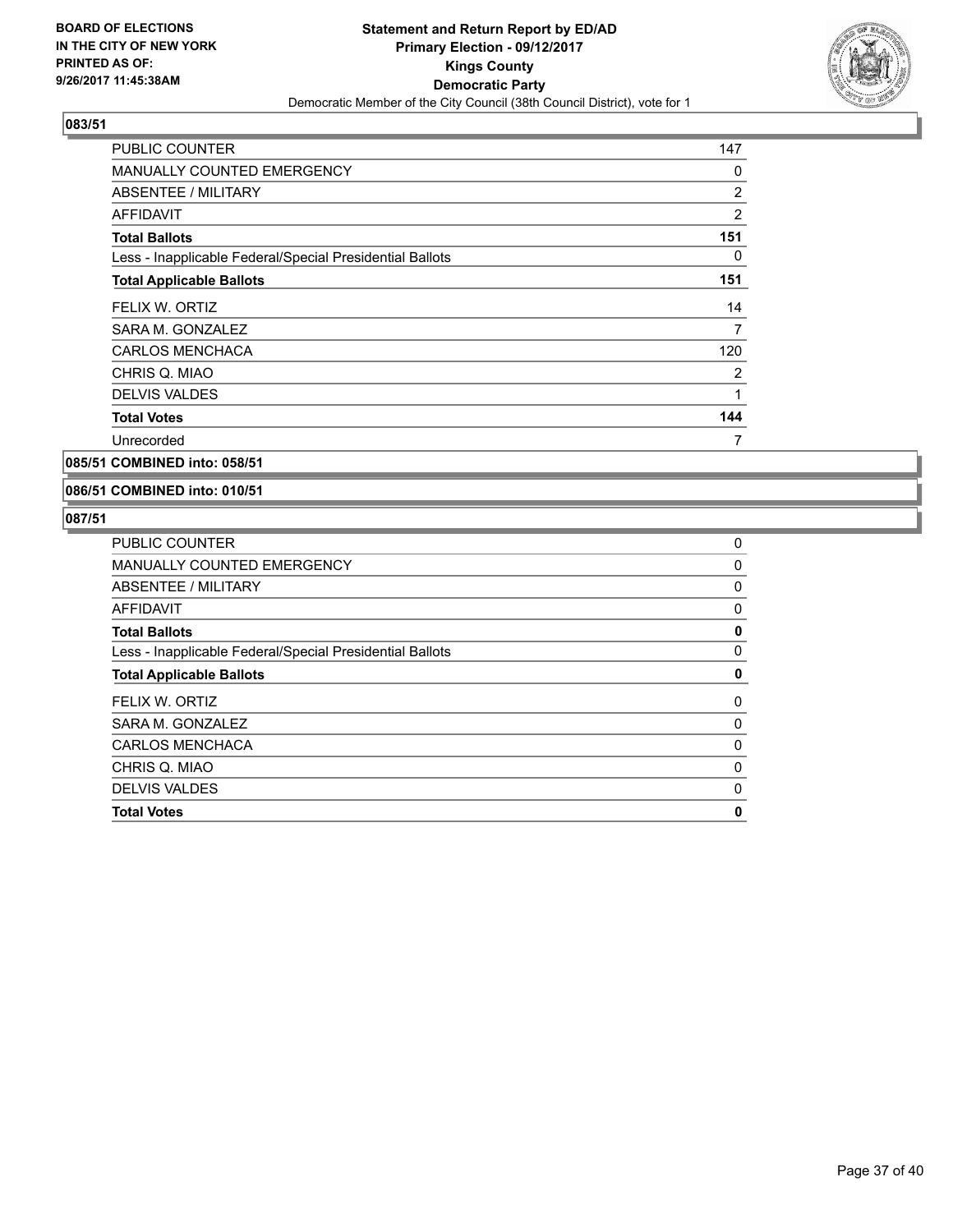

| <b>PUBLIC COUNTER</b>                                    | 26       |
|----------------------------------------------------------|----------|
| <b>MANUALLY COUNTED EMERGENCY</b>                        | 0        |
| ABSENTEE / MILITARY                                      | 0        |
| AFFIDAVIT                                                | 0        |
| <b>Total Ballots</b>                                     | 26       |
| Less - Inapplicable Federal/Special Presidential Ballots | 0        |
| <b>Total Applicable Ballots</b>                          | 26       |
| FELIX W. ORTIZ                                           | 3        |
| SARA M. GONZALEZ                                         | 2        |
| <b>CARLOS MENCHACA</b>                                   | 19       |
| CHRIS Q. MIAO                                            | 0        |
| <b>DELVIS VALDES</b>                                     | $\Omega$ |
| <b>Total Votes</b>                                       | 24       |
| Unrecorded                                               | 2        |

## **077/52**

| <b>Total Votes</b>                                       | 5        |
|----------------------------------------------------------|----------|
| <b>DELVIS VALDES</b>                                     | 2        |
| CHRIS Q. MIAO                                            | 0        |
| <b>CARLOS MENCHACA</b>                                   | 3        |
| SARA M. GONZALEZ                                         | 0        |
| FELIX W. ORTIZ                                           | $\Omega$ |
| <b>Total Applicable Ballots</b>                          | 5        |
| Less - Inapplicable Federal/Special Presidential Ballots | 0        |
| <b>Total Ballots</b>                                     | 5        |
| AFFIDAVIT                                                |          |
| ABSENTEE / MILITARY                                      | 0        |
| MANUALLY COUNTED EMERGENCY                               | 0        |
| <b>PUBLIC COUNTER</b>                                    | 4        |

| 118/52 COMBINED into: 106/52                             |    |
|----------------------------------------------------------|----|
| <b>Total Votes</b>                                       | 11 |
| <b>DELVIS VALDES</b>                                     | 0  |
| CHRIS Q. MIAO                                            | 0  |
| <b>CARLOS MENCHACA</b>                                   | 11 |
| SARA M. GONZALEZ                                         | 0  |
| FELIX W. ORTIZ                                           | 0  |
| <b>Total Applicable Ballots</b>                          | 11 |
| Less - Inapplicable Federal/Special Presidential Ballots | 0  |
| <b>Total Ballots</b>                                     | 11 |
| <b>AFFIDAVIT</b>                                         | 1  |
| ABSENTEE / MILITARY                                      | 0  |
| <b>MANUALLY COUNTED EMERGENCY</b>                        | 0  |
| <b>PUBLIC COUNTER</b>                                    | 10 |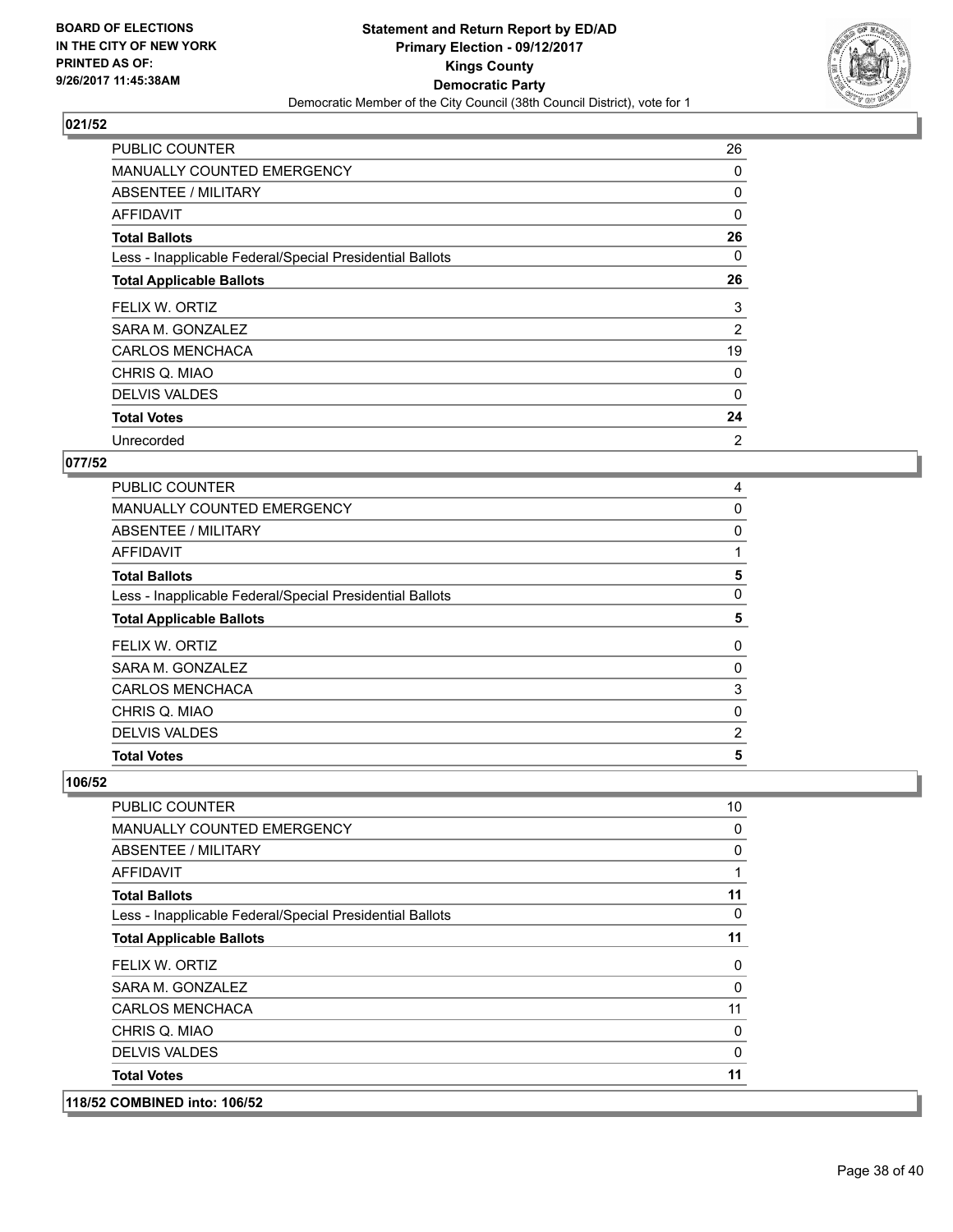

| <b>PUBLIC COUNTER</b>                                    | 0 |
|----------------------------------------------------------|---|
| <b>MANUALLY COUNTED EMERGENCY</b>                        | 0 |
| ABSENTEE / MILITARY                                      | 0 |
| <b>AFFIDAVIT</b>                                         | 0 |
| <b>Total Ballots</b>                                     | 0 |
| Less - Inapplicable Federal/Special Presidential Ballots | 0 |
| <b>Total Applicable Ballots</b>                          | 0 |
| FELIX W. ORTIZ                                           | 0 |
| SARA M. GONZALEZ                                         | 0 |
| <b>CARLOS MENCHACA</b>                                   | 0 |
| CHRIS Q. MIAO                                            | 0 |
| <b>DELVIS VALDES</b>                                     | 0 |
| <b>Total Votes</b>                                       | O |
| 122/52 COMBINED into: 121/52                             |   |
| 124/52 COMBINED into: 106/52                             |   |
| 125/52 COMBINED into: 106/52                             |   |